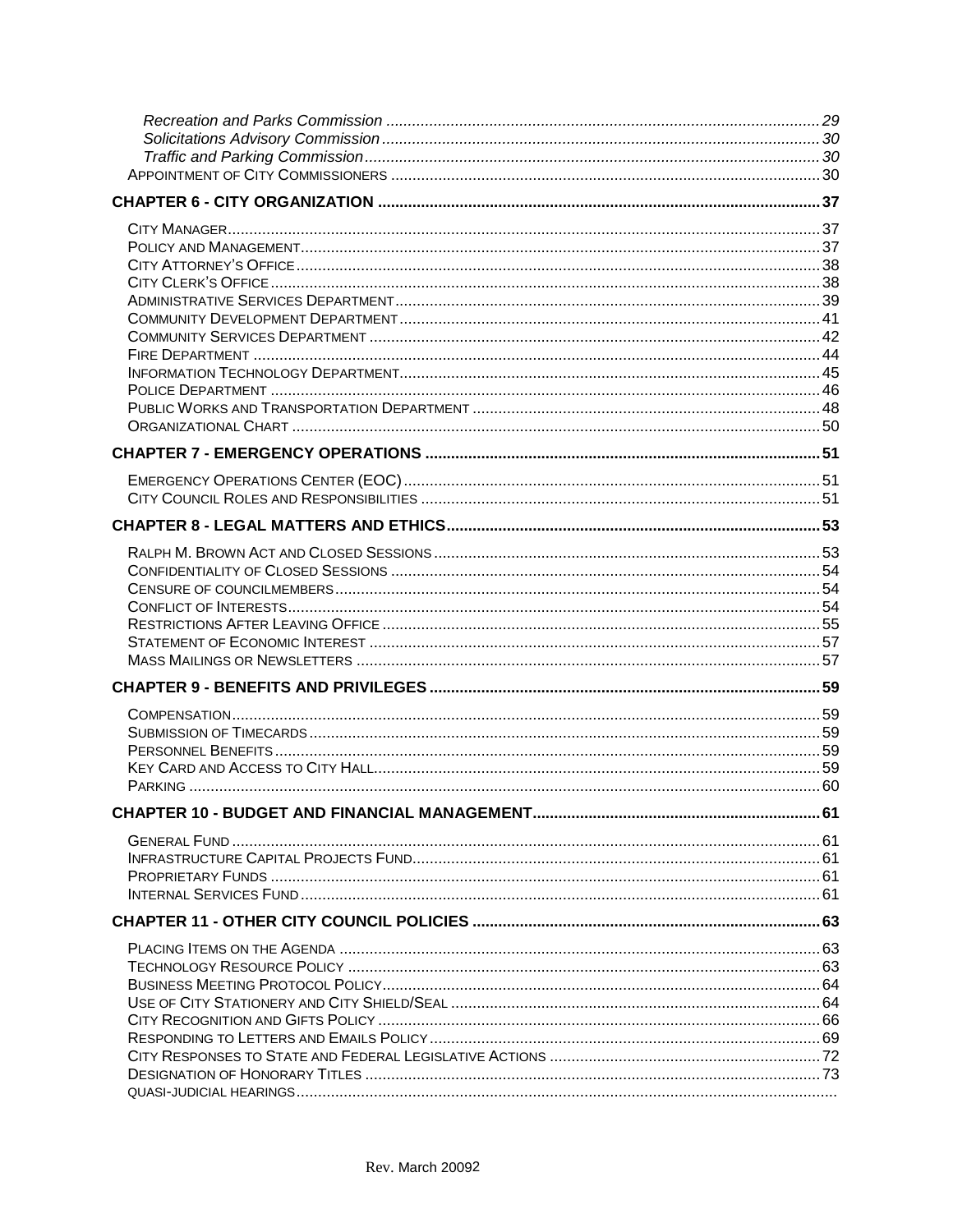# <span id="page-2-0"></span>CHAPTER 1 - Purpose of Manual

The Beverly Hills City Council Policy and Operations Manual is a compendium of City Council approved policies and practices, and historical, legal and general information to assist the City councilmembers. City Council affairs are enhanced by the agreement to practices, roles and responsibilities between the City Council and staff and this document conveys the mutual understandings. Procedures and guidelines are established so that expectations and practices can be clearly articulated to guide City councilmembers and staff in their actions. It is intended and expected that the manual will be updated as often as there are changes or additions by the City Council. Therefore, it will be a "living" document with ongoing updates and modifications.

In the course of serving as a public official, there are myriad of issues. This protocol manual attempts to centralize information on common issues related to local government. This manual is intended to be a guide and is not a substitute for the counsel, guidance, or opinion of the City Attorney.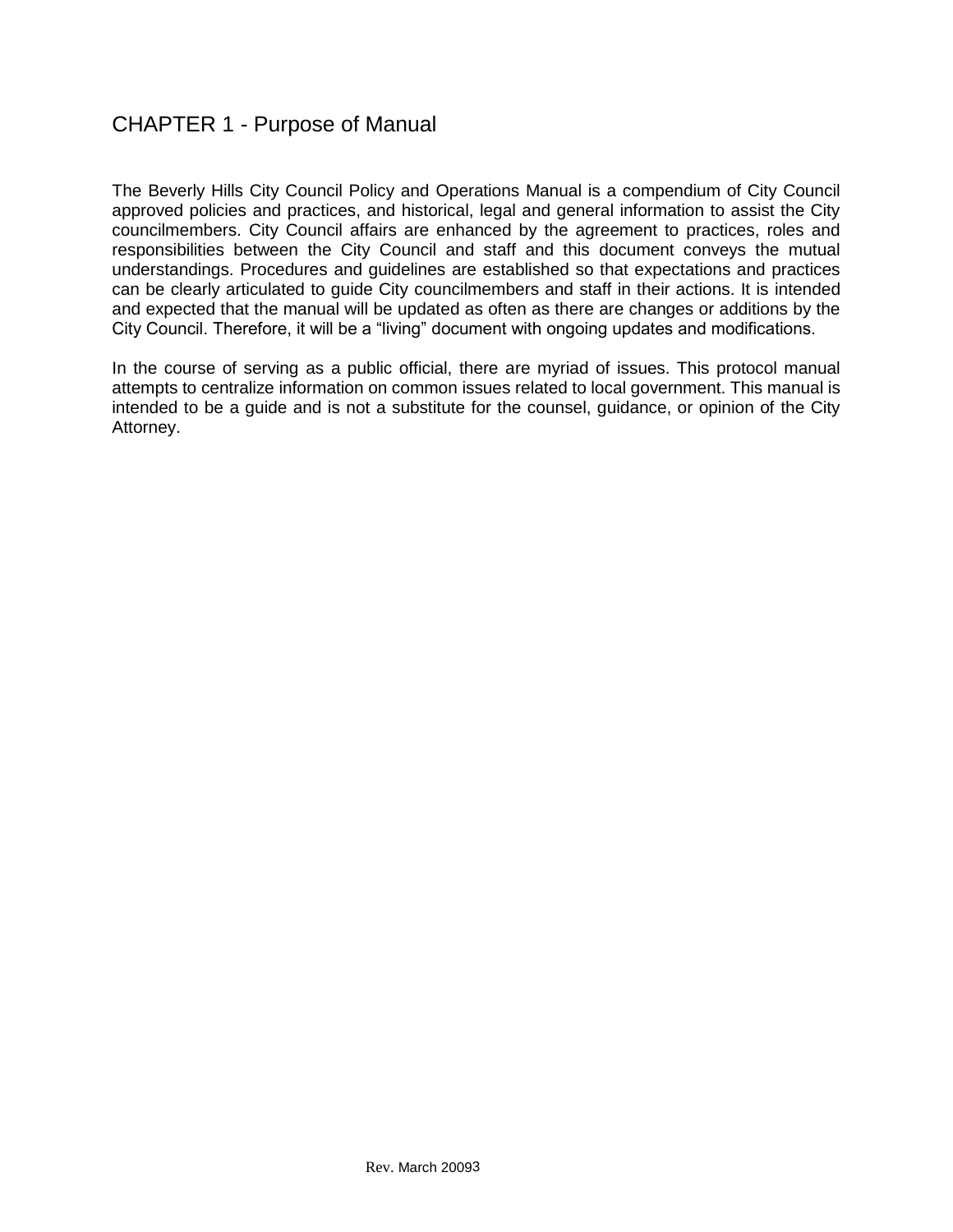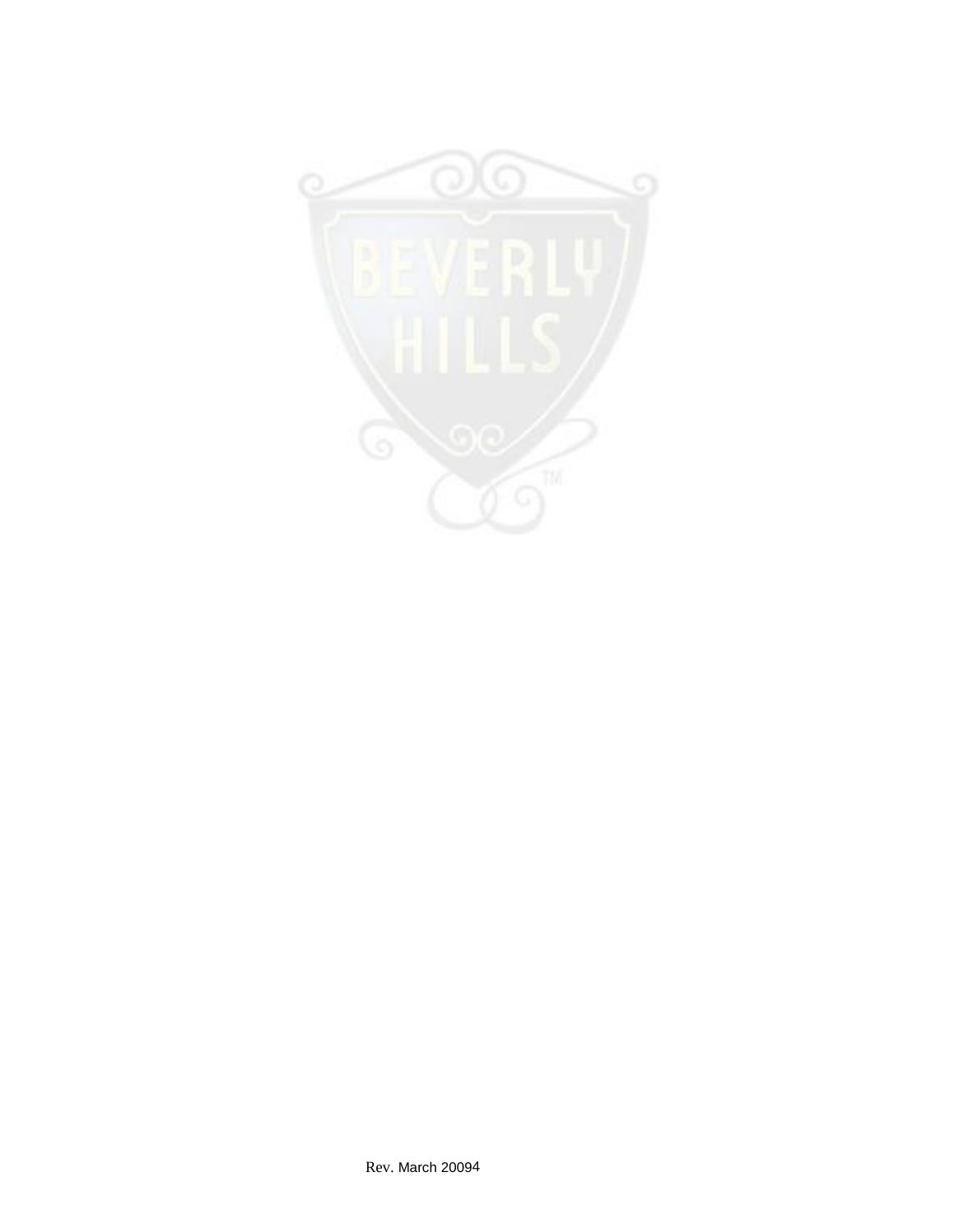# <span id="page-4-0"></span>CHAPTER 2 - Background Information

## <span id="page-4-1"></span>**History of Beverly Hills**

Beverly Hills was wealthy and famous long before it was discovered by the movie industry. It was blessed with a precious commodity in Southern California: water. The source of this fertility was the springs that bubbled up at the nexus of Beverly Drive and Sunset Boulevard. Native American inhabitants the Tongva considered it a sacred site and named it the Gathering of the Waters, or, in Spanish, *El Rodeo de las Aguas*.

Before the 1769 arrival of Spaniards who called them the *Gabrielinos*, the Tongva led a peaceful village life. These armed explorers spelled doom for the Tongva, as smallpox and mistreatment by European settlers destroyed the local population. The Spanish soon transformed California and the *rancho* became a way of life.

One of those *ranchos* belonged to Maria Rita Valdez de Villa, a widow and matriarch of a large family, whose adobe ranch house stood at the intersection of Sunset Boulevard and Alpine Drive. An 1836 census recorded a population of 29 people on the *rancho*, including the cowboys she employed to raise cattle and horses.

California became a state in 1850, and Villa's title to the property was confirmed in 1852. But she grew tired of raids and sold the *rancho* to Major Henry Hancock and Benjamin Davis Wilson in 1854. The family relocated to the *pueblo* of Los Angeles.

Wilson served as the first mayor of Los Angeles, and Hancock became the first County Surveyor and later a State Assemblyman. Villa's land became a cattle and sheep ranch. Hancock sold his interest to William Workman, who planted wheat. But the waters of *El Rodeo de las Aguas* deserted its new owners as a drought decimated the crops in 1863.

A brief oil boom brought a flourish of interest in the land in 1865 when Wilson bought the mineral rights to *Rodeo de las Aguas*. But the wildcatting ended when the land proved as dry underneath as on top. In 1868, Dr. Edward Preuss, a wool dealer, bought more than 3,600 acres of the ranch. After raising sheep and farming for some time, he formed the De Las Aguas Land Association. Most of the ranch was divided into 75-acre lots, with the "Town of Santa Maria" at the center. But another drought came, and the land reverted to sheep ranching until Charles Denker and Henry Hammel purchased it in 1881.

Hammel and Denker planted lima beans, but their dream was to establish a North African-themed subdivision. A station and town named Morocco Junction were shown on an 1888 map, but existed only on paper. The land boom collapsed, along with their plans.

In 1900, Burton Green purchased "Morocco" for the Amalgamated Oil Company. After drilling many unproductive wells, they reorganized as the Rodeo Land and Water Company in 1906. Green renamed the land Beverly Hills after Beverly Farms, Massachusetts. The property was to be developed as a subdivision of large lots on curving tree-lined streets, complemented by the three-block Santa Monica Park.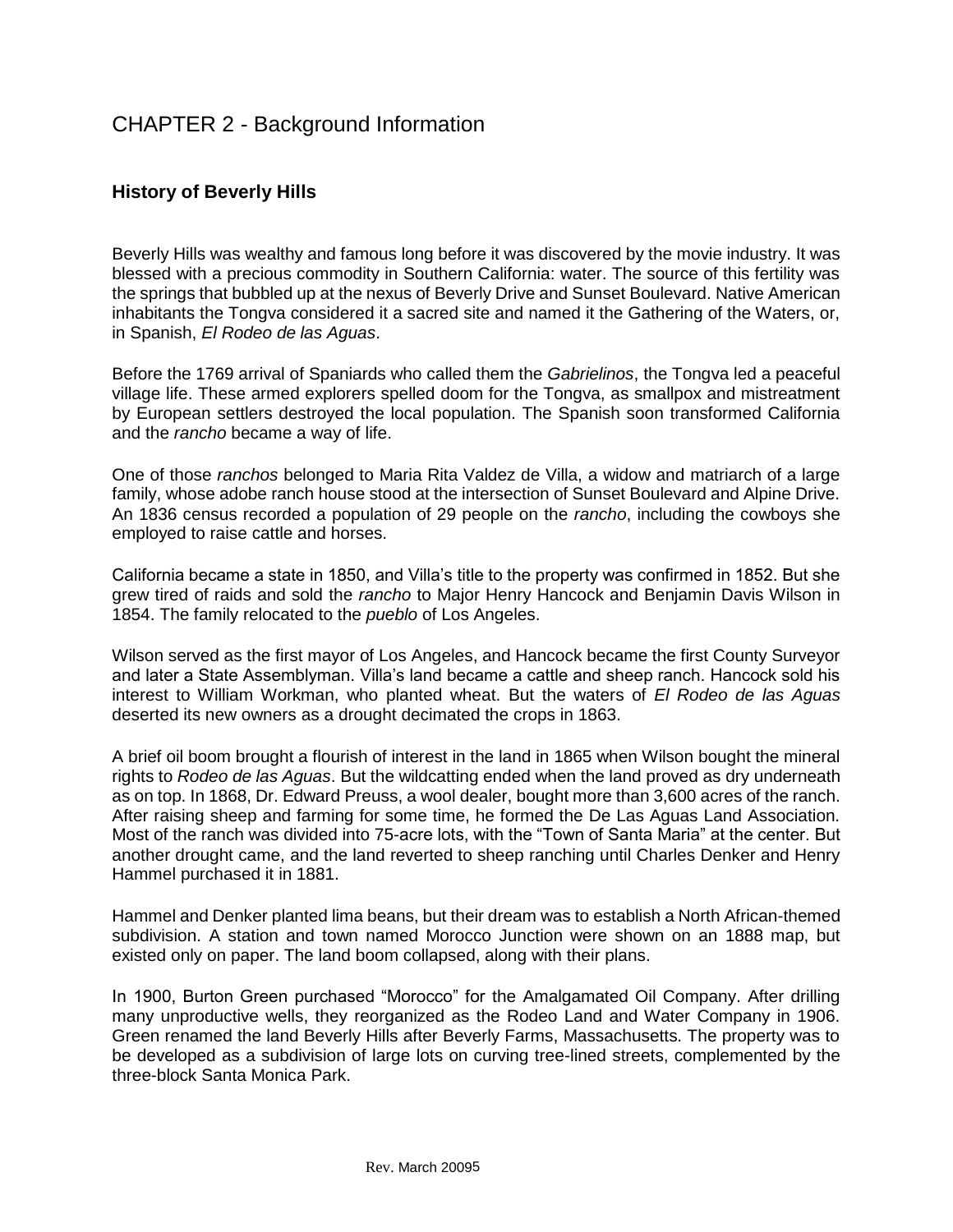In 1912, the Beverly Hills Hotel was built at the site of the Gathering of the Waters. Served by a small railroad, it became the center of community life. Still, settlement was slow. In 1914, land in the canyons was added to bring the population up to the 500 required for incorporation. Beverly Hills became a city on January 28, 1914.

The new City of Beverly Hills became synonymous with glamour as early as 1919, when actors Douglas Fairbanks and Mary Pickford took up residence in "Pickfair." A large migration of motion picture industry people attracted to the elegant lifestyle soon followed, including Gloria Swanson, Will Rogers, Charlie Chaplin, and John Barrymore.

Life in Beverly Hills accelerated in 1920 with the construction of a wooden racetrack that drew huge crowds. But in 1923, the very existence of Beverly Hills was threatened by annexation to the City of Los Angeles. However, Rogers, Pickford and others mobilized against the plan, and vote failed. In 1925, the citizens voted to issue a bond to join with other cities to purchase a campus site for UCLA. It was also at this time that Rogers became the first and only honorary mayor of Beverly Hills.

The City continued to grow. Police and fire departments were established, and the spectacular Regent Beverly Wilshire hotel and the Doheny family's Greystone Mansion were completed in the late 1920s. Human-scale public improvements helped soften the effects of growth. The first public library was established in 1929, and the distinctive City Hall was built in 1931. An equally spectacular post office was built in 1933. Santa Monica Park was extended and renamed Beverly Gardens, and its famous Electric Fountain was installed. A sculpture atop the fountain shows a Tongva in prayer.

Post-World War II, Beverly Hills continued to develop as one of the most glamorous places in the world to live, work and play. The Golden Triangle, with Rodeo Drive at its center, was built and marketed to the world as a shopping and dining destination. However, the growth of the commerce in the city did not lessen the beauty and desirability of the residential area. By the end of the 1950s, few vacant lots remained.

Many other glamorous hotels began attracting visitors from all over the world. The City's iconic image was enhanced with television shows and movies, among them "The Jack Benny Show," "The Beverly Hillbillies," "Beverly Hills Cop," and "Beverly Hills 90210." In 1992, a new civic center was completed, linking historic City Hall and a new public library, fire department and police department.

The City of Beverly Hills has grown from a population of 550 to 33,784 in 2002. More than 200,000 people work in the City each day, and numerous major businesses have been headquartered there. And yet it remains a small town at heart, proud of its municipal services, fine schools, and active churches and synagogues.

The tree-lined streets and eclectic mansions have become the hallmark of the City, along with the famed Rodeo Drive and an array of hotels. It is no wonder that Beverly Hills is a Mecca for the rich and famous, and a beacon to travelers from around the globe as well as nearby communities. The City of Beverly Hills is proud of its past, and looks forward to preserving and enhancing the unique qualities that give the City its world-class profile.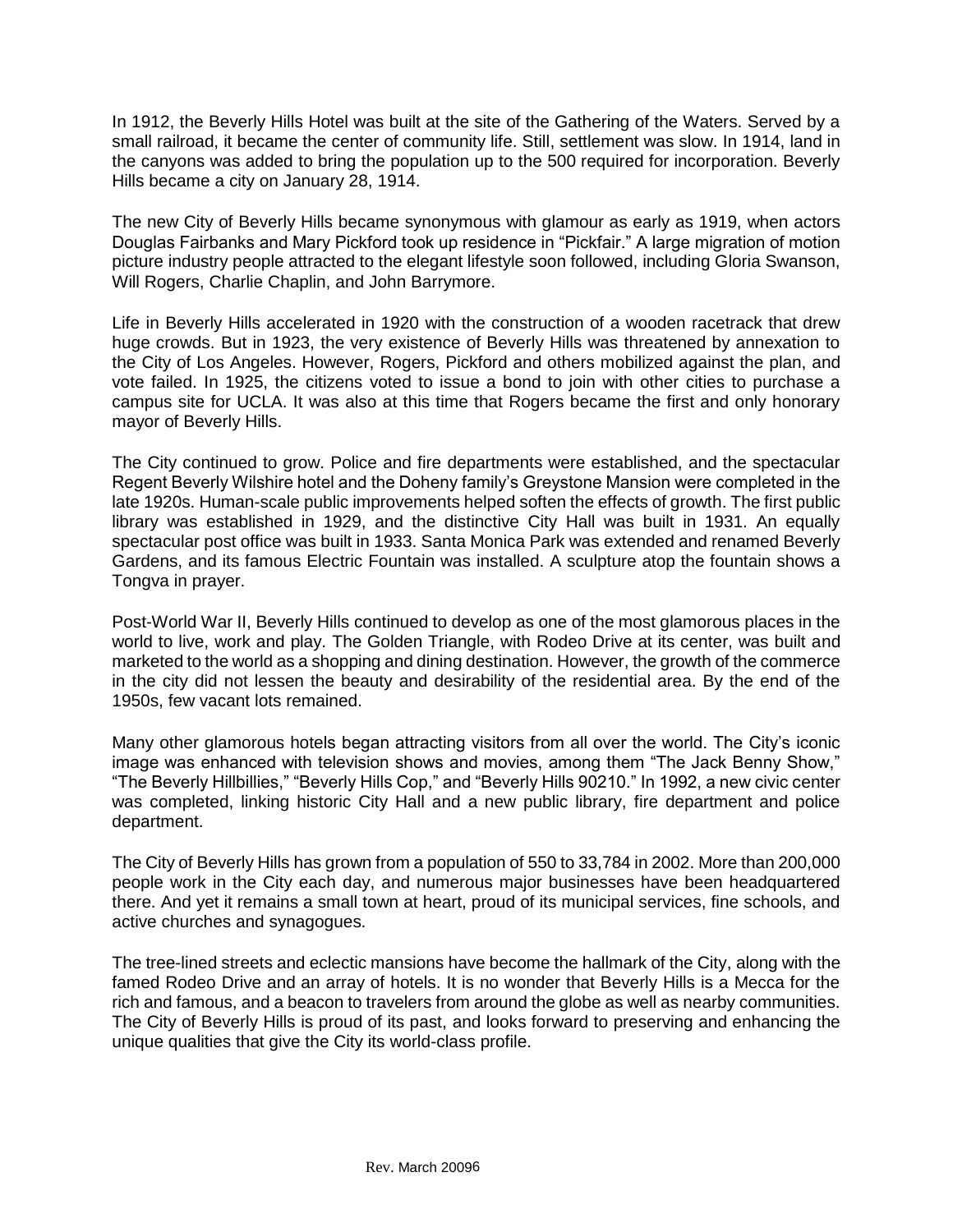## <span id="page-6-0"></span>**Former Trustees and City councilmembers**

1914-1916 William T. Gould – President 1914-16 1914-1915 T.J. Moffet, Rancher 1914-1922 W.B. Hunnewell, Businessman 1914-1922 Pierce E. Benedict – President 1916-22, Attorney/Rancher 1914-1916 Charles B. Anderson 1915-1916 Force Parker, Attorney 1916-1916 A.C. Pillsbury, Civil Engineer 1916-1923 George H. Hedley 1916-1920 J.H. Hill 1916-1919 Henry J. Stevens 1919-1919 Frank N. Aull \*1919-1929 S.M. Spalding – President 1922-27, mayor to 1929, Businessman 1920-1921 Sidney C. Rowe 1921-1927 Norman A. Pabst, Real Estate 1922-1923 Hector D. MacKinnon, Banker 1922-1926 Orman E. McCartney 1923-1924 W.E. Woods \*1923-1941 Edward E. Spence – mayor 1933-41, Civil Engineer/Business Executive 1924-1928 Gilbert Woodill, Businessman \*1926-1933 Paul E. Schwab – mayor 1929-33, Attorney

\*1927-1932 W.E. Record, Businessman

*\*Also served as councilmembers after 1928, when the City Council form of government was adopted*

1928-1943 Fred L. Cook, Real Estate 1929-1930 W.D. Longyear, Banker 1930-1934 F.M. Shelton, Businessman 1932-1944 J.L. Kennedy – mayor 1941-42, Real Estate 1933-1948 E.P. Dentzel – mayor 1945-48, Builder 1934-1937 Frank H. Burnaby, Businessman 1937-1945 Arthur L. Erb – mayor 1942-45, Attorney 1941-1943 Arthur J. Pratt, Businessman 1943-1948 Paul W. Barton, Real Estate 1943-1948 Edward Alton, Attorney 1944-1946 Otho D. Reade, Businessman 1945-1948 John G. Deaton, Businessman 1946-1948 El Roy L. Payne, Businessman 1948-1952 Otto A. Gerth – mayor 1948-50, Attorney 1948-1952 Dean Olson – mayor 1951-52, Businessman 1948-1952 Sidney H. Cotterell, Businessman 1948-1953 F. Britton McConnell – mayor 1950-51, Attorney 1948-1958 F.E. Fischer – mayor 1953-54, 1957-58, Attorney/Businessman 1952 1957 David Tannenbaum – mayor 1952-53, 1956-57, Attorney 1952-1960 General Harold L. George – mayor 1954-55, 1959-60, Retired Air Force 1952-1960 George W. Davis – mayor 1955-56, 1958-59, Banker 1953-1957 Leonard K. Firestone, Industrialist 1957 1964 Hugh W. Darling – mayor 1960-61, Attorney 1957-1958 Mendel B. Silberberg, Attorney 1958-1962 Jack Freeman – mayor 1961-62, Businessman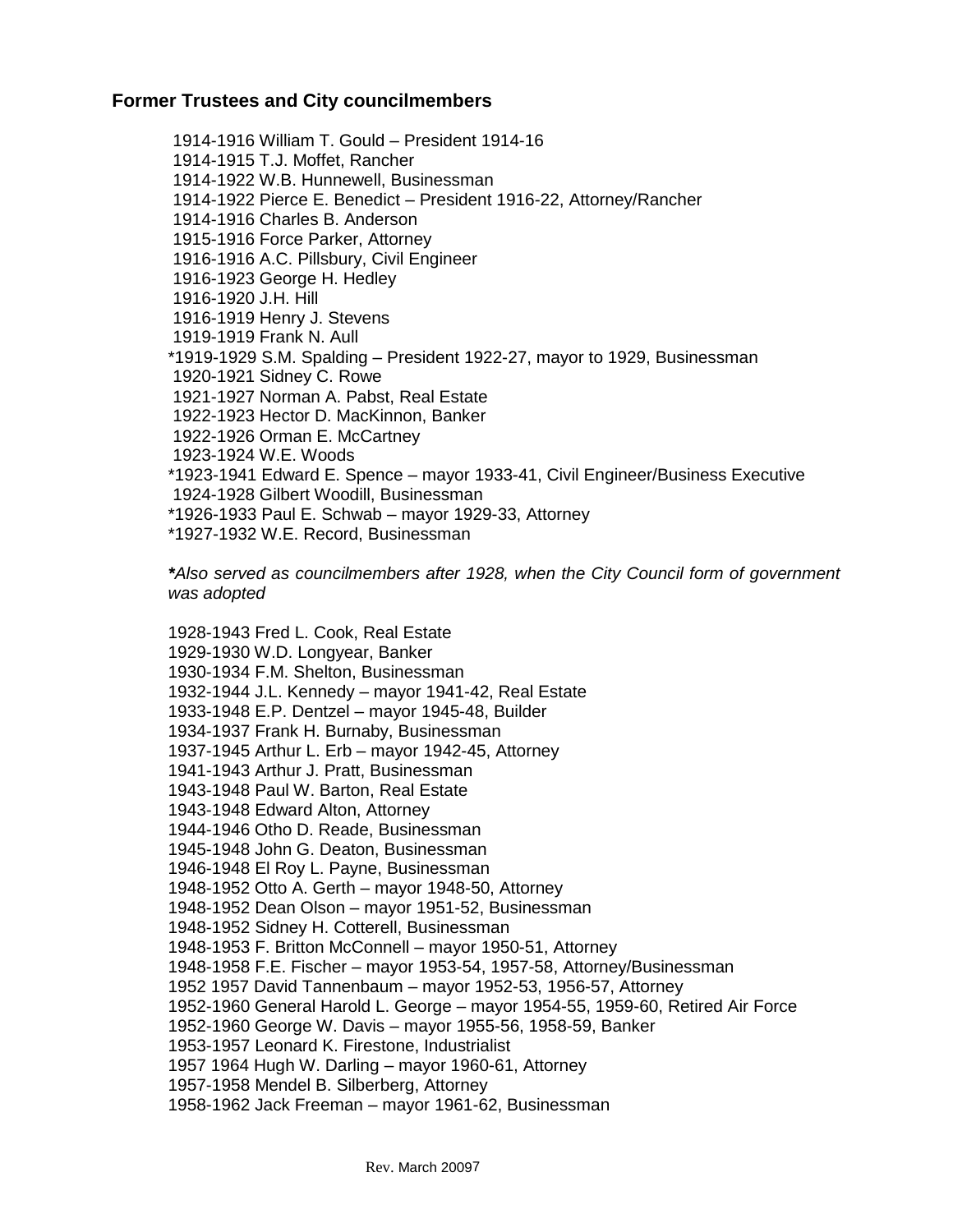1958-1961 Lon A. Brooks, Attorney 1960-1962 Robert M. Dulin, Attorney/Judge 1960-1968 General Leroy H. Watson – mayor 1962-63, Retired Army 1961-1962 Lawrence G. McNeil, Businessman 1962-1964 Eugene W. Gunther – mayor 1963-64, Businessman 1962-1966 Leonard Horwin – mayor 1964-65, Attorney 1962-1970 Frank Clapp – mayor 1965-66, 1969-70, Publisher 1964-1976 Jacob M. Stuchen – mayor 1966-67, 1970-71, Attorney/Business Executive 1964-1972 A. Fredric Leopold – mayor 1967-68, 1971-72, Attorney 1966-1978 George Slaff – mayor 1968-69, 1975-76, Attorney 1968-1980 Richard A. Stone – mayor 1972-73, 1977-78, Attorney 1970-1974 Phyllis Seaton – mayor 1973-74, Civic Leader 1972-1984 Charles Aronberg, M.D. – mayor 1974-75, 1979-80, Physician 1974-1982 & 1984-1988 Donna Ellman – mayor 1976-77, 1981-82, Civic Leader 1976-1980 Joseph N. Tilem – mayor 1978-79, Attorney 1978-1986 Edward I. Brown – mayor 1980-81, 1985-86, Business Executive 1980-1988 Benjamin H. Stansbury, Jr. – mayor 1982-83, 1987-88, Business Executive 1980-1984 Benjamin Norton – mayor 1983-84, Business Executive 1982-1986 Annabelle Heiferman – mayor 1984-85, Civic Leader 1984-1988 Charlotte Spadaro – mayor 1986-87, Attorney 1986-1994 Robert K. Tanenbaum – mayor 1988-89, 1992-93, Attorney/Author 1986-1994 Maxwell Hillary Salter – mayor 1989-90, 1993-94, Business Executive 1988-1997 Allan Alexander – mayor 1990-91, 1995-96 Attorney 1988-2001 Vicki Reynolds – mayor 1991-92, 1994-95, 2000-01, Civic Leader 1988-1992 Bernard Hecht, Business Executive 1992-2005 Thomas S. Levyn – mayor 1996-97, 1999-2000, 2003-04, Attorney 1994-2003 MeraLee Goldman – mayor 1997-98, 2002-03, Planner/Civic Leader 1994-2003 Les Bronte – mayor 1998-99, Business Executive 1997-2005 Mark Egerman – mayor 2001-02, 2004-05, Attorney 2001-2009 Linda J. Briskman – mayor 2005-06, Civic Leader, Business Executive 2003-2007 Stephen P. Webb – mayor 2006-07, Attorney 2003-2011 Jimmy Delshad – mayor 2007-08, 2010-2011 Business Executive 2005-2013 Barry Brucker – mayor 2008-09, Business Executive 2005-2009 Frank Fenton – mayor 2009, Business Executive 2007-2011 Nancy Krasne – mayor 2009-10, Civic Leader 2009- William Warren Brien, mayor 2012-2013, Physician 2009- John Mirisch –, Entertainment Executive 2011- Lili Bosse, Civic Leader 2011- Julian Gold, Physician 2013-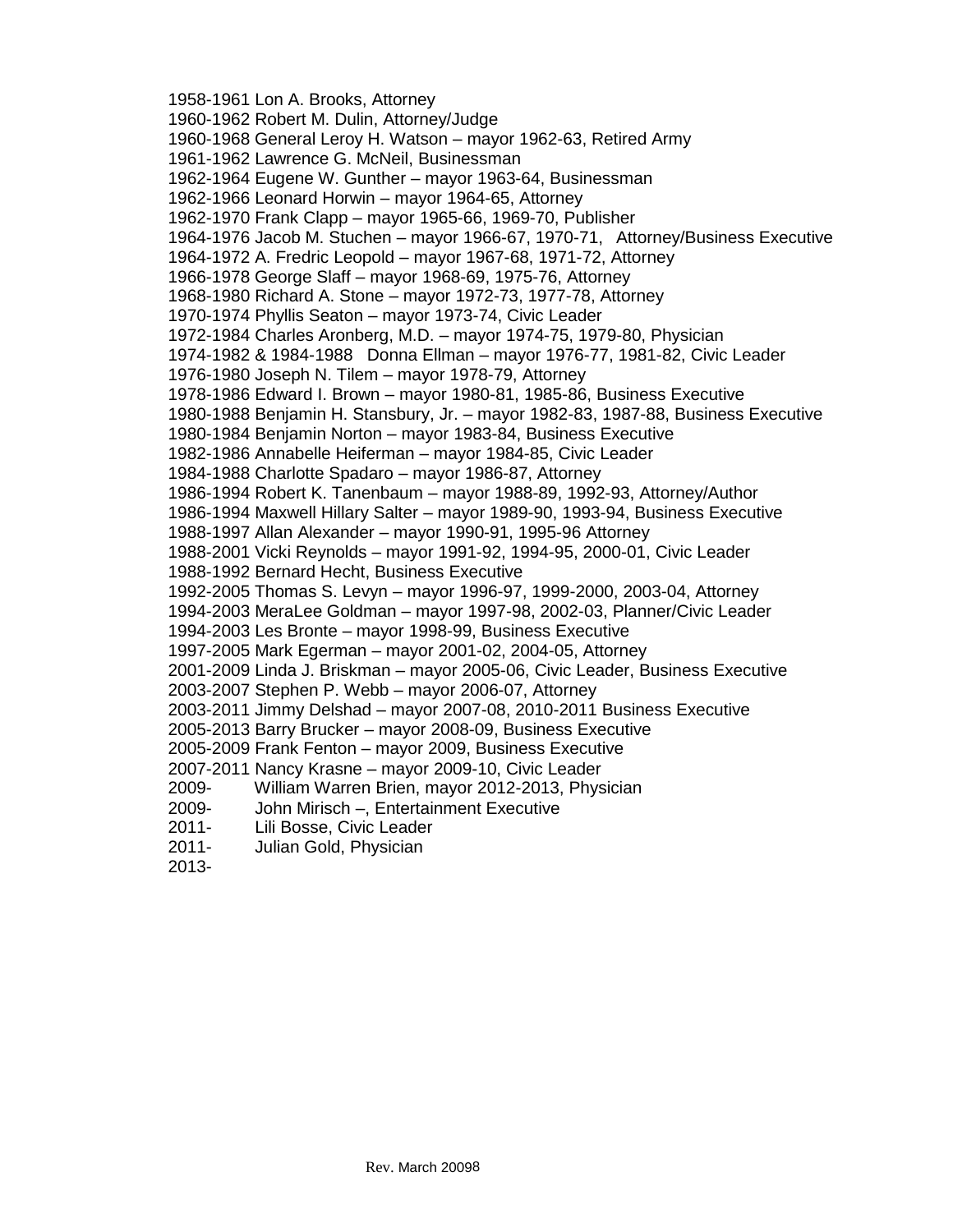Rev. March 20099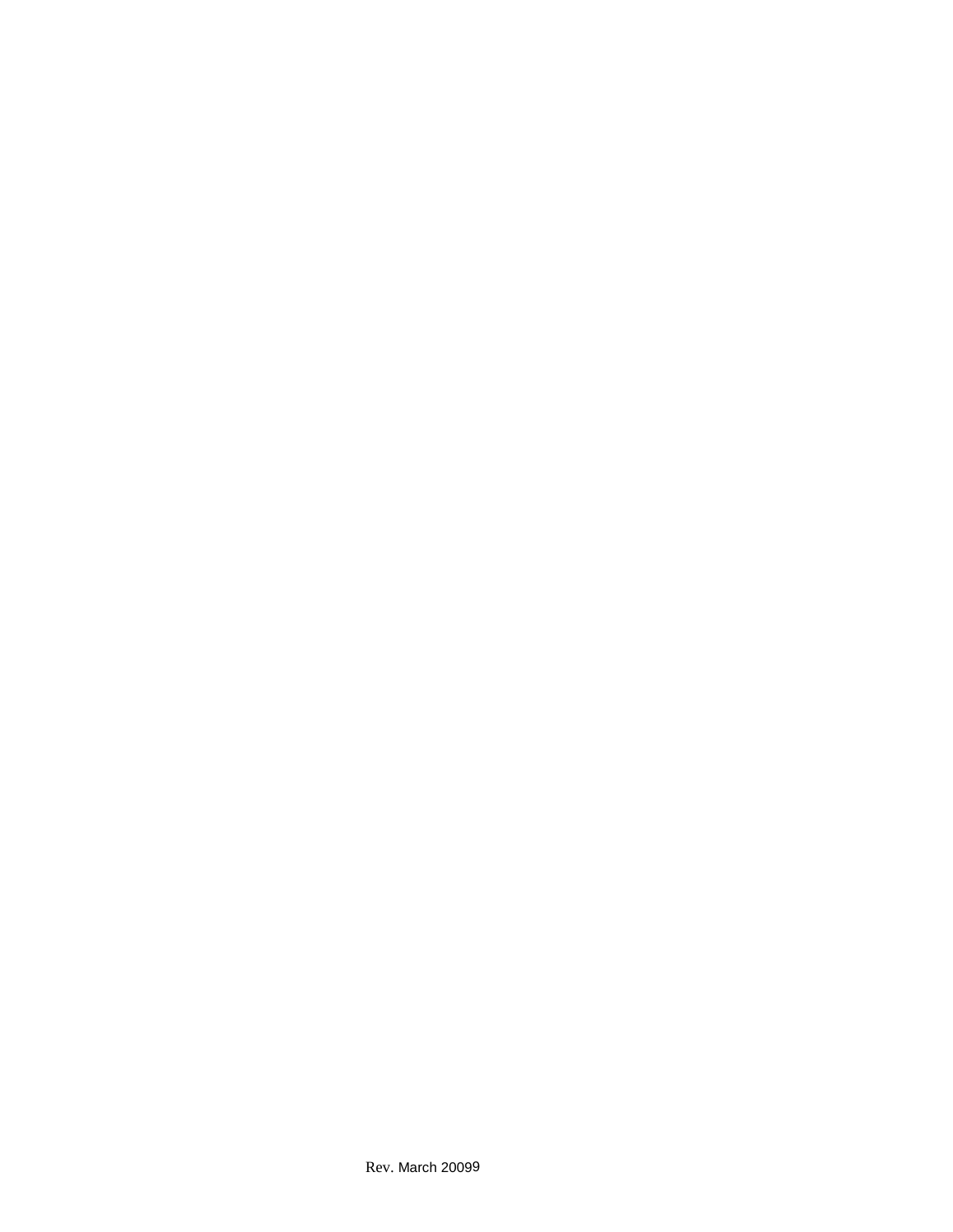## **Beverly Hills City Seal**

<span id="page-9-0"></span>

The Lion of Leon and the Castle of Castile represent the Spanish rule over what is now the State of California from 1542 to 1821. The Eagle holding the Serpent represents the period of Mexican sovereignty over what is now the State of California, 1822 to 1846. The Bear Flag represents the California Republic of 1846 and the State of California as one of the United States of America. The Shield of Stars and Stripes represents the status of the City of Beverly Hills as a City of the United States of America. The City Hall represents the seat of local government in the City of Beverly Hills. The five-pointed Star represents the City Council of five members, the governing body of the City of Beverly Hills.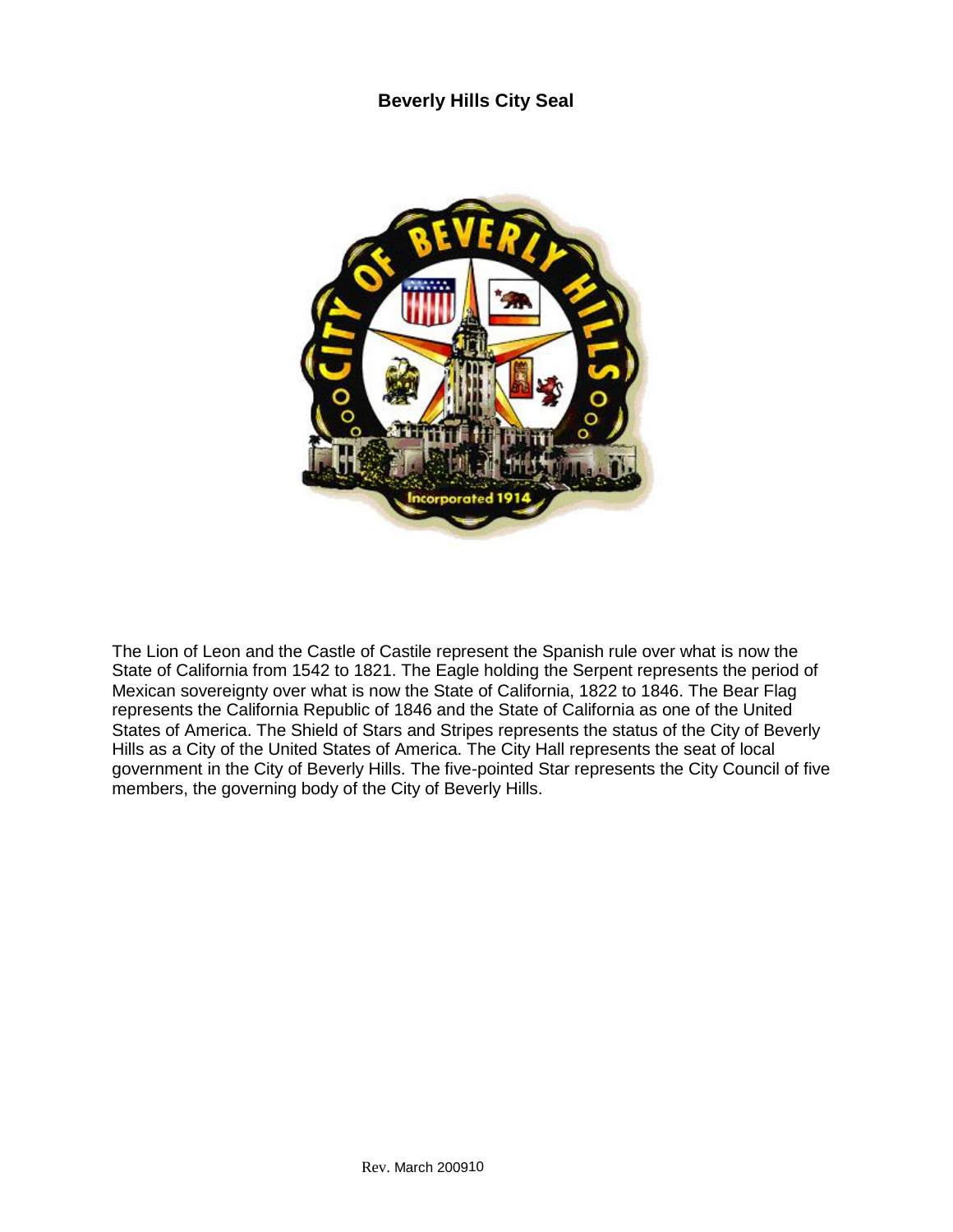<span id="page-10-0"></span>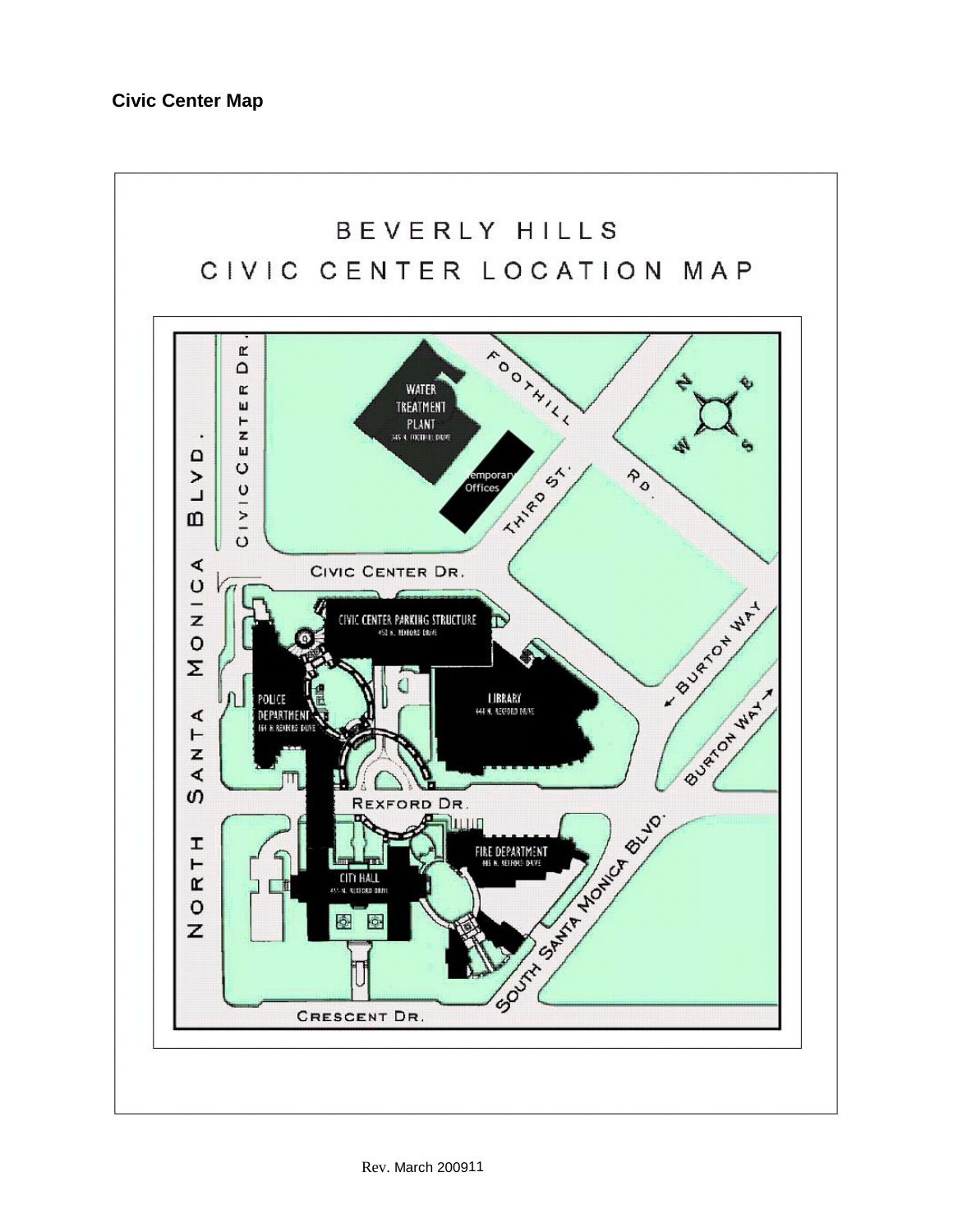## <span id="page-11-0"></span>**City Facts and Figures**

- Incorporated: January 28, 1914
- Classification: General Law City
- Form of Government: Council-City Manager
- Location: Eight miles from downtown Los Angeles and six miles from the Pacific Ocean, entirely surrounded by the City/County of Los Angeles.
- Area: 5.7047 square miles
- Climate:
	- o Average temperature: Max. 72° F, Min. 52° F
	- o Annual average rainfall: 15"
- Elevation: 125' to 1500' above sea level
- Number of Full-Time Employees: 761
- Population: 34,290 (2010)
- Active Registered Voters: 21,368 (03/09)
- Assessed Valuation (Total Secured):

| Fiscal Year<br>$\bullet$ | New Assessed Property Value |
|--------------------------|-----------------------------|
| 2010<br>∩                | \$21,075,000,000            |
| 2009<br>Ω                | \$21,635,000,000            |
| 2008<br>∩                | \$20,382,000,000            |
| 2007<br>∩                | \$18,234,000,000            |
| 2006<br>∩                | \$15,355,303,287            |
| 2005<br>∩                | \$14,080,381,095            |
| 2004<br>∩                | \$13,160,633,790            |
| 2003<br>∩                | \$12,417,968,390            |
| 2002<br>∩                | \$11,840,284,956            |
| 2001<br>∩                | \$10,940,039,077            |
| 2000                     | \$10,139,388,000            |
|                          |                             |

- School District: Beverly Hills Unified School District, 255 South Lasky Dr.
	- o Beverly Hills High School. 241 Moreno Dr.
	- o Beverly Vista School, 200 South Elm Dr.
	- o El Rodeo School, 605 Whittier Dr.
	- o Hawthorne School, 624 North Rexford Dr.
	- o Horace Mann School, 8701 Charleville Blvd.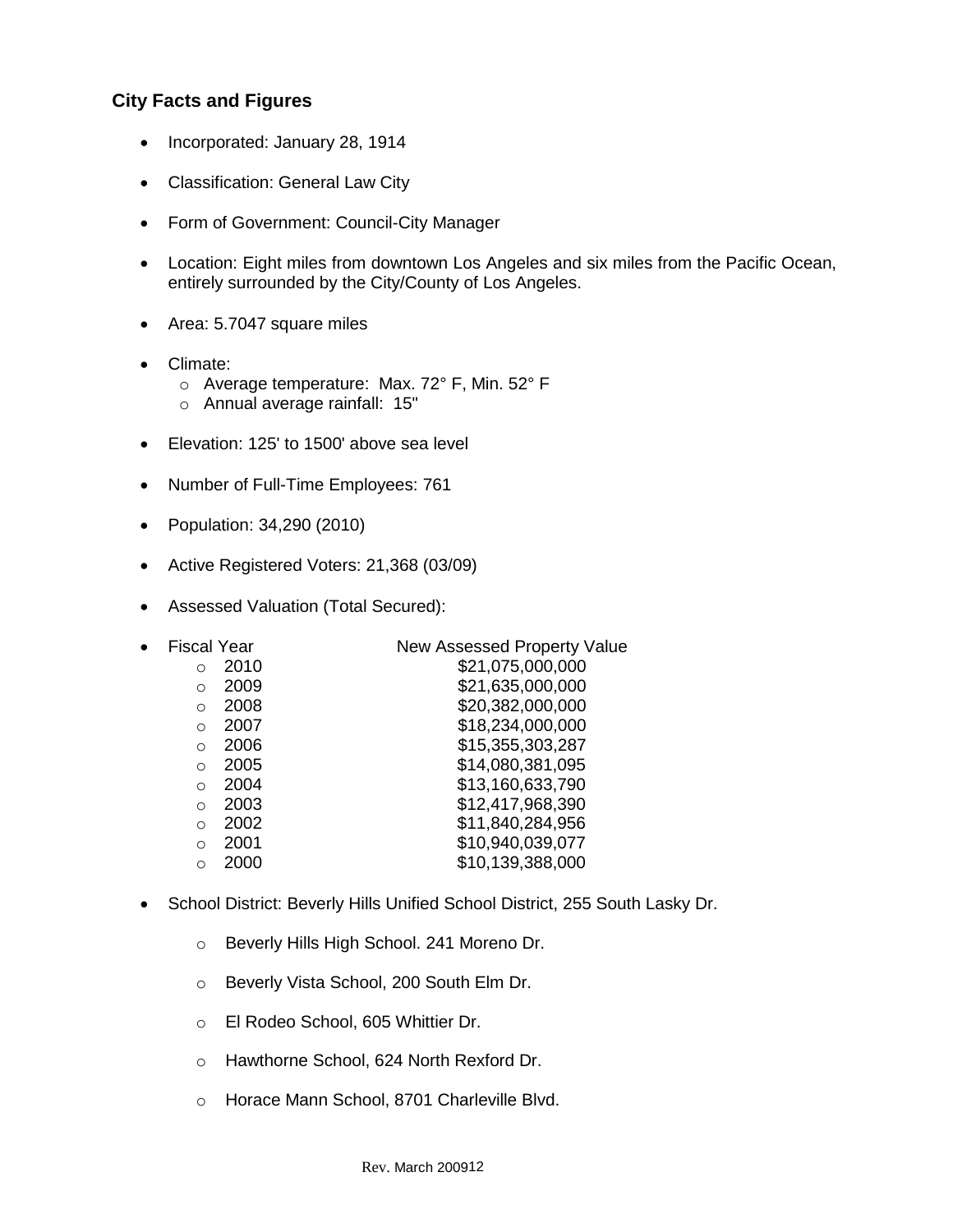Rev. March 200913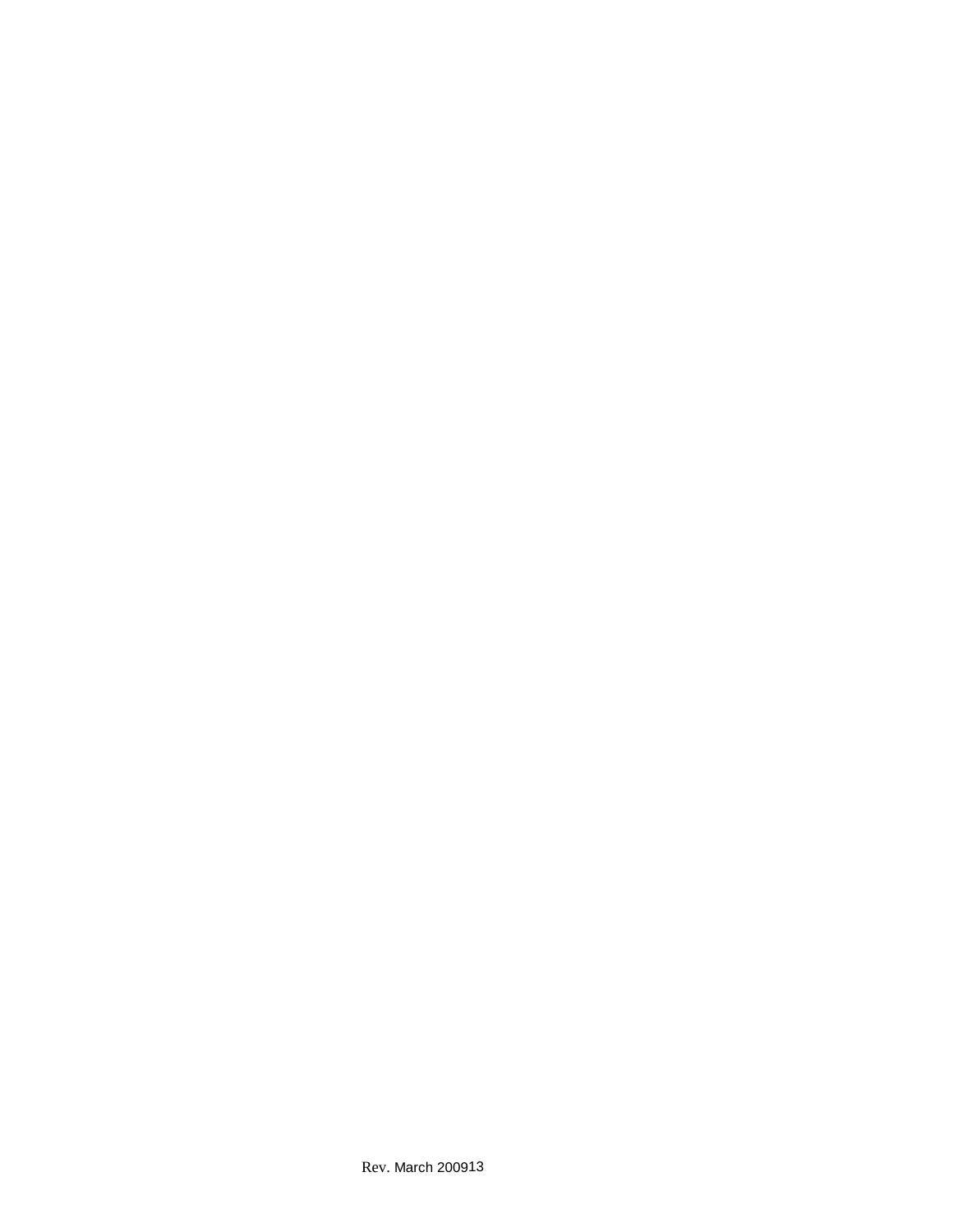## **City Buildings and Facilities**

<span id="page-13-0"></span>

| <b>City Buildings and Facilities</b>                                                                                                                                                                                                                                      |                                                                                                                                                           |  |  |  |
|---------------------------------------------------------------------------------------------------------------------------------------------------------------------------------------------------------------------------------------------------------------------------|-----------------------------------------------------------------------------------------------------------------------------------------------------------|--|--|--|
| <b>CITY HALL</b><br>FIRE DEPARTMENT HEADQUARTERS<br>POLICE DEPARTMENT                                                                                                                                                                                                     | 455 N. Rexford Dr.<br>445 N. Rexford Dr.<br>464 N. Rexford Dr.                                                                                            |  |  |  |
| <b>FIELD OFFICES</b><br><b>Building Maintenance</b><br><b>Refuse Division</b><br>Service Center, Superintendent's Office<br>Offices Street Division Yard, Supervisor's Office<br><b>Electrical and Parking Meter Shop</b><br>Vehicle Maintenance<br><b>Water Services</b> | 345 N. Foothill Rd.<br>345 N. Foothill Rd.<br>345 N. Foothill Rd.<br>345 N. Foothill Rd.<br>345 N. Foothill Rd.<br>9355 W. 3rd St.<br>345 N. Foothill Rd. |  |  |  |
| <b>FIRE DEPARTMENT</b><br><b>Headquarters Station</b><br>Station No. 2<br>Station No. 3                                                                                                                                                                                   | 445 N. Rexford Dr.<br>1100 Coldwater Canon Dr.<br>180 S. Doheny Dr.                                                                                       |  |  |  |
| <b>LIBRARY &amp; COMMUNITY SERVICES</b><br><b>Beverly Hills Public Library</b><br>Roxbury Senior Adult Library                                                                                                                                                            | 444 N. Rexford Dr.<br>444 N. Rexford Dr.<br>471 S. Roxbury Dr.                                                                                            |  |  |  |
| <b>RECREATION FACILITIES</b><br>La Cienega Park<br>La Cienega Tennis Center<br><b>Roxbury Park</b><br><b>Roxbury Park Clubhouse</b>                                                                                                                                       | 8400 Gregory Way<br>325 S. La Cienega Blvd.<br>471 S. Roxbury Dr.<br>401 S. Roxbury Dr.                                                                   |  |  |  |
| <b>PARKS</b><br><b>Coldwater Canon Park</b><br><b>Greystone Park</b><br>Will Rogers Park<br><b>Beverly Gardens Park</b>                                                                                                                                                   | 1100 Coldwater Canon Dr.<br>905 Loma Vista<br>9650 Sunset Blvd.<br>Linear park along Santa Monica<br>Blvd. from Doheny to Whittier drives                 |  |  |  |

MINI-PARKS Maltz Park 19800 Sunset Blvd. Oakhurst Mini Park 120 S. Oakhurst Dr. Reeves Mini Park 125 S. Reeves Dr.<br>Rexford Mini Park 125 S. Reeves Dr. Rexford Mini Park 362 N. Rexford Dr.<br>Arnaz Mini Park 362 N. Arnaz Dr. Arnaz Mini Park 151 N. Arnaz Dr.<br>Hamel Mini Park 151 N. Arnaz Dr. 214 S. Hamel Dr. Hamel Mini Park 214 S. Hamel Dr.<br>Crescent Mini Park 2014 S. Hamel Dr. (nor

GARDENS Beverly Canon Gardens 241 N. Canon Dr.

Crescent Dr. (north of Wilshire)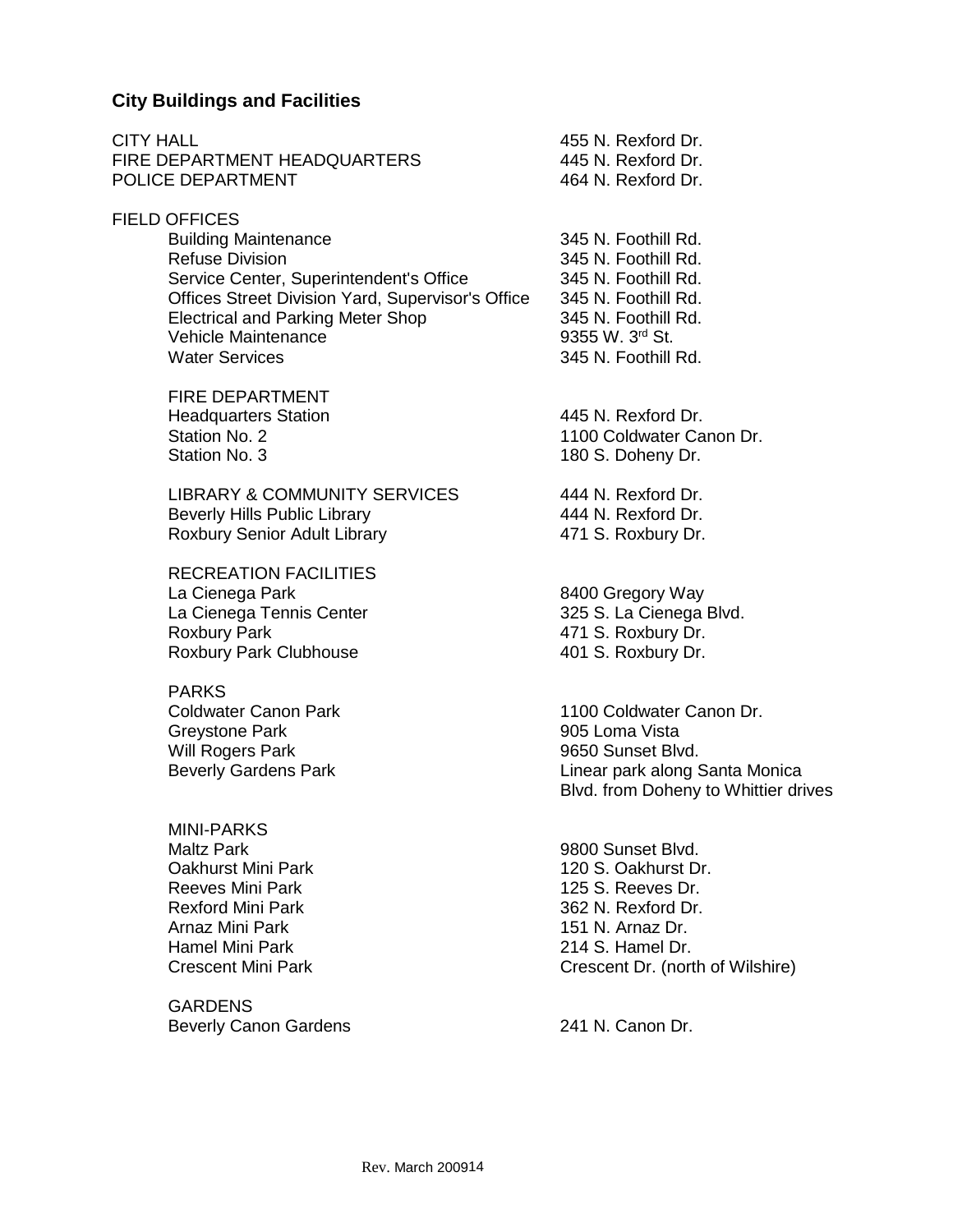# <span id="page-14-0"></span>**Parking Structures and Sites**

|    | 1. Crescent Drive (self park)       | 450 N. Crescent Dr.                    |
|----|-------------------------------------|----------------------------------------|
| 2. | Crescent South (self park)          | 221 N. Crescent Dr.                    |
| 3. | Crescent North (self park)          | 333 N. Crescent Dr.                    |
| 4. | Brighton Structure (self park)      | 9510 Brighton Way                      |
| 5. | Beverly South Structure (self park) | 216 S. Beverly Dr.                     |
| 6. | Rexford Structure (self park)       | 450 N. Rexford Dr.                     |
|    | 7. Beverly - Canon                  | 439 N. Canon Dr.<br>438 N. Beverly Dr. |
|    | 8. Beverly-Canon Gardens Structure  | 242 N. Beverly Dr.<br>241 N. Canon Dr. |
|    | 9. La Cienega Structure (self park) | 321 S. La Cienega Blvd.                |
|    | 10. Bedford Structure (self park)   | 461 N. Bedford Dr.                     |
|    | 11. Camden Structure (self park)    | 440 N. Camden Dr.                      |
|    | 12. Beverly North Structure Lot     | 345 N. Beverly Dr.                     |
|    | 13. "SM-1" Structure (metered)      | 485 N. Beverly Dr.                     |
|    | 14. "SM-2" Structure (metered)      | 485 N. Rodeo Dr.                       |
|    | 15. "SM-3" Structure (metered)      | 485 N. Camden Dr.                      |
|    | 16. "SM-4" Structure (metered)      | 485 N. Bedford Dr.                     |
|    | 17. "SM-5" Structure (metered)      | 485 N. Roxbury Dr.                     |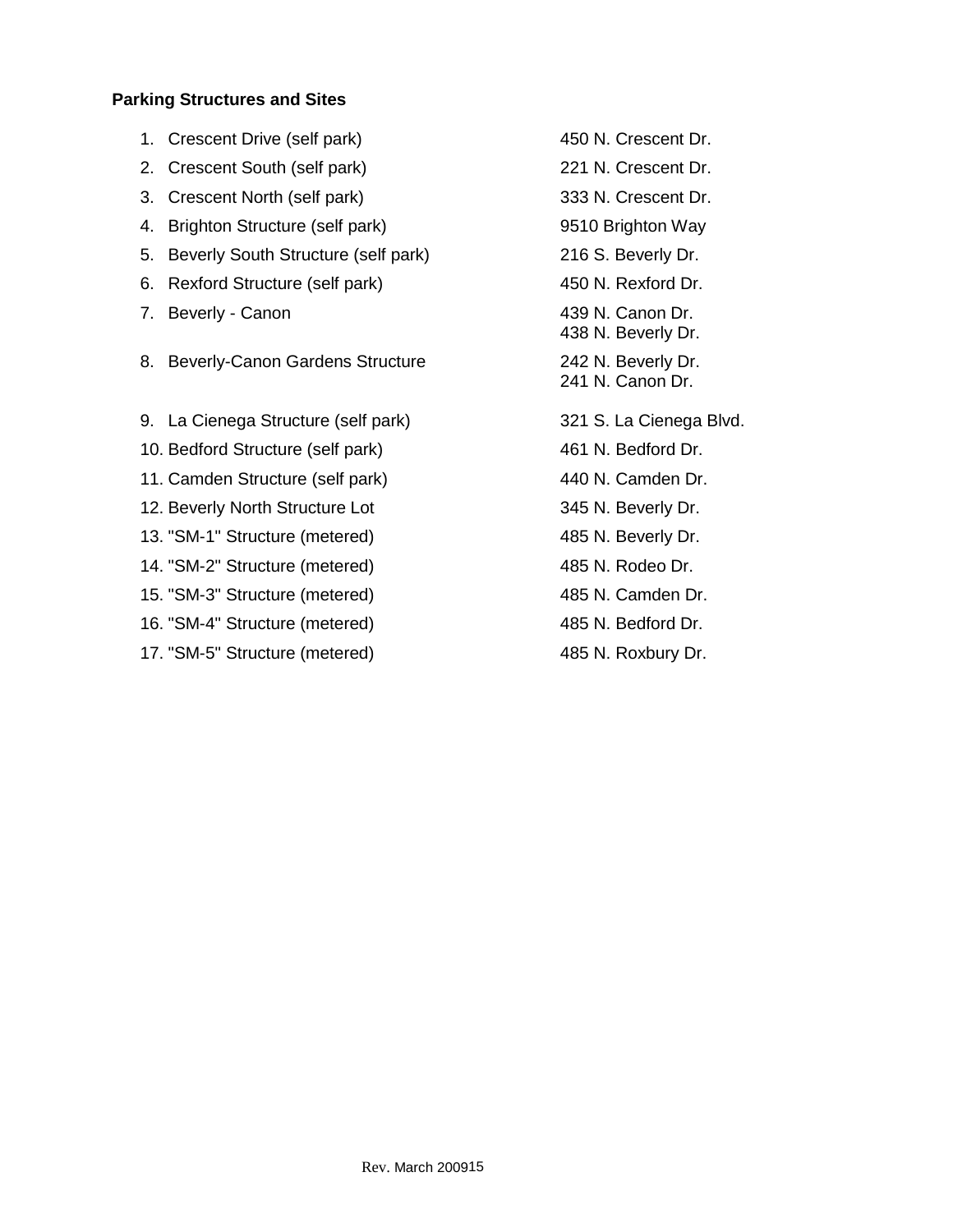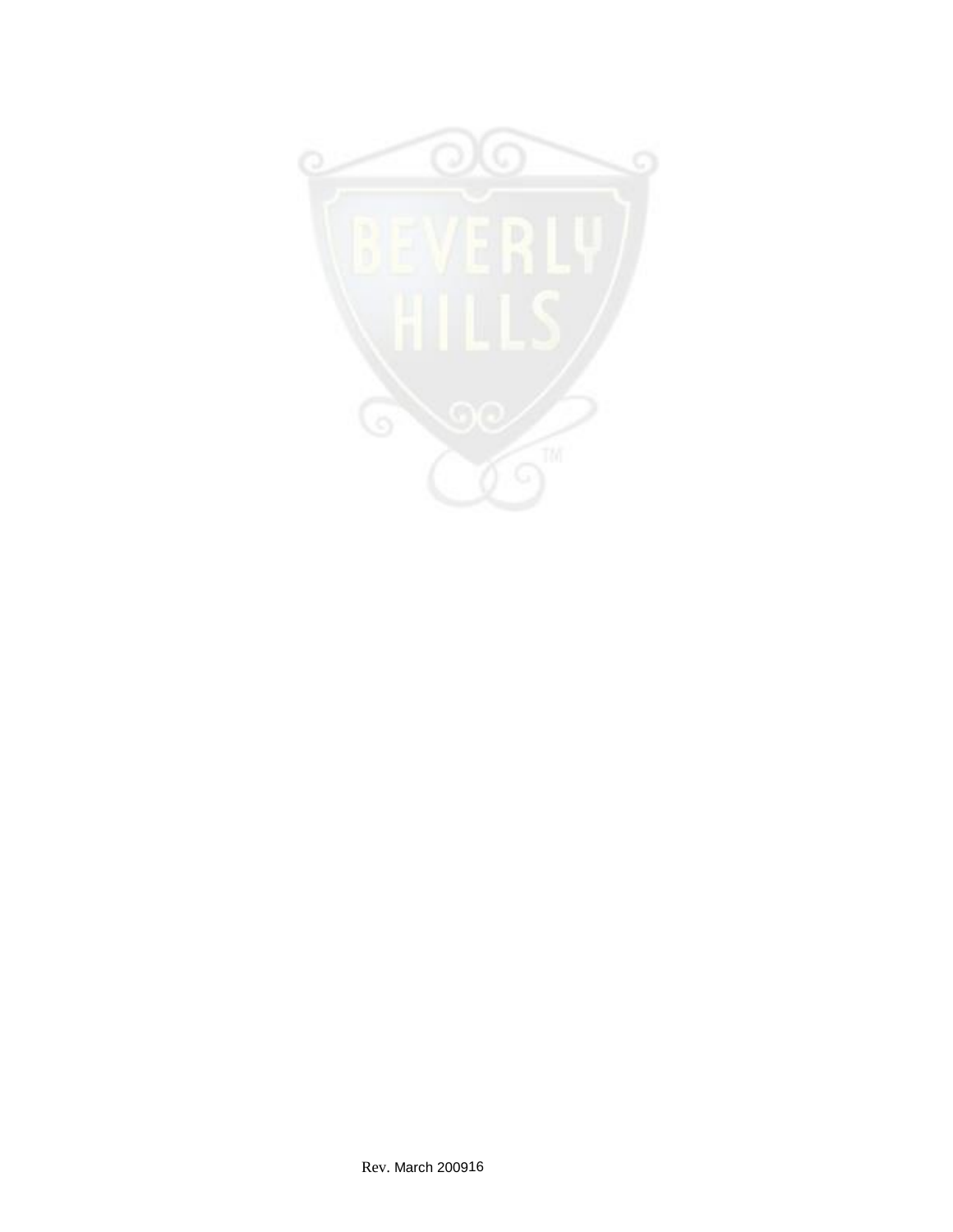# <span id="page-16-0"></span>CHAPTER 3 - City Government

## <span id="page-16-1"></span>**Council/Manager Form of Government**

The City of Beverly Hills has a Council/City Manager form of government. As described in the California Government Code Sections 34851-34859, certain responsibilities are vested in the City Council and City Manager. Basically, this form of government prescribes that a City Council's role is that of a legislative policy-making body which determines not only the local laws that regulate community life but also what public policy is, and gives direction to the City Manager to administer the affairs of the city government in a businesslike and prudent manner.

The City Council is responsible for appointing three positions within the City organization:

#### **City Manager**

The City Manager's duty is to direct the daily operations of city government, to prepare and monitor the principal budget, and to implement the policies and programs initiated by the City Council. The City Manager is responsible to the City Council and directs and coordinates the various departments. The City Manager is responsible for appointing all department directors and authorizing all other personnel positions. The City Council authorizes positions through the budget process; based upon that authorization, the City Manager makes appointments.

#### **City Attorney**

The City Attorney represents the City and the City Council in litigation against the City and provides advice and counsel on all legal matters before the Council. Since 1987, the City has retained a law firm for legal services which in turn designates an individual of the firm, with City Council approval, to serve in the position of City Attorney. The City utilizes the services of Richards, Watson & Gershon in this capacity.

#### **City Clerk**

The City Clerk provides staff and administrative support to City Council including preparation of City Council meeting agendas under direction of the City Manager. The City Clerk's duties are to maintain official city records, conduct city elections, to ensure compliance with the Brown Act and noticing requirements, to file campaign and economic interest statements, and to provide information and service to the public as well as public access of records for review by the community.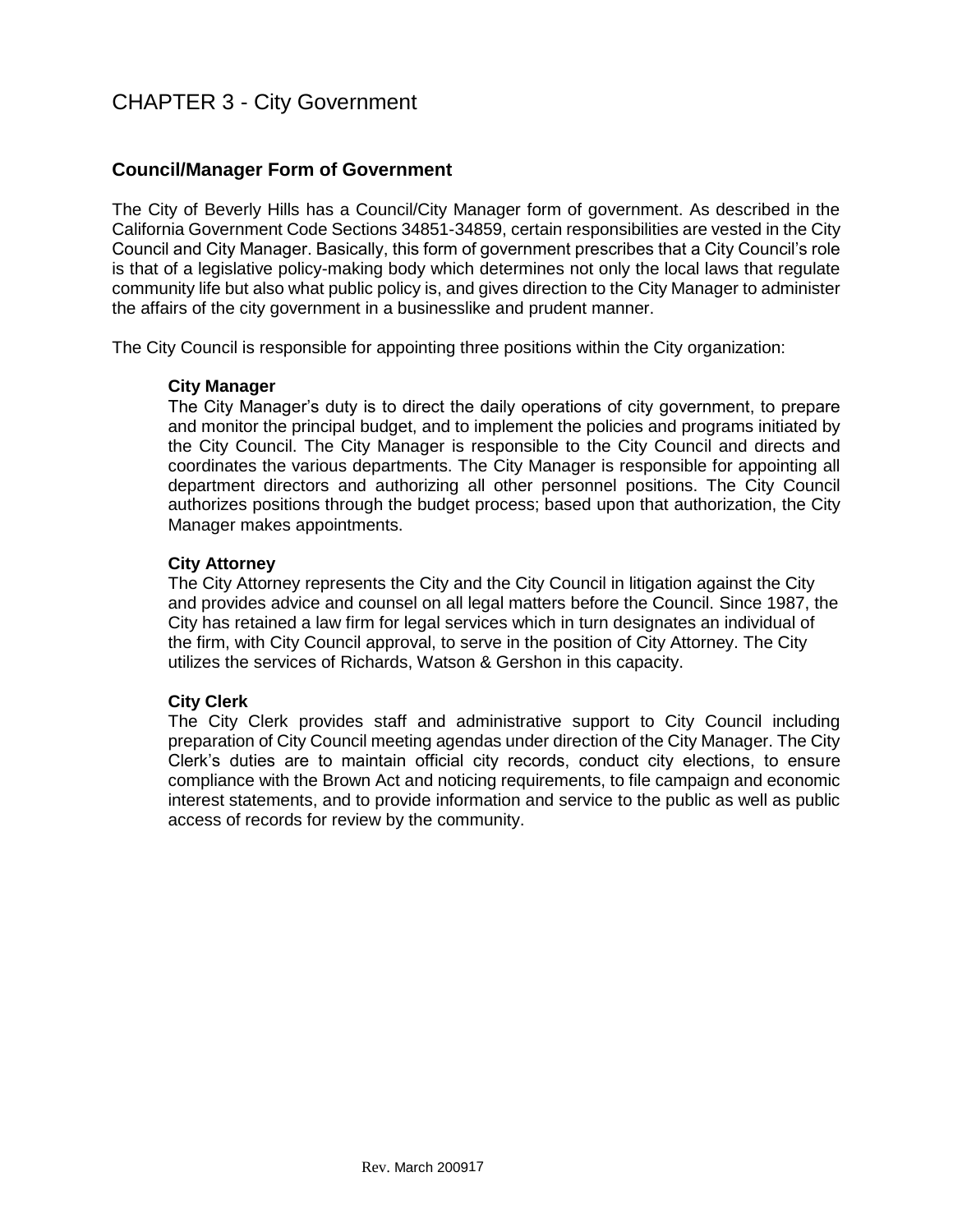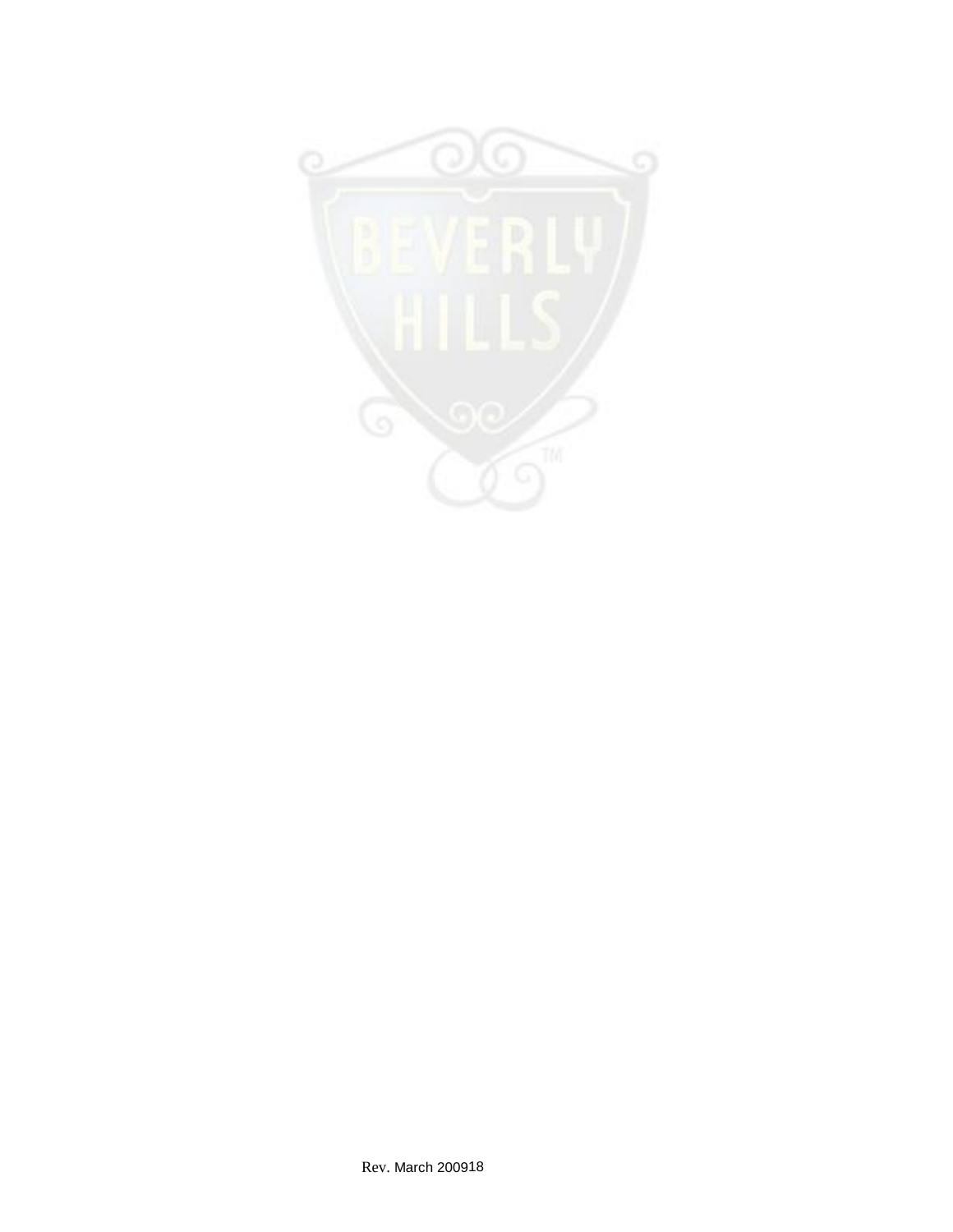# <span id="page-18-0"></span>CHAPTER 4 - Roles and Responsibilities of City Council

## <span id="page-18-1"></span>**Mayor/Vice mayor Selection and Rotation**

The mayor and Vice mayor are elected among and by the presiding City Council. Past practice has provided for the transition of the positions to take place annually during the month of March.

Since 1981, the election of the mayor and Vice mayor is as follows: The Vice mayor position is rotated each year. The Vice mayor becomes the mayor (except in the cases where the Vice mayor does not run or is not re-elected).

The position of mayor follows a sequence based on (a) election date and (b) order of finish within each election. For instance, the third-place vote recipient in the 1998 election would become mayor before the top vote recipient in the 2000 election. There have been no exceptions made for seniority or for first time Vice mayors.

### **Listing Names of councilmembers**

The order of presenting City councilmember names follows seniority in the order that councilmembers rotate into the position of mayor. The first name listed is the mayor, followed by the Vice mayor. Thereafter, councilmember names are by seniority based on their election as noted in the preceding section.

#### **Seating on the Dais**

Seating on the dais is within the discretion of the mayor. Notwithstanding, historically, seating on the dais is based on seniority following the rotation established for the position of mayor. Protocol dictates that the Vice mayor sits to the right of the mayor. To the left of the mayor, sits the councilmember with the most seniority that would follow the existing Vice mayor in the position of Vice mayor. To the left of this councilmember, next to the City Attorney, sits the councilmember with the least seniority. The last remaining seat, beside the Vice mayor and next to the City Manager, is the councilmember that follows in seniority behind the councilmember sitting to the left of the mayor.

### <span id="page-18-2"></span>**Role of the mayor**

#### **Presiding Officer**

The mayor serves as the presiding officer and acts as Chair at all meetings of the City Council. In this role, the mayor is responsible for maintaining the order and decorum of meetings. The presiding officer shall also maintain control of communications between councilmembers and between the City Council and the public. The mayor may participate in all discussions of the Council in the same manner as any other member. The mayor does not possess any power of veto. The mayor may make or second, unless otherwise delegated by the City Council, any motion. The mayor acts as signatory to all documents requiring Council execution. The mayor is the spokesperson for the Council.

#### **Ceremonial Representative**

Responsibility to act as the City Council's ceremonial representative at public events and functions has been assigned to the mayor. The mayor is vested with the authority to initiate and execute proclamations. In the mayor's absence, the Vice mayor assumes this responsibility.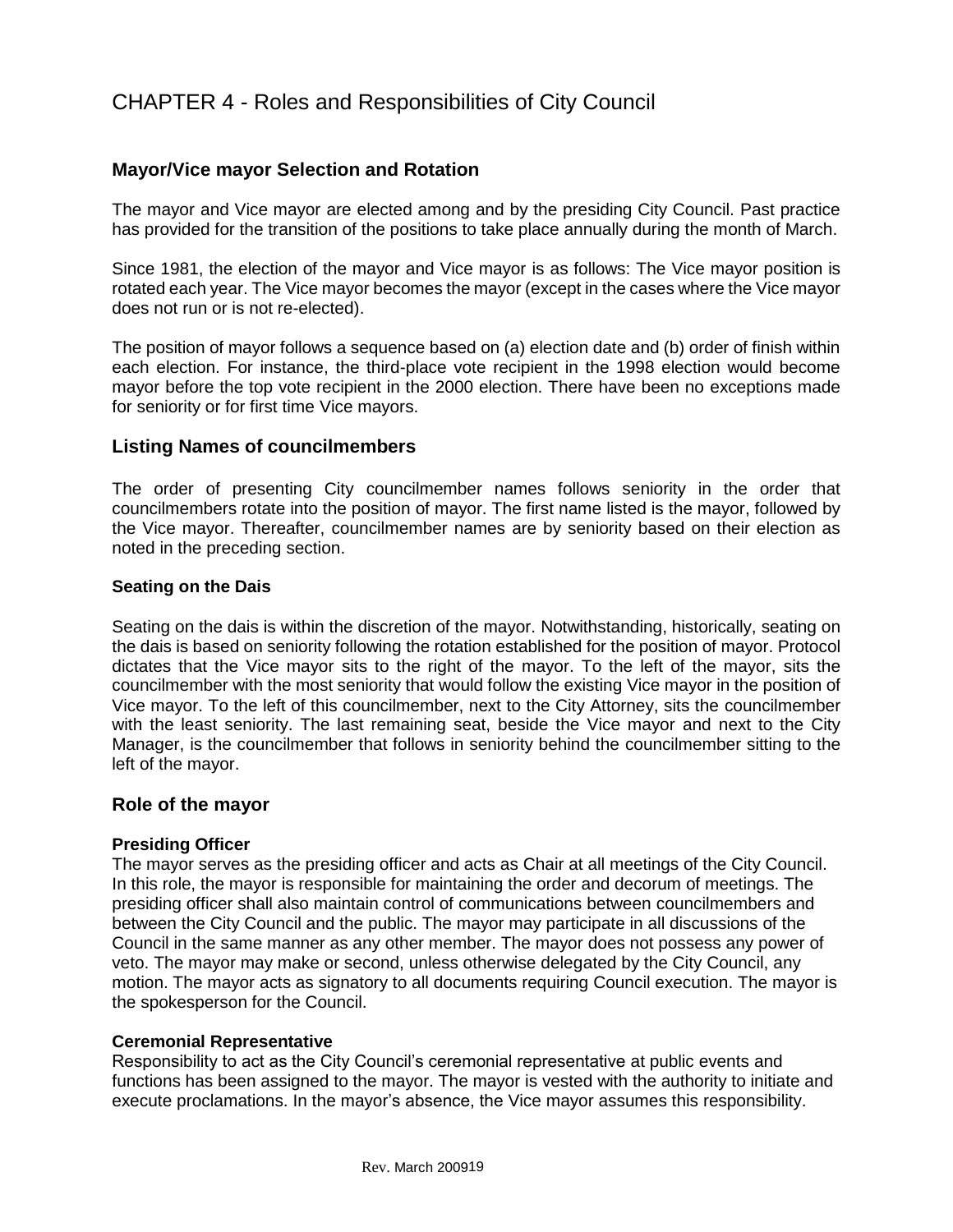Should both the mayor and Vice mayor be absent, the mayor will appoint another councilmember to assume this responsibility.

## <span id="page-19-0"></span>**Role of the Vice mayor**

In the absence of the mayor, the Vice mayor will be the acting mayor and shall assume all functions and duties of the mayor at the public meetings. (1962 Code § 2-3.05)

### <span id="page-19-1"></span>**Role of councilmembers**

City councilmembers are collectively responsible for establishing policy, adopting the annual budget, and providing vision and goals to the City Manager. councilmembers shall request the floor from the presiding officer before speaking. The following briefly outlines a generic list of various duties of City councilmembers.

- 1. Establish Policy
	- a. Adopt goals and objectives
	- b. Establish priorities for public services
	- c. Approve/amend the operating and capital budgets
	- d. Approve contracts and purchase orders\*
	- e. Adopt resolutions
- 2. Enact Local Laws
	- a. Adopt ordinances
- 3. Supervise Appointed Officials
	- a. Appoint City Manager, City Clerk and City Attorney
	- b. Evaluate performance of City Manager, City Clerk and City Attorney
	- c. Establish advisory boards and commissions
	- d. Make appointments to advisory bodies
	- e. Provide direction to advisory bodies
- 4. Provide Public Leadership
	- a. Relate wishes of constituents to promote representative governance
	- b. Mediate conflicting interests while building a consensus
	- c. Call special elections as necessary
	- d. Communicate the City's vision and goals to constituents
	- e. Represent the City's interest at regional, county, state, and federal levels
- 5. Decision-Making
	- a. Study problems
	- b. Review alternatives
	- c. Determine best course of public policy

*\*Per ordinance 06-O-2504, adopted on September 19, 2006, effective on October 20, 2006, the City Manager has a limit of \$50,000 for normal purchase orders and up to \$100,000 for urgent need purchase orders. The Chief Financial Officer's limit was also revised and is \$50,000 as well. The authority of Department Heads (all called Contracting Agents in the Ordinance) to approve purchases was revised to \$7,500. All Purchase Orders over \$10,000 are reported to the City Council on a quarterly basis.*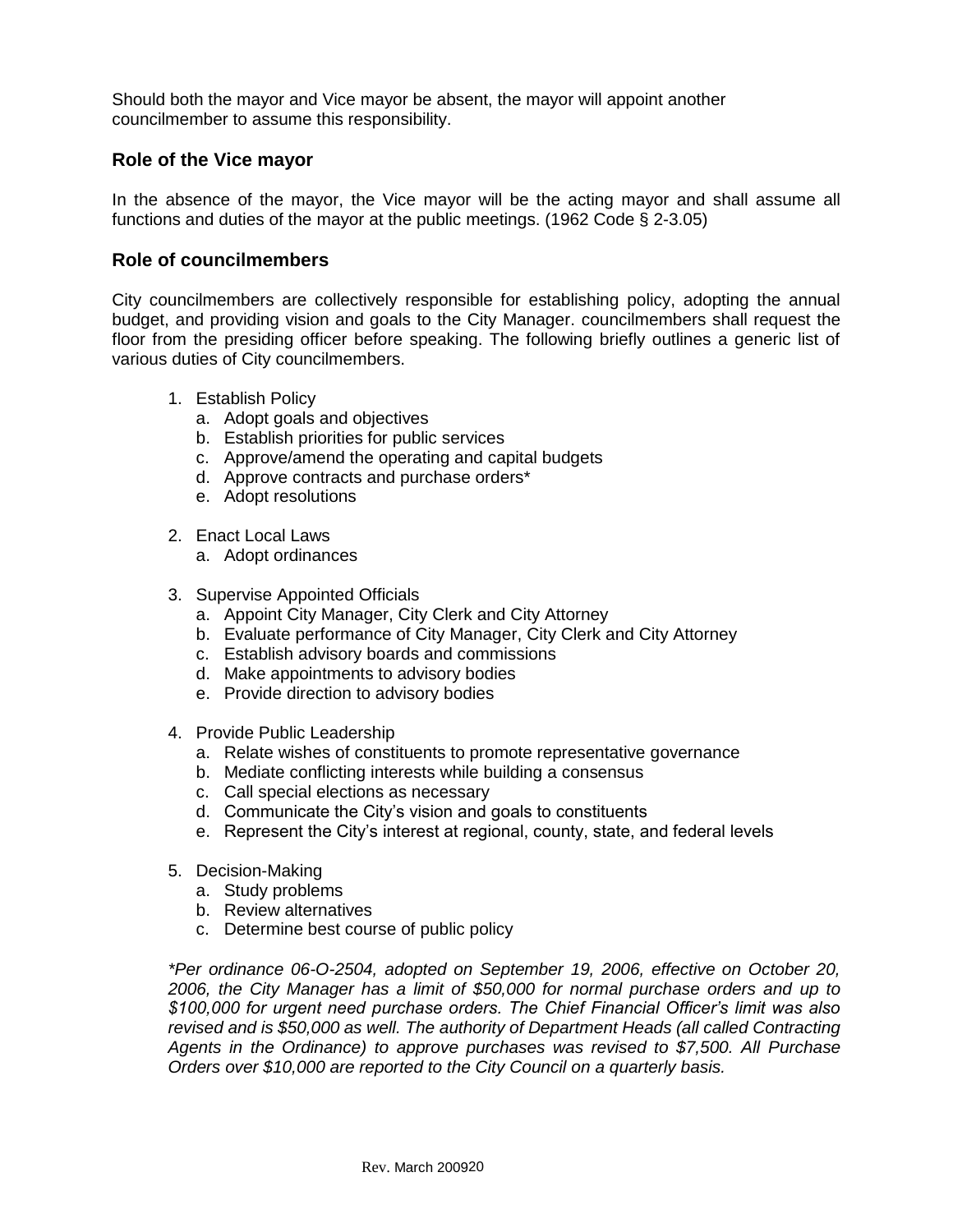## <span id="page-20-0"></span>**Parking Authority**

The Parking Authority of the City of Beverly Hills (Parking Authority) is an agency established under the State of California Parking Law of 1949 to provide public parking facilities on a citywide basis. The Parking Authority provides for the acquisition and construction of parking facilities. councilmembers serve as Board members of the Parking Authority.

## <span id="page-20-1"></span>**Public Financing Authority**

The City of Beverly Hills Public Financing Authority (Public Financing Authority) is a joint powers authority, organized pursuant to a Joint Exercise of Powers Agreement, dated November 10, 1992 between the City and the Parking Authority. The Joint Powers Agreement was entered into pursuant to the provisions of Article 1 of Chapter 5 of the California Government Code (the Act). The Public Financing Authority was created for the purpose of providing financing for public capital improvements for the City through the acquisition by the Public Financing Authority of such public capital improvements and/or the purchase by the Public Financing Authority of local obligations within the meaning of the Act. Under the Act, the Public Financing Authority has the power to issue bonds to pay the costs of public capital improvements.

#### <span id="page-20-2"></span>**Media Relations**

The City Council maintains open lines of communication with the media providing any City councilmember an ability to speak with the media on issues. It is recommended that councilmembers advise the City Manager when media contact occurs. Media training is available.

#### <span id="page-20-3"></span>**Participation in Conferences and Meetings Requiring Travel**

It is the City Council's practice to attend professional conferences and meetings related to City business at City expense. Such conferences and meetings include economic development missions with the Chamber of Commerce, U.S. Conference of Mayors, National League of Cities and League of California Cities. The mayor is the designated representative of the City for Chamber of Commerce economic development missions and the U.S. Conference of Mayors. Any City councilmember may elect to attend another conference or meeting. Consistent with State Law, on March 7, 2006, the City Council adopted a policy regarding reimbursement of expenses. Resolution No. 06-R-12053 is incorporated into the Council policy chapter of this manual.

### <span id="page-20-4"></span>**Committees, Sub-Committees and Ad Hoc Committees**

#### **Committees**

The mayor selects councilmembers on an annual basis to serve as liaisons to commissions or staff to provide input and feedback on projects, commission agendas, and a variety of topics. The City Council liaisons may be reflective of the City Council's sentiment, but they do not represent the final decision of the City Council.

Some examples of Committees are:

- Architectural Commission Liaison
- Design Review Commission Liaison
- Farmers' Market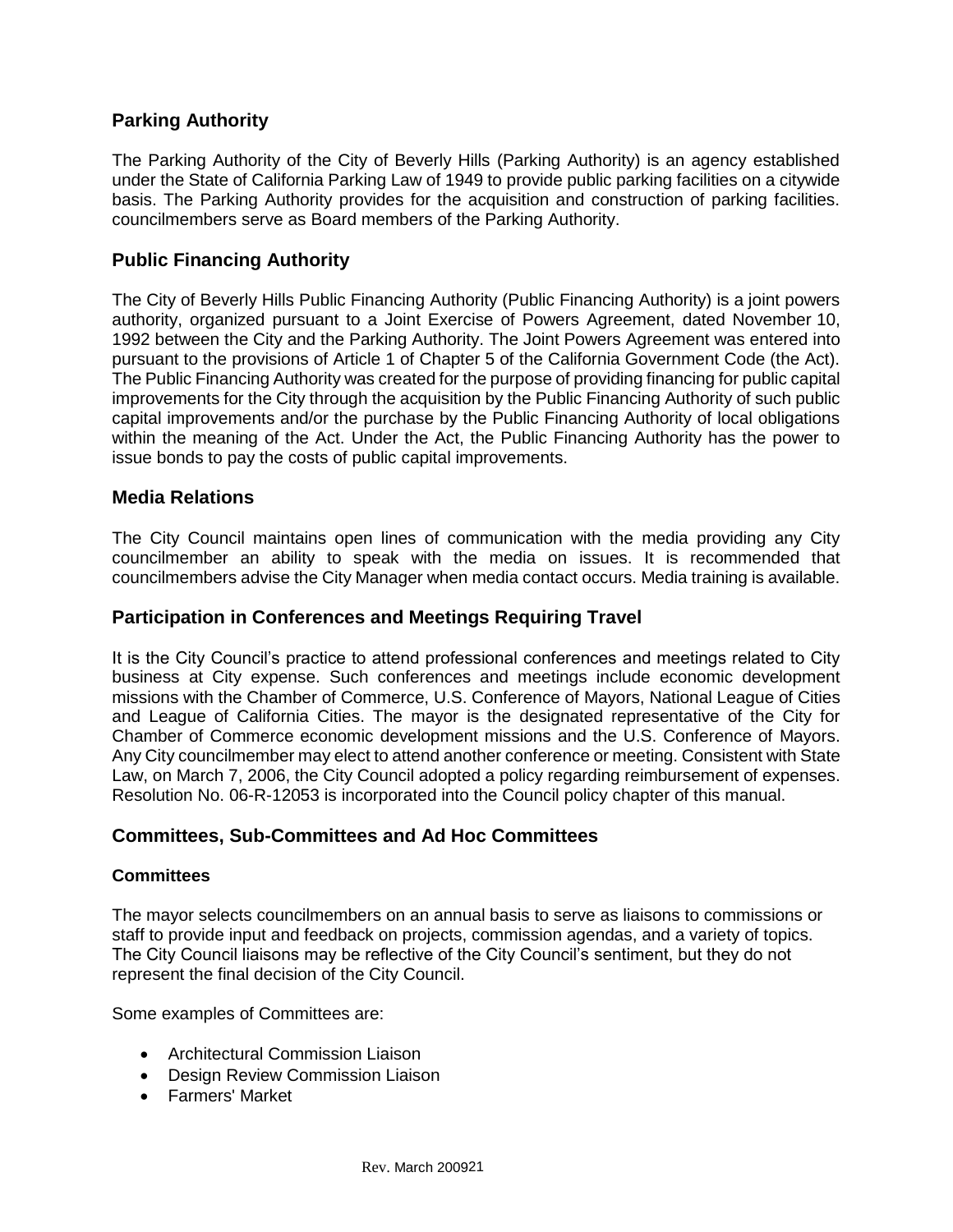- Fine Art Commission/Art & Culture Liaison
- **Human Relations Commission Liaison**
- Litigation Committee
- Planning Commission Liaison
- Public Works Commission Liaison
- Recreation & Parks Commission Liaison
- **•** Solicitations Advisory Commission Liaison
- Traffic & Parking Commission Liaison

#### **Establishment of Ad Hoc Committees**

The mayor may establish an ad hoc committee of the City Council for review of a specific area or specific issue.

## <span id="page-21-0"></span>**Overview of City Documents**

For City Council meetings and public dialogue in general, it is important for City councilmembers to be familiar with several documents. For information on receiving or reviewing any of the following, contact the City Manager.

- **Beverly Hills Municipal Code-** The Municipal Code contains local laws and regulations adopted by ordinances.
- **Memoranda of Understanding -** These documents are the contracts between employee bargaining groups and the City relative to working terms and conditions.
- **California State Code -** The state laws contain many requirements for the operation of city government and administration of meetings of city councils throughout the state. The City of Beverly Hills is a general law city which means it operates under the general laws enacted by the legislature.
- **Comprehensive Annual Financial Report (CAFR) -** The annual financial report includes the year-end financial statements of the City.
- **General Plan -** A state-mandated comprehensive plan addressing the City's long-range planning needs relative to land use, transportation, economic development, and other planning elements.
- **Annual Operating and Capital Improvement Program Budgets -** The documents approved annually by the City Council allocating resources to operations and capital improvements.
- **Disaster Preparedness Plan -** The City maintains a disaster preparedness plan that outlines actions to be taken during times of extreme emergency.

## <span id="page-21-1"></span>**Staff Resources and Equipment**

 **Staff Resources** - The City Manager is the liaison between the Council and City staff and determines the protocol for the relationship between councilmembers and staff. At this time, general requests for information may be made directly to department heads who will advise the City Manager. The information requested will be copied to all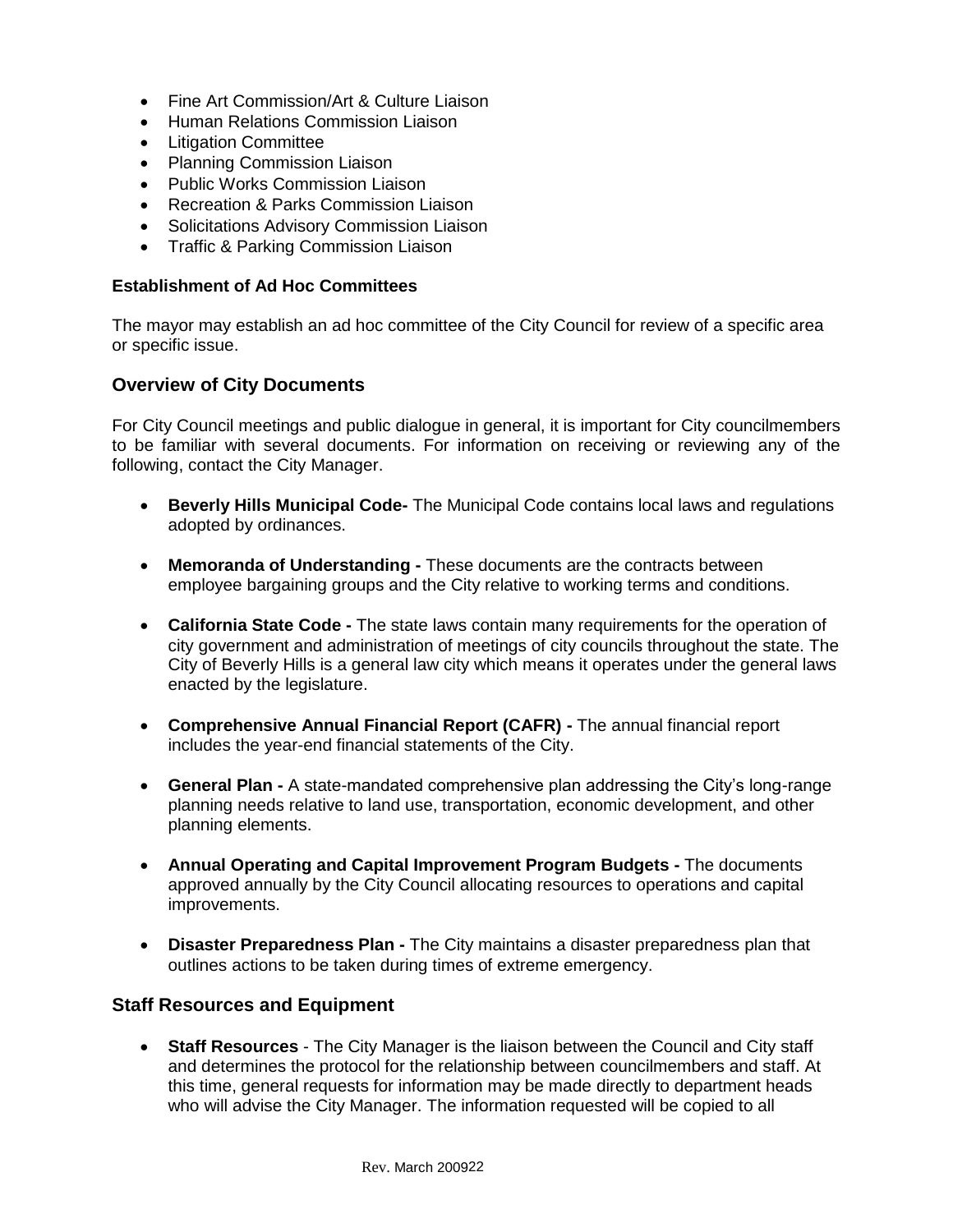members of Council so that each member may be equally informed. City councilmembers shall not contact lower-level staff directly.

There are limited restrictions when information cannot be provided. The City is legally bound not to release certain confidential personnel information. Likewise, certain aspects of police department affairs (i.e., access to restricted or confidential information related to crimes) may not be available to members of the City Council.

- **Mail and Deliveries** Individual mailboxes are maintained for each councilmember by the City Manager's staff. In addition, City staff will personally deliver materials that are time-sensitive to a member's home or office, if appropriate. The City Manager or his or her designee will open all mail. In the event mail is marked or deemed personal and/or confidential, the City Manager will discuss the item with the councilmember for the appropriate disposition.
- **Meeting Rooms** Use of conference rooms may be scheduled with the Office of the City Manager.
- **Office Equipment** To enhance councilmembers' service to the community and their ability to communicate with staff and the public, the City provides meeting facilities and office equipment for City business. For those members of Council who do not have or do not wish to use personally owned computers for City business, the City will provide a computer and standard business software. When individual councilmembers have completed their term of office, IT staff will retrieve City computers and software.

## <span id="page-22-0"></span>**City Council Meetings**

The City Council is required to establish a time and place for holding regular meetings. The City holds two types of meetings: formal and study session meetings.

- **Formal Meetings -** The Council holds formal meetings in the Council Chamber of the City Hall on the first and third Tuesday of each month at seven o'clock (7:00) P.M. and on such other days and times as necessary. A special meeting may be ordered in accordance with the provisions of the Government Code. When the day for any formal meeting of the council falls on a legal holiday, the meeting is not held on such holiday but is held at the same hour on the next succeeding Tuesday.
- **Study Session Meetings** The Council holds study session meetings in the council chamber of the City Hall on the first and third Tuesday of each month at 2:30 p.m. and on such other days and times as necessary. A special study session meeting may be ordered in accordance with the provisions of the Government Code. When the day for any study session meeting of the Council falls on a legal holiday, the meeting is held on such holiday but is held at the same hour on the next succeeding Tuesday. At the study session meetings the Council shall not take any formal or binding action upon any resolution, ordinance, or other action required by law to be taken by the council. Such action occurs at the formal meetings.
- **Special Meetings** If there is a need to conduct City business and it cannot wait until the time established for the regular formal council meeting, the City Council can hold a special meeting. A special meeting is a meeting that is held at a time or place other than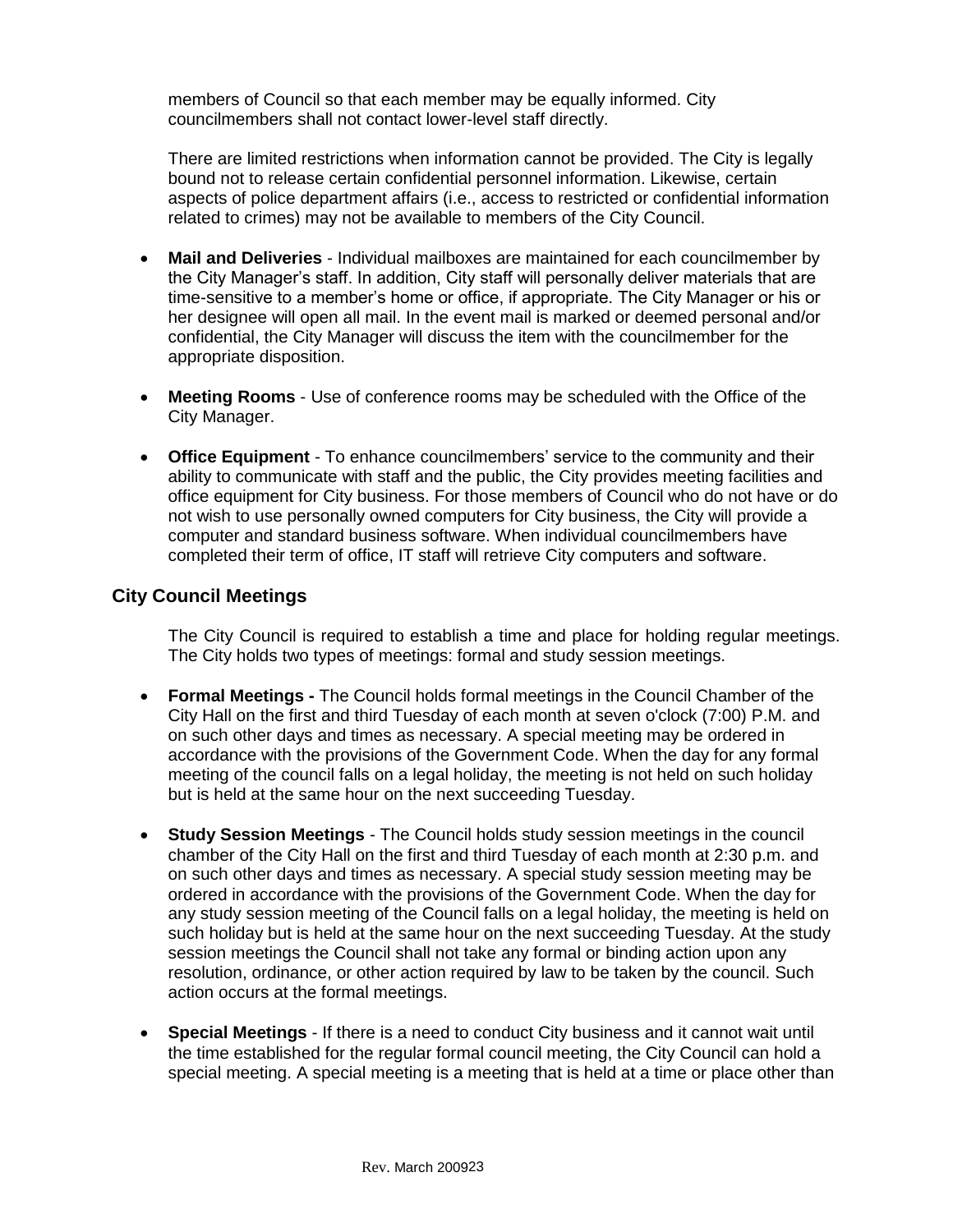the time and place established for regular meetings (i.e. formal or study session meetings described above).

- **Adjourned Meetings -** If the City Council has not concluded the business items in its agenda at a regular meeting (i.e. formal or informal meeting) or at a special meeting, the City Council can adjourn that meeting to another time.
- **Closed Session Meetings -** The City Council may convene a "closed session" during a meeting in order to privately meet with Staff and the City Attorney on specifically enumerated topics such as personnel evaluations, threats to public safety, labor negotiations, pending litigation and real estate negotiations.
- **Emergency Meetings -** The City Council can call an "emergency" meeting when prompt action is needed to address certain dire emergencies, such as a terrorist act or crippling disaster.
- **Teleconferencing -** Teleconferencing may be used as a method for conducting meetings whereby members of the City Council may be counted towards a quorum and participate fully in the meeting from remote locations. There are, however, certain requirements that must be followed in order to comply with state law regarding open and public meetings.

### <span id="page-23-0"></span>**Communications with Applicants**

From time to time the City Council will be called upon to exercise its quasi-judicial function. In other words, the City Council will sit as a "judge" in determining whether a particular land use entitlement, such as a variance, subdivision map or a conditional use permit, is appropriate for a particular piece of property. Generally, the Council will hear and determine appeals of quasijudicial decisions of the Planning Commission.

Applicants or other interested persons in such decisions may want to meet with individual members of the City Council. In those instances, individual meetings with an applicant and/or other interested person are inappropriate as the Council is limited to only considering evidence presented as part of the public hearing. In other matters, which may be legislative in character, meetings with applicants and other interested parties shall take place in City Hall with a member of City staff present.

If a councilmember does receive relevant information about a quasi-judicial matter outside of the public hearing, the councilmember is required to publicly announce the information learned at the formal hearing and before testimony begins. This allows the affected parties to react to the information you have heard, give you relevant background and, sometimes, correct erroneous information.

### <span id="page-23-1"></span>**Public Comment at Council Meetings**

(Beverly Hills Municipal Code Section 2-1-8 and 2-1-9)

Any person desiring to address the council during a formal meeting shall first secure the permission of the presiding officer.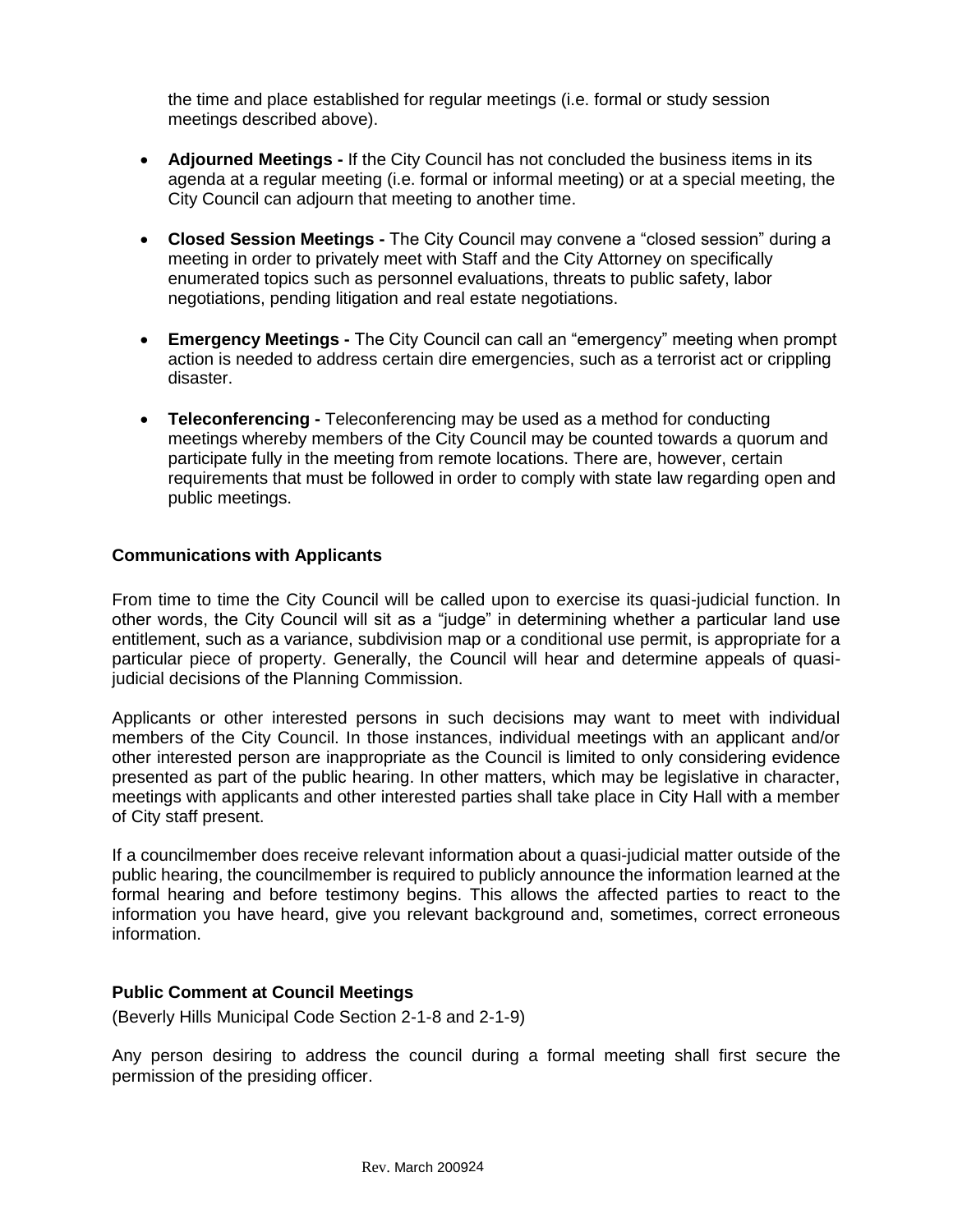Each person desiring to address the council shall furnish their name and address to the City Clerk. When called upon by the presiding officer, the person shall come to the microphone, state their name in an audible tone of voice for the record, and shall limit their remarks as directed by the presiding officer with the consent of the council. All remarks shall be addressed to the Council as a body and not to any member thereof. No person, other than a councilmember and the person having the floor, shall be permitted to enter into any discussion without the permission of the presiding officer. Whenever any group of persons wishes to address the council on the same subject matter, it shall be proper for the presiding officer to request that a spokesperson be chosen by the group to address the Council and, in the event additional matters are to be presented at the time by any other member of such group, to limit the number of persons so addressing the council in order to avoid unnecessary repetition before the Council.

Members of the public are invited to place telephone calls to comment on issues not on the evening's agenda. The Council will take up to three telephone calls per meeting. The telephone number is (310) 285-1020. Comments on the evening's agenda must be made in person as the item comes before the City Council.

## <span id="page-24-0"></span>**Organization of Formal City Council Meetings**

(Beverly Hills Municipal Code 2-1-3)

- A. Roll call
- B. Presentations
- C. Oral communication from the audience
- D. Public hearings
- E. Continued and new business
- F. Consent calendar
- G. Commission synopses and minutes
- H. Other business and
- I. Adjournment

### <span id="page-24-1"></span>**Agendizing Topics for Discussion**

On December 19, 2006, the City Council adopted a policy concerning placing items on City Council meeting agenda. This policy has been incorporated into the Council Policy chapter of this manual.

The City Clerk shall prepare the agenda of all such matters according to the order of business and cause a complete copy of such agenda, with related material, to be delivered to each City councilmember, the City Manager and the City Attorney on the Friday preceding the day of a regular meeting. The agenda shall be available for public inspection in the City Library and in the City Clerk's Office at least seventy two (72) hours prior to the meeting.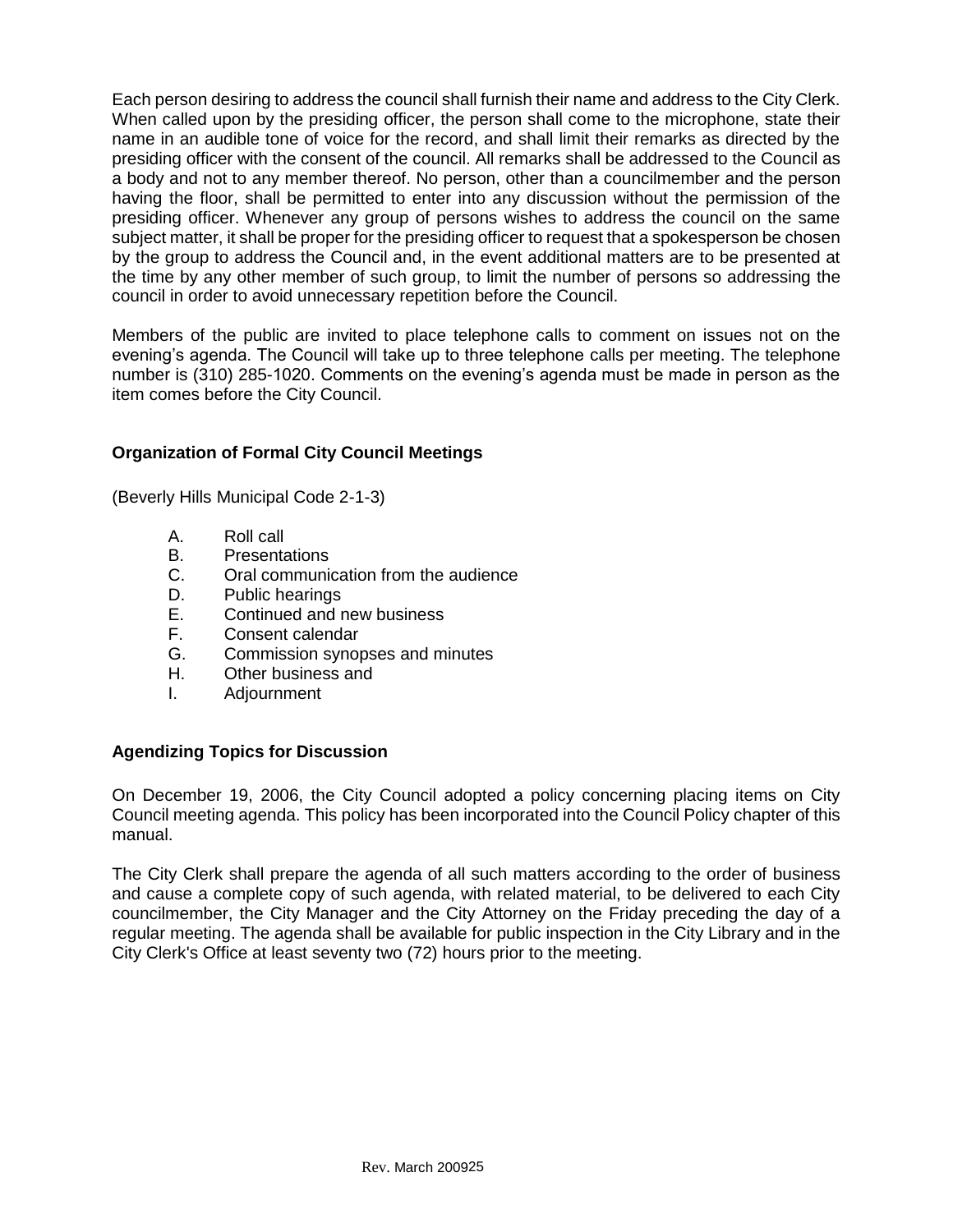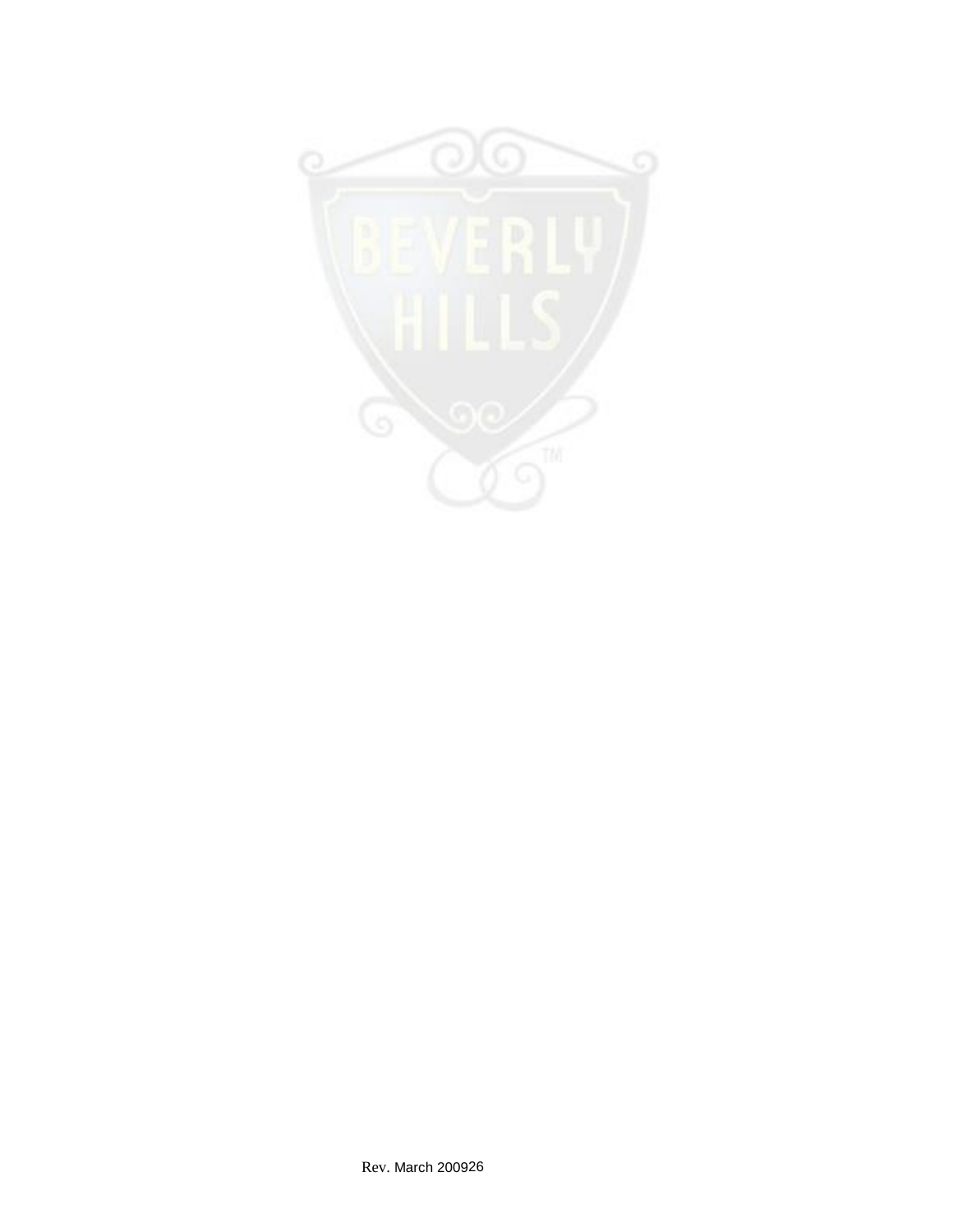# <span id="page-26-0"></span>CHAPTER 5 - Commissions

## <span id="page-26-1"></span>**Description of Commissions**

The City Council has established ten commissions to advise them on issues before the City. The commissions also serve as a resource to the community, as many matters may be handled or reviewed by commissions before progressing to the City Council for a decision or appeal. Only the existence of a Planning Commission and Board of Zoning Adjustments is legislated by State law; the other commissions exist as a result of formal City Council action.

## <span id="page-26-2"></span>**Staff Responsibilities**

City staff provides administrative support and information to commissions in order that commissions can fulfill their responsibilities as legislated in the Municipal Code. Staff does not report to commissions and commissions do not oversee departmental operations.

It is the City's practice for staff to prepare a "synopsis" of each commission meeting immediately after a commission meeting. The synopsis provides a snap-shot of the commission's business for the City Council. It is included in the City Council's Informal Meeting packet at the earliest available opportunity.

## <span id="page-26-4"></span><span id="page-26-3"></span>**Current Commissions**

### **Architectural Commission**

- Five members.
- Staff support provided by the Community Development Department.
- Approves the aesthetics of development in all privately-owned commercial and multifamily residential areas of the City.
- Advisory to the City in the preservation of historical and cultural landmarks, encroachments in commercial-adjacent public rights-of-way, and on City building projects.
- Reviews landscape design, paint and other finishes, signs, and exterior building form; makes certain findings about the circumstances and merits of the design proposals prior to issuance of associated building permits.
- Reviews specific departures from the sign code through a special procedure called a "Sign Accommodation" conducted in a public hearing.
- Presents Architectural Design Awards for outstanding completed commercial projects.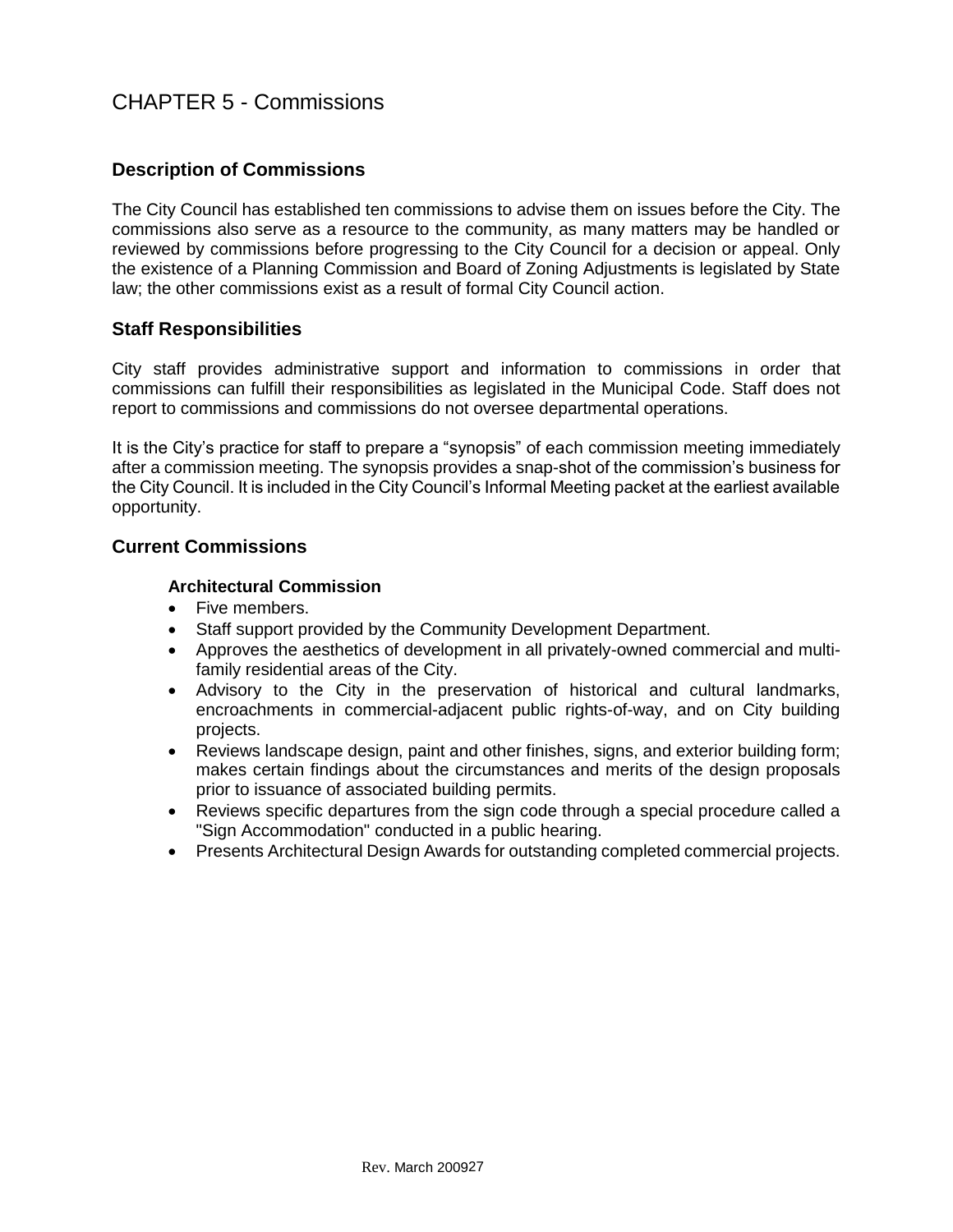## <span id="page-27-0"></span>**Cultural Heritage Commission**

- Five members
- Staff support provided by the Community Development Department
- Makes recommendations to the City Council on designation of historic properties and applications to the Mills Act program as well as other preservation issues
- Maintains a citywide survey of historic resources
- Compiles a list of all designated landmarks, historic districts and contributing properties within the City
- Compiles a list of local master architects
- Coordinates with other agencies in pursuit of the City's historic preservation goals
- Develops a program to celebrate historic resources, and recognize outstanding maintenance, rehabilitation, and preservation of landmarks, historic districts and contributing properties

## **Design Review Commission**

- Five members.
- Staff support provided by the Community Development Department.
- Reviews proposed single-family residential development and its impact on the streetscape to maintain the character, image, beauty, and reputation of the city's residential neighborhoods.

## <span id="page-27-1"></span>**Fine Art Commission**

- Five members.
- Staff support provided by the Community Services Department.
- Responsible for enhancing the beauty of the City through the installation of public art
- Approves the installation of public art under the terms and conditions of the Public Art Ordinance and recommends the expenditure of monies in the Fine Art Fund for the acquisition of public art.
- Initiates and promotes the purchase, donation or loan of fine art.
- Advises on the artistic merit and value of paintings, sculpture and other articles of art offered to the City as donations, purchase or disposition for appropriate positioning and display.
- Formulates rules and regulations governing the criteria for determination of fine art.

### <span id="page-27-2"></span>**Health and Safety Commission**

- Seven members.
- Staff support provided by the Policy and Management Department.
- Responsible for maintaining and improving the overall health and safety of the community.
- Broadens the community's opportunities for citizen participation on issues of public health, welfare and safety.
- Aids in the development of strategies relating to disaster preparedness, disaster hazard mitigation, disaster management and health and safety risk reduction.
- Supports the work of all City Departments, the business sector and the efforts of residents before, during and after a medical, natural or man-made disaster.
- Assist in communicating the City's health, safety and disaster preparedness messages to the community.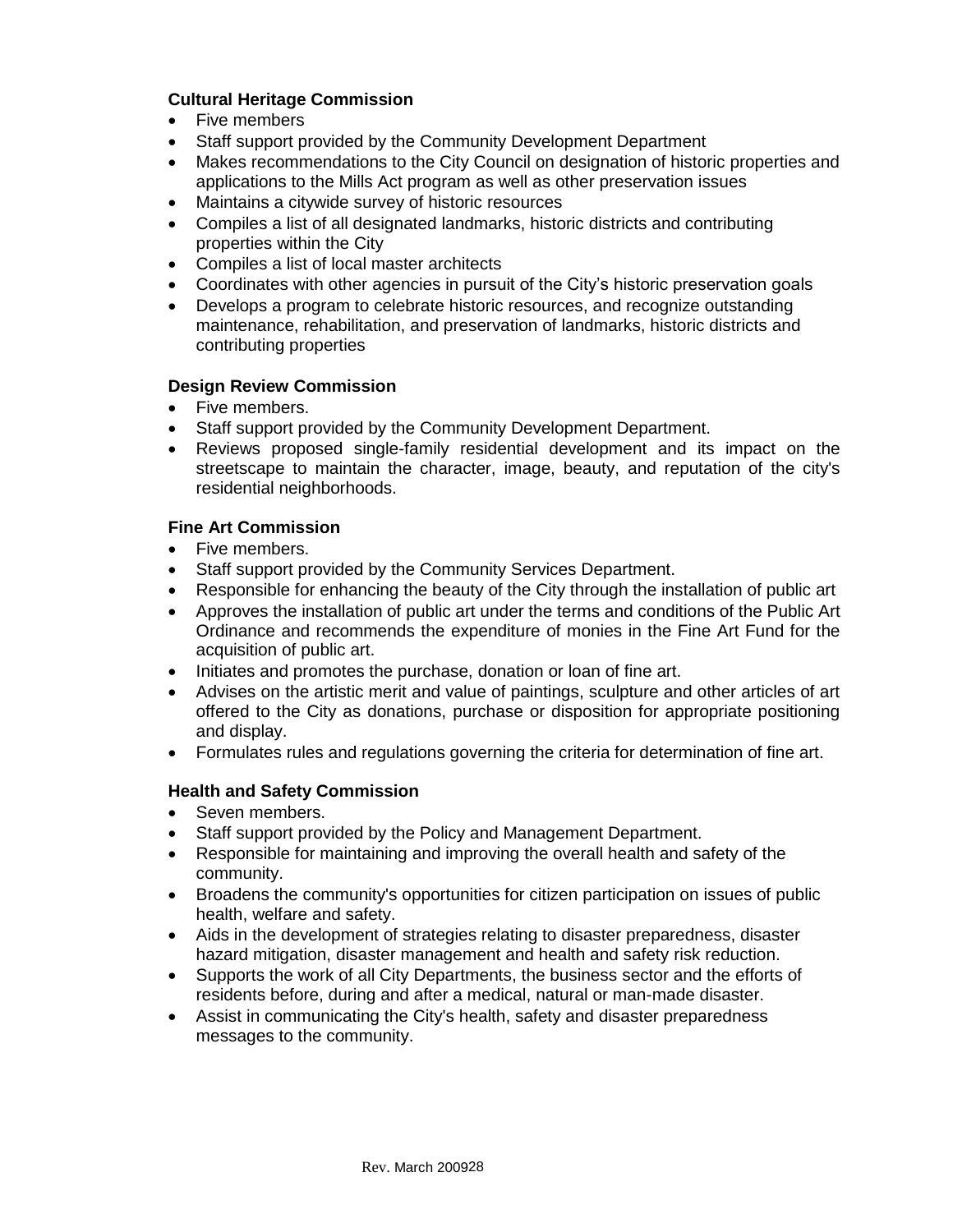## <span id="page-28-0"></span>**Human Relations Commission**

- Five members.
- Staff support provided by the Community Services Department.
- Advises, recommends, assists and encourages activities and programs to be undertaken to promote positive human relations in all aspects of community life
- Actively promotes a just and equitable multi-cultural society.
- Endeavors to reduce conflict and tension, as well as discrimination, prejudice and stereotyping based on race, religion, gender, sexual orientation, national origin, age, disability, or any other arbitrary factor.

### <span id="page-28-1"></span>**Planning Commission**

- Five members.
- The only commission legislated by State law which establishes the areas over which the Planning Commission has authority, either as a decision-making body or advisory to the City Council.
- Staff support provided by the Community Development Department.
- Recommends broad development policies to the City Council.
- Reviews capital projects for their conformance to the General Plan.
- Acts as an advisory body to the City Council on applications for changes to zoning regulations and the General Plan and, absent an appeal to the City Council, is the final authority over a variety of discretionary development applications (Subdivision applications, Conditional Use Permits, Development Plan Review Permits, etc.), variances from the zoning regulations (sitting as the Board of Zoning Appeals) and for the environmental assessment of such applications, as prescribed by law.
- Acts as review panel for State and federally mandated programs.

### <span id="page-28-2"></span>**Public Works Commission**

- Five members.
- Staff support provided by the Public Works & Transportation Department.
- Advises and makes recommendations on matters which relate to public works facilities, infrastructure and programs.
- Advises on the planning, evaluation and delivery of public works systems and programs including water, wastewater, storm drain, streets, alleys, street lighting, refuse management and other infrastructure systems .
- Recommends utility rate structure changes.
- Recommends capital improvement program budgetary items relating to public works
- Conducts public outreach concerning public works programs and other programs such as water conservation, refuse recycling, graffiti removal, and other such programs.

#### <span id="page-28-3"></span>**Recreation and Parks Commission**

- Five members.
- Staff support provided by Community Services Department.
- Advises and makes recommendations on the planning, evaluation and delivery of recreation and parks programs and facilities including the Greystone Estate grounds and mansion.
- Formulates general policies on use and delivery of recreation and park services
- Evaluates the effectiveness of programs in relation to City Council policy objectives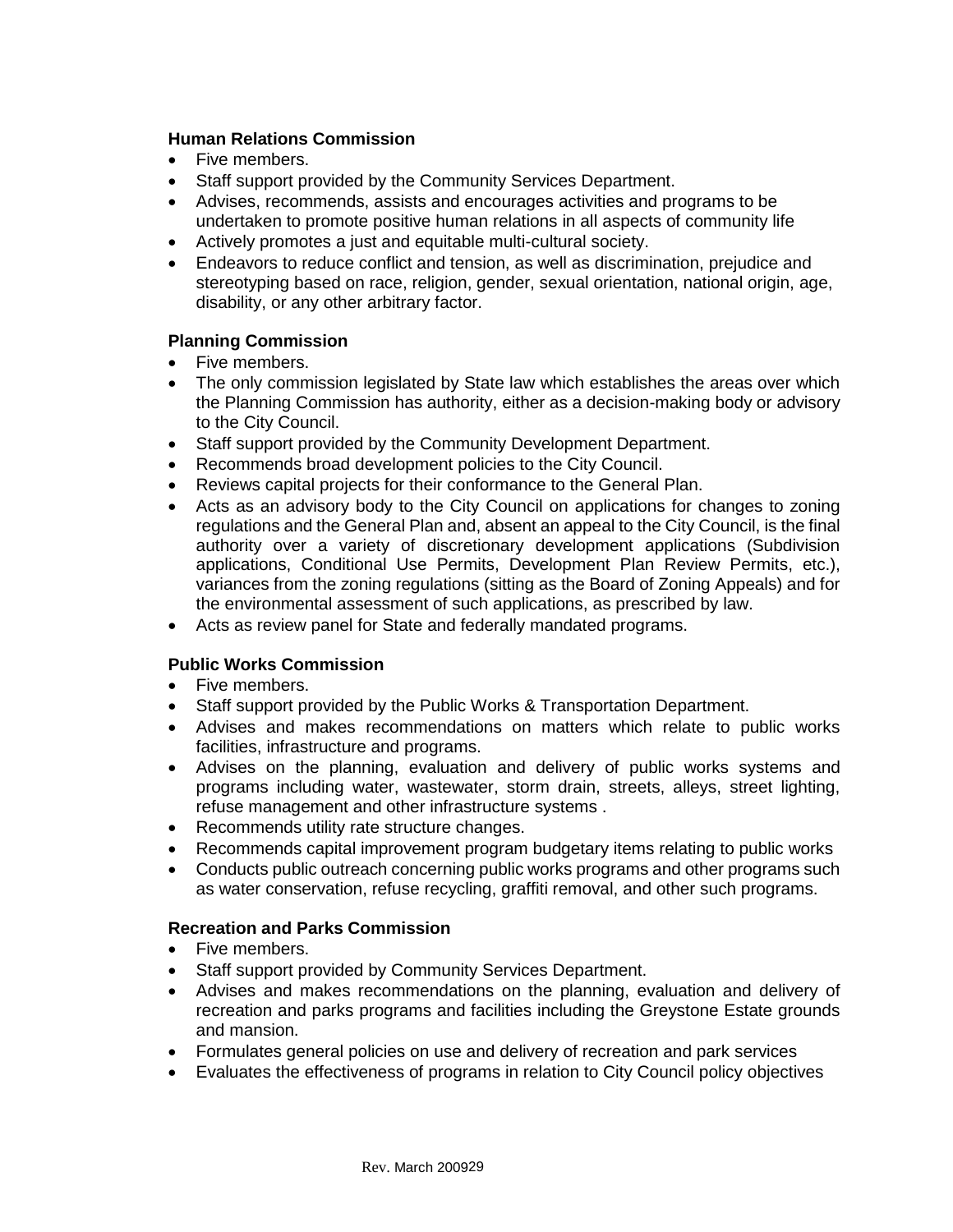- Conducts public outreach within the community concerning recreation and parks programs.
- Advises the City Council in regard to capital improvements and recreation and parks program projects.
- Recommends proposed user fees for use of recreation and parks facilities and programs.

#### <span id="page-29-0"></span>**Solicitations Advisory Commission**

- Five members.
- Staff support provided by the Police Department.
- Reviews applications for charitable solicitations conducted within the City limits.

#### <span id="page-29-1"></span>**Traffic and Parking Commission**

- Five members.
- Staff support provided by the Director of Public Works & Transportation.
- Advises the Transportation/Engineering Official and the Police Chief as to ways and means to improve general traffic conditions in the City.
- In coordination with the Planning Commission, recommends a comprehensive longrange plan relating to transportation, traffic, and off-street and on-street parking in the City.
- Performs the functions and duties relative to traffic, parking and public transportation vehicles as designated by the Municipal Code.
- Advises on issues of traffic engineering associated with street and signalization systems.

### <span id="page-29-2"></span>**Appointment of City Commissioners**

**Purpose -** The process for appointing City commissioners is an unbiased process that results in the most qualified applicants being appointed to fill commission vacancies. The qualifications and terms of service for each commission are set forth in the Beverly Hills Municipal Code. This policy reflects the City Council's position on the process for recruiting, selecting and appointing commissioners.

**Scope -** Council shall create such commissions as required by state law or as deemed appropriate for the performance of specific City functions. Commissions shall be created by ordinance. (1962 Code § 2-13; amd. Ord. 92-O-2156, eff. 12-11-1992) Every commission shall continue indefinitely until abolished by council.

**Definitions -** For the purpose of this policy:

Scheduled Vacancies: A vacancy on a commission that has occurred due to the expiration of a commissioner's term.

Unscheduled Vacancies: A vacancy on a commission that has occurred for any reason other than by expiration of a commissioner's term as set forth in section 1770 of the California Government Code.

Commission: An agency charged with the consideration of an indefinitely recurrent sequence of transactions and whose members serve for a specified term and hold meetings on a regular publicized schedule.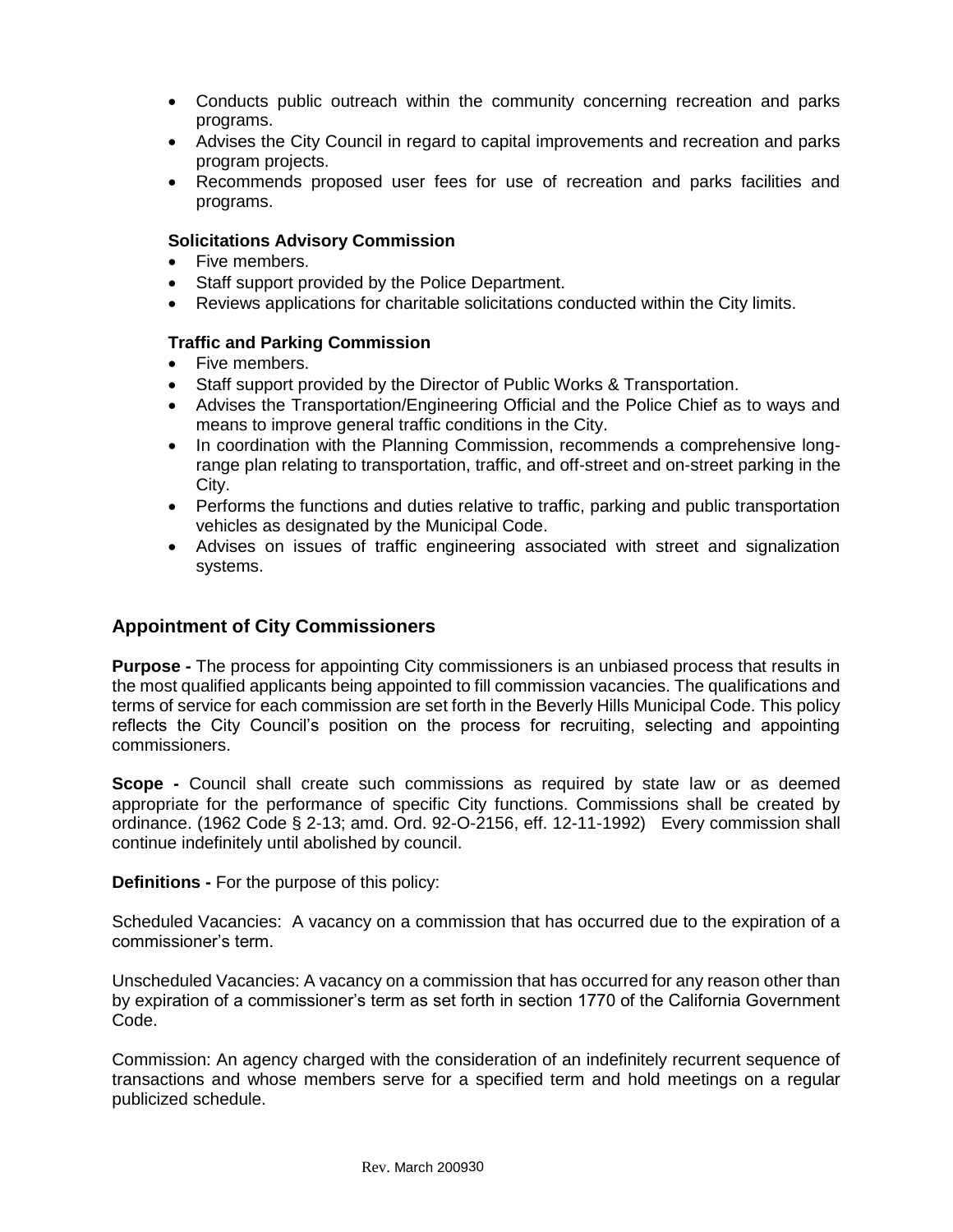**Scheduled Vacancies** - The procedure for filling scheduled vacancies is as follows:

Six months in advance (noticing/application period):

- Announce vacancy two month application period begins.
- Publish notice in local papers.
- Post on cable TV.
- Mail notice to Team Beverly Hills current members and alumni.
- Commissioners encouraged to recruit applicants

To preserve the integrity of the application and interview process, applicants must direct all inquiries to the City Clerk, City Manager or the department director. Applicants are prohibited from making contact with the councilmembers, or members of the commission on which the vacancy exists, to lobby for appointment.

Four months in advance (application review/interview period):

- Close application filing period IF:
	- o Minimum of 3 applicants for 1 vacancy.
	- o Minimum of 5 applicants for 2 vacancies.

*NOTE: At the discretion of the City Council, the application filing period may be extended when the minimum number of applications has been reached (following the same procedures set forth when the minimum number of applications is not reached).*

- Extend application filing period for 30 days if minimum number of applicants is not reached:
	- o Publish notice in local papers.
	- o Post on cable TV.
	- o Mail notice to Team Beverly Hills current & alumni members.
	- o Encourage commissioners to assist in recruitment.
- Establish interview panel:
	- o Two City councilmembers are chosen using the Commission Liaison list or a rotation of councilmembers to be determined.
	- o Chair & Vice Chair of commission on which vacancy exists.
- Confirm interview dates/times:
	- o City Clerk provides interview schedule and copies of applications to full City Council and commission chair and vice chair.
	- o Notice of interviews is to be posted.
	- $\circ$  Interview questions discussed by panel in advance to ensure all applicants are asked the same core set of questions.
	- o Interviews conducted by panel.
	- $\circ$  At conclusion of interviews, a City staff member will record the recommendation from the interview panel, and prepare the written report to be forwarded to the City Manager.
	- o City Manager transmits interview panel written report to City Council.
	- $\circ$  A copy of the application of the interviewee(s) selected for the vacancy sent under separate cover in conjunction with the written report to City Council.
	- $\circ$  City councilmembers NOT on the interview panel have 30 days to interview any/all candidates following receipt of the written recommendations.

Two months in advance (appointment period):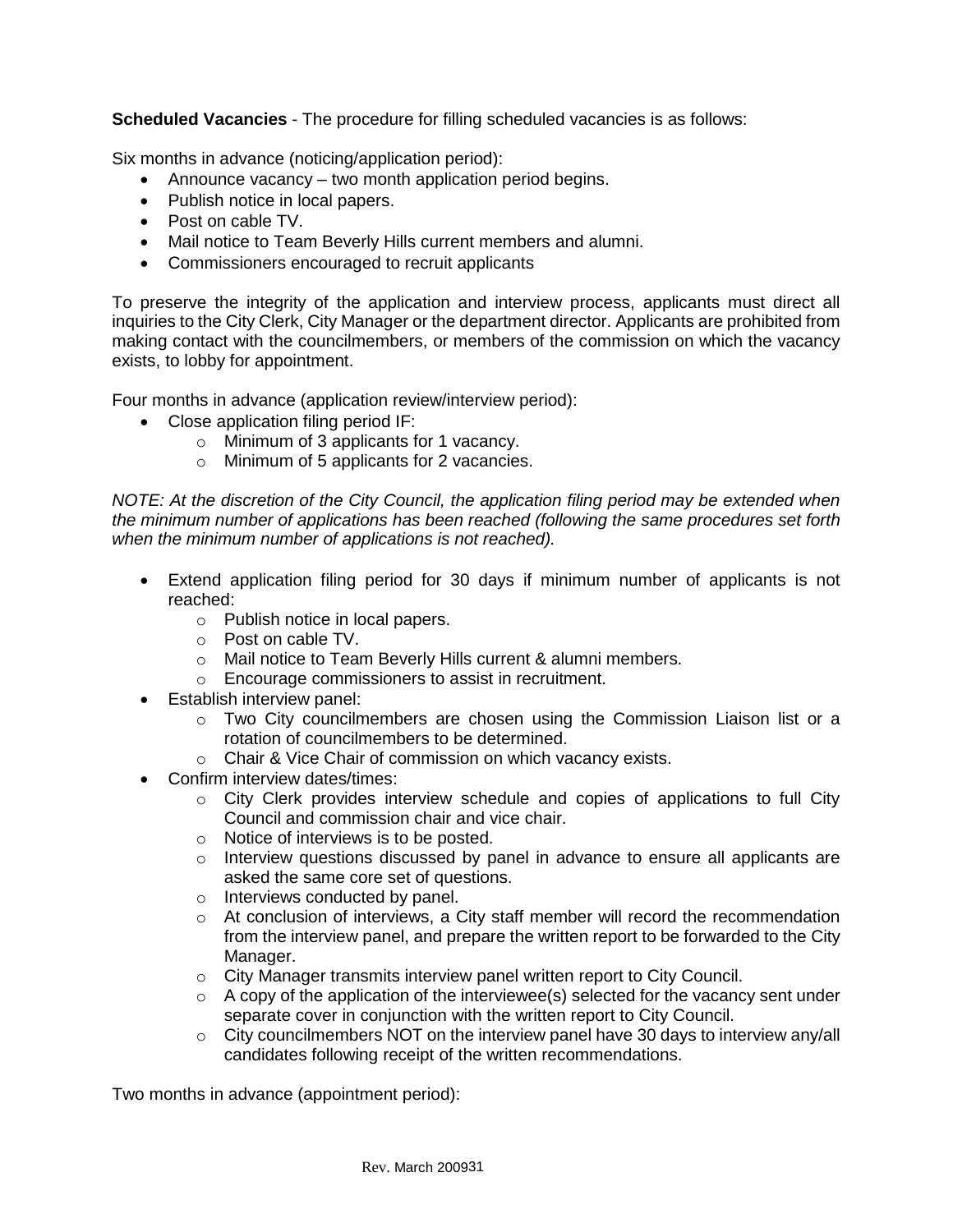- Commission appointment is placed on Council formal agenda.
- Commission chair and vice chair invited to attend the City Council meeting.
- Nomination and vote takes place.
- City Clerk prepares resolution for adoption at the first meeting following the vote appointing member to the commission.
- City Clerk prepares certificate of appointment and schedules newly-appointed commissioner to attend the next, or a future, Council meeting to receive certificate.
- Candidates may call the City Clerk's Office on the packet Friday when an appointment is scheduled for the following Tuesday Informal Meeting.
- Candidates will be sent letters the next day following City Council recommendation.
- All applicants are strongly encouraged to attend commission meetings prior to the interviews.
- Newly-appointed commissioner attends commission meetings to observe prior to effective date of term.

### **Unscheduled Vacancies**

The procedure for filling unscheduled vacancies is as follows: (Same procedure as above except noticing/application procedure is reduced.)

Four months in advance (noticing/application period):

- Announce vacancy 6 week application period begins.
- Publish notice in local papers.
- Post on cable TV.
- Mail notice to Team Beverly Hills current & alumni members.
- Commissioners are strongly encouraged to recruit applicants from Team Beverly Hills members and the community-at-large.

To preserve the integrity of the application and interview process, applicants must direct all inquiries to the City Clerk, City Manager, or the Department Director. Applicants are prohibited from making contact with the councilmembers, or members of the commission on which the vacancy exists, to lobby for appointment.

Two and a half months in advance (application review/interview period)

- Close application filing period IF:
- Minimum of three applicants for one vacancy.
- Minimum of five applicants for two vacancies.

*NOTE: At the discretion of the City Council, the application filing period may be extended when the minimum number of applications has been reached (following the same procedures set forth when the minimum number of applications is not reached).*

Extend application filing period for 30 days if minimum number of applicants is not reached:

- Publish notice in local papers.
- Post on cable TV.
- Mail notice to Team Beverly Hills current & alumni members.
- Encourage commissioners to assist in recruitment.

Establish interview panel:

- Two City councilmembers are chosen using the commission liaison list or a rotation of councilmembers to be determined.
- Chair and vice chair of commission on which vacancy exists.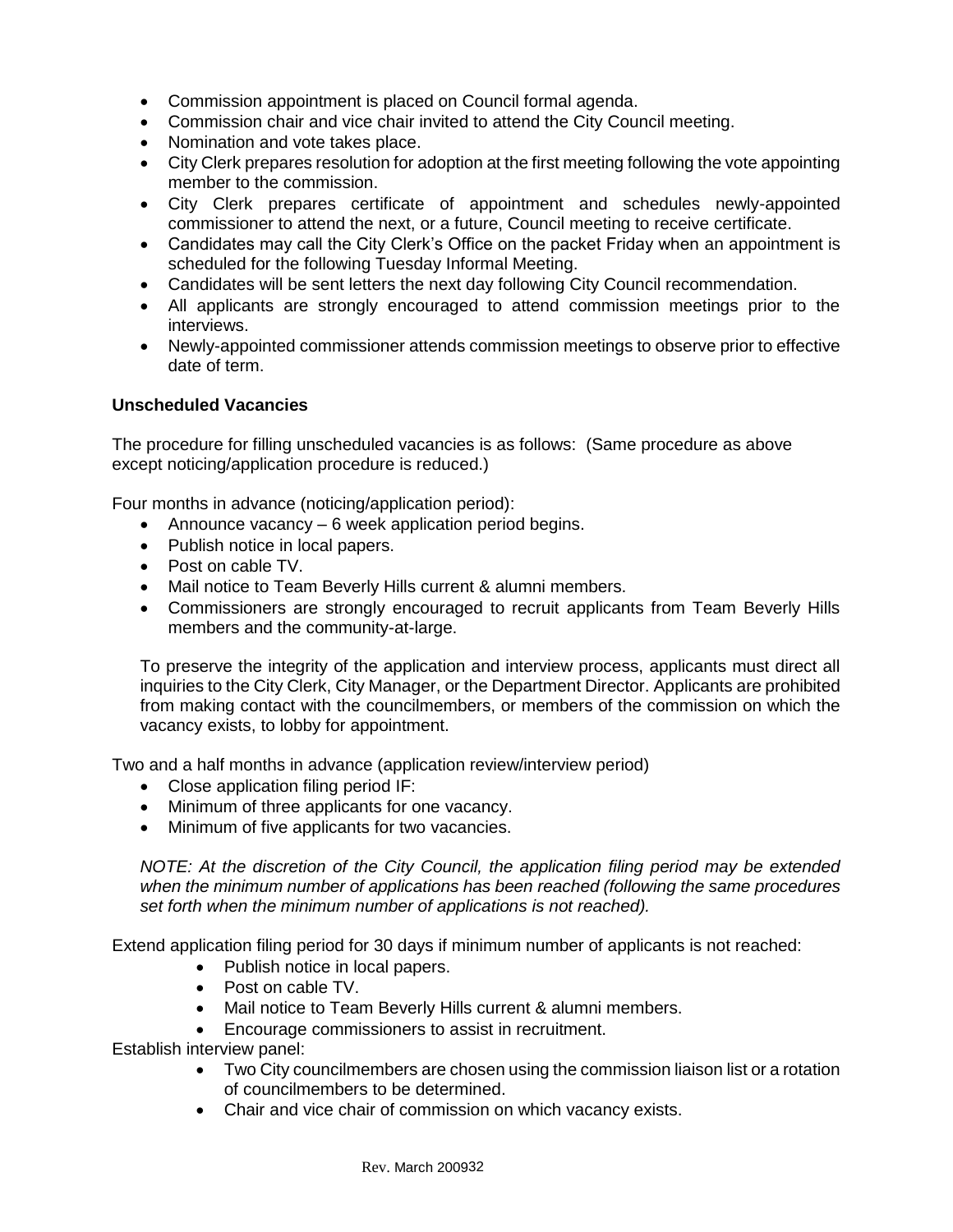- Confirm interview dates/times
- City Clerk provides interview schedule and copies of applications to full City Council and commission chair and vice chair.
- Notice of interviews is posted.
- Interview questions discussed by panel in advance to ensure all applicants are asked the same core set of questions.
- Interviews conducted by panel.
- At conclusion of interviews, a City staff member will record the recommendation from the interview panel, and prepare the written report to be forwarded to City Manager.
- City Manager transmits interview panel written report to City Council.
- A copy of the applications of the interviewee(s) selected sent under separate cover in conjunction with the written report to City Council.
- City councilmembers NOT on the interview panel have ONE WEEK to interview any/all candidates following receipt of the written recommendations.

One Month in Advance (Appointment Period):

- Commission appointment is placed on Council formal agenda
- Commission chair and vice chair invited to attend the City Council meeting.
- Nomination and vote takes place.
- City Clerk prepares resolution for adoption at the first meeting following the vote appointing member to the commission.
- City Clerk prepares certificate of appointment and schedules newly-appointed commissioner to attend the next, or a future, Council meeting to receive certificate.
- Candidates may call the City Clerk's office on the packet Friday when an appointment is scheduled for the following Tuesday Informal Meeting.
- Candidates will be sent letters the next day following City Council recommendation.
- All applicants are strongly encouraged to attend commission meetings prior to the interviews.
- Newly-appointed commissioner attends commission meetings to observe prior to effective date of term.
- Any person appointed to a commission shall serve without compensation for service on such commission.

## **ELIGIBILITY REQUIREMENTS**

**Residency requirement:** Applicant must be a resident of the City for a minimum of two years prior to filing an application. Note: Residency requirement does not apply to certain Architectural and Human Relations Commission positions. Applicant's residence must be such that it would entitle them to register to vote in Beverly Hills municipal elections. Applicants are not required to be registered voters.

### **COMMISSION TERMS**

.

The following terms apply to each commissioner appointed:

**Initial term of two years.** At the discretion of the City Council, commissioners may be reappointed to a second term. Appointments to a second term shall be for four (4) years. The City Council may appoint any commission member or members to terms shorter or longer than those set forth in this subsection if the City Council determines that a shorter or longer term or terms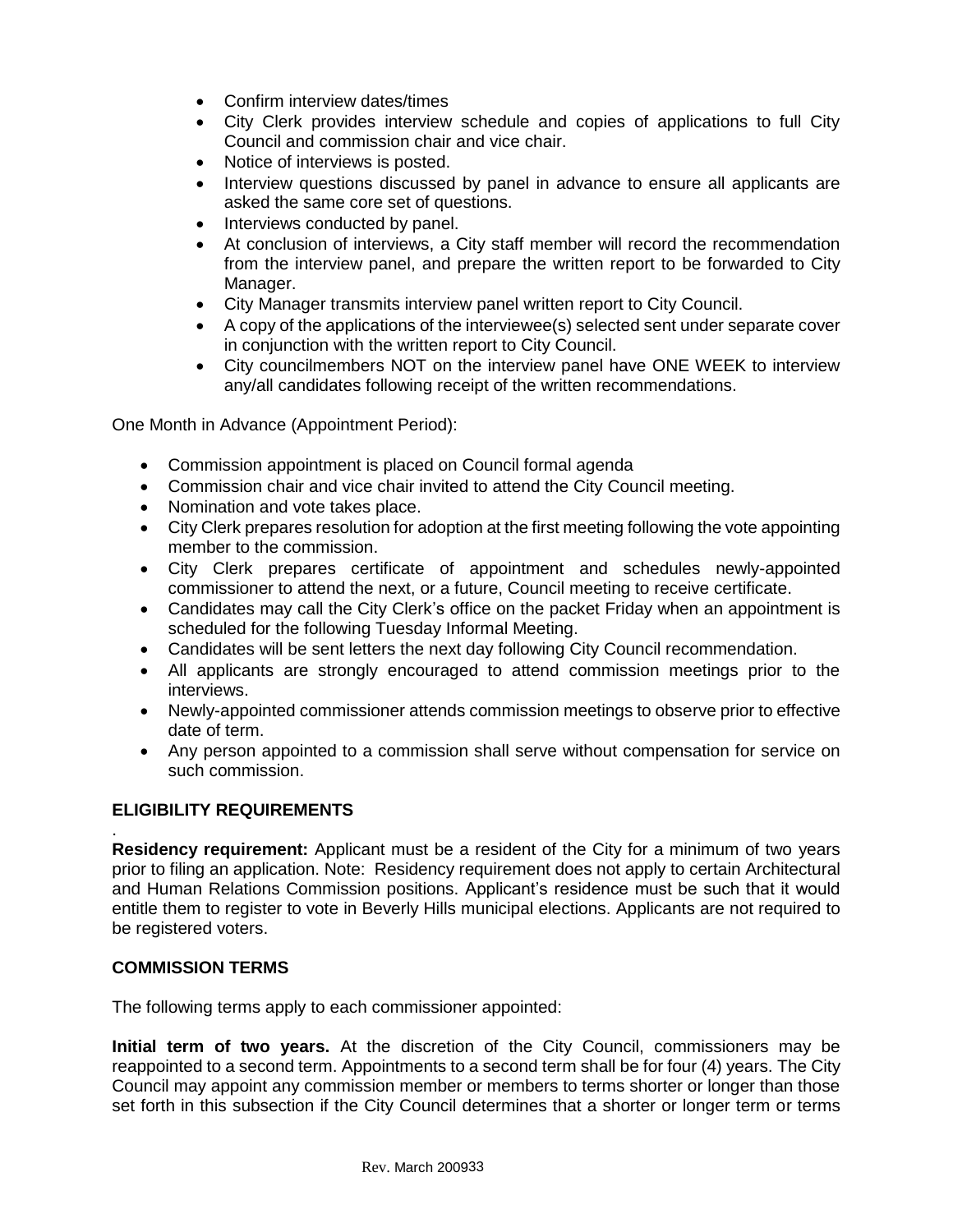are appropriate to stagger the terms of appointees so that the terms of all or a majority of members do not expire concurrently or inappropriately close in time.

The process for a reappointment to additional four year term is as follows:

- City Clerk requests confirmation letter from commissioners eligible for reappointment six months in advance.
- Liaison department provides City Clerk with attendance and voting recusal record of commissioner seeking reappointment.
- City Clerk notifies City Council liaisons and the Department Head of those commissioners requesting reappointment and provides attendance and voting recusal records.
- Department Head coordinates the interview for the re-appointee with the City Council Liaisons.
- City Council Liaisons send recommendation to Department Head and City Clerk.
- Reappointment placed on Informal City Council Agenda
- If any City councilmember wishes further discussion of the recommendation, attendance or voting recusal record, the issue will be agendized for public discussion.
- If no City councilmember seeks further consideration within 30 days of notice, the reappointment will be automatically placed on the City Council agenda for adoption.

## **CRITERIA FOR INTERVIEW PANEL AND FINAL VOTE**

The following is the policy for the official City Council vote on the recommendation of candidates for commission positions:

- Councilmembers are not obligated to support the liaison committee recommendation.
- No requirement for councilmember recusal from final vote.
- If there are two appointments to same commission or the same effective date, seniority shall be selected by lot. The City Clerk shall preside over this selection by lot.
- Commission appointment is placed on Council formal agenda
- Councilmembers vote on ballots provided by the City Clerk, including the names of all applicants who have been interviewed.
- City Manager announces results.
- Ballots are public records and available for inspection.

## **RESOLUTION & CERTIFICATE OF APPOINTMENT**

The City Clerk prepares the resolution for adoption at the first meeting following the vote appointing the member to a commission. The City Clerk also prepares a Certificate of Appointment and schedules the newly appointed commissioner to attend the next, or a future, Council meeting to receive the certificate.

## **NEWLY APPOINTED COMMISSIONERS**

Each candidate will be invited to a subsequent meeting to receive their Certificate of Appointment. A Form 700 (Statement of Economic Interests) is due for filing within 30 days of assuming office. A listing of all commissioners will be updated and distributed.

### **TERMINATION OF COMMISSION MEMBERSHIP**

Membership shall terminate automatically upon resignation or death of a member.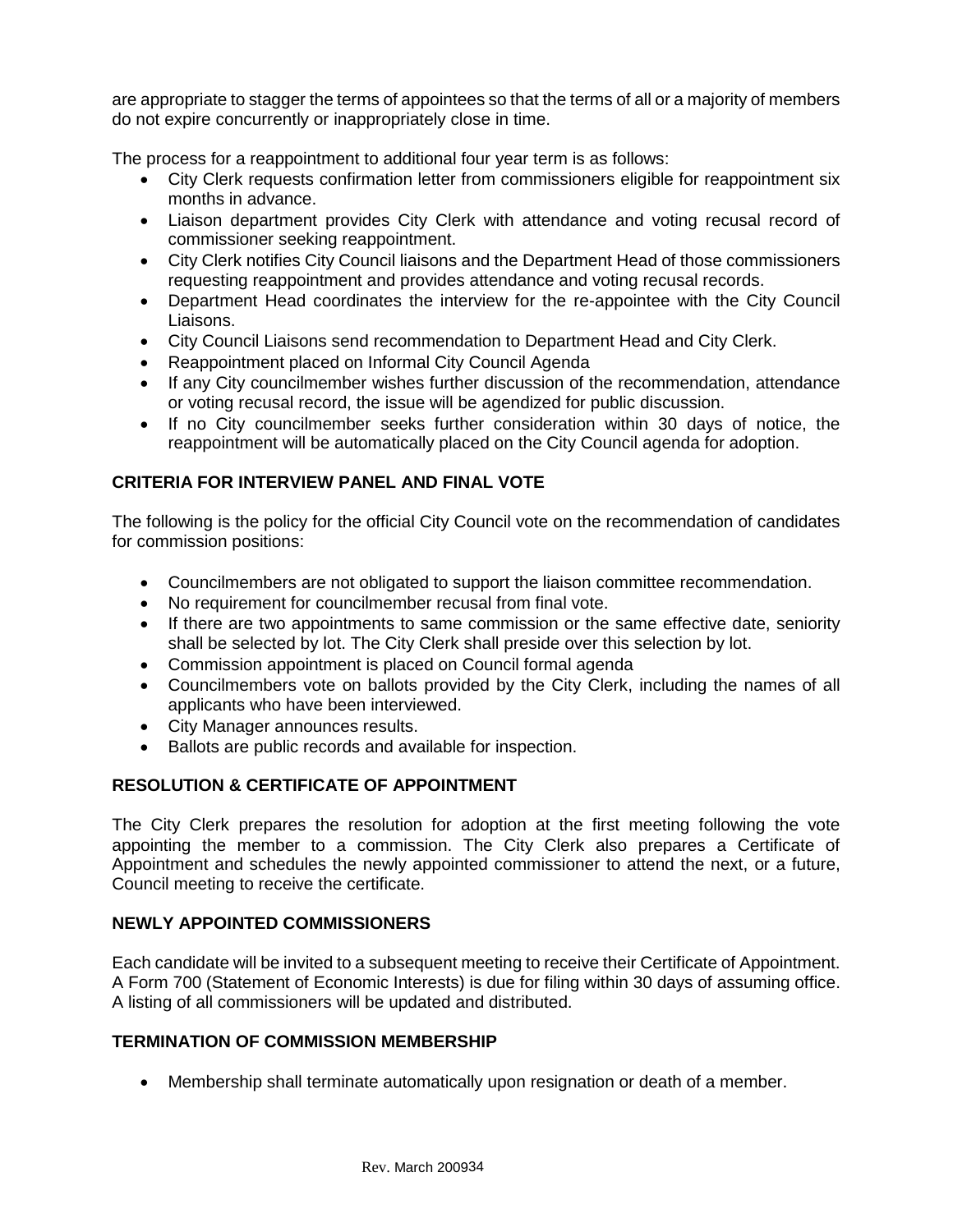- If a commission regularly meets once per month, membership shall terminate automatically if a member is absent from four (4) meetings within a twelve (12) month period. Additionally, the City Council may consider removing any member who is absent from three (3) meetings within a twelve (12) month period.
- If a commission regularly meets at least twice per month, membership shall terminate automatically if a member is absent from eight (8) meetings within a twelve (12) month period. Additionally, the City Council may consider removing any member who is absent from six (6) meetings within a twelve (12) month period.
- Membership shall terminate automatically if a member ceases to reside in the City, unless residence is not required for membership.
- Membership shall terminate automatically if a member's office would be vacated under the provisions for disqualification from office set forth in section 1770 of the California Government Code provided, however, that the provisions of this section governing absences shall supersede the provisions of section 1770 regarding absences.
- In addition, the City Council may remove any member from a commission for any reason. Such removal may be accomplished by resolution or minute order of the City Council.
- When starting to recruit for a vacancy, the City Clerk is to notify the Public Affairs Executive Director and liaison department head of a retiring commissioner.
- A Form 700 (Statement of Economic Interests) is due for filing within 30 days of a commissioner leaving office.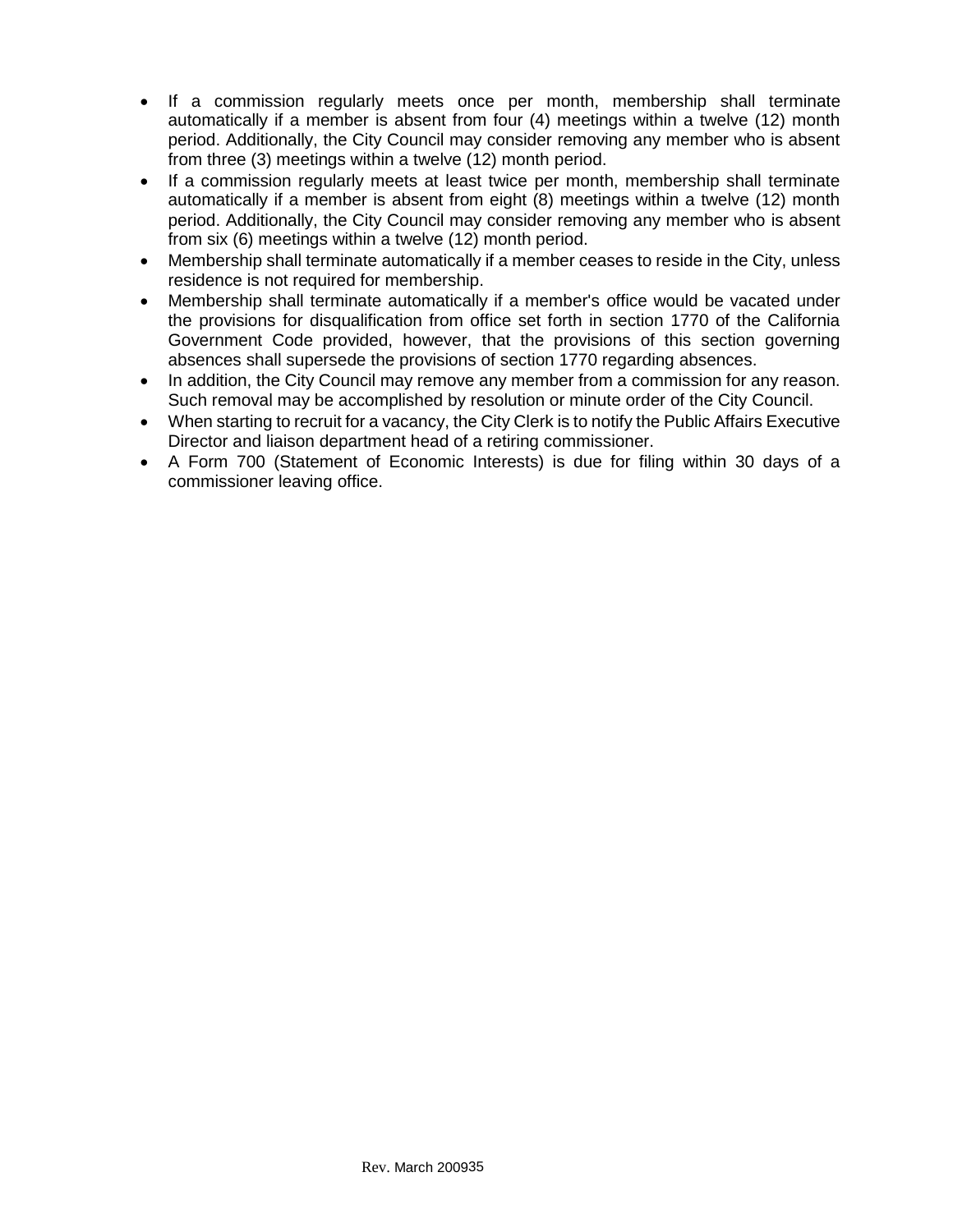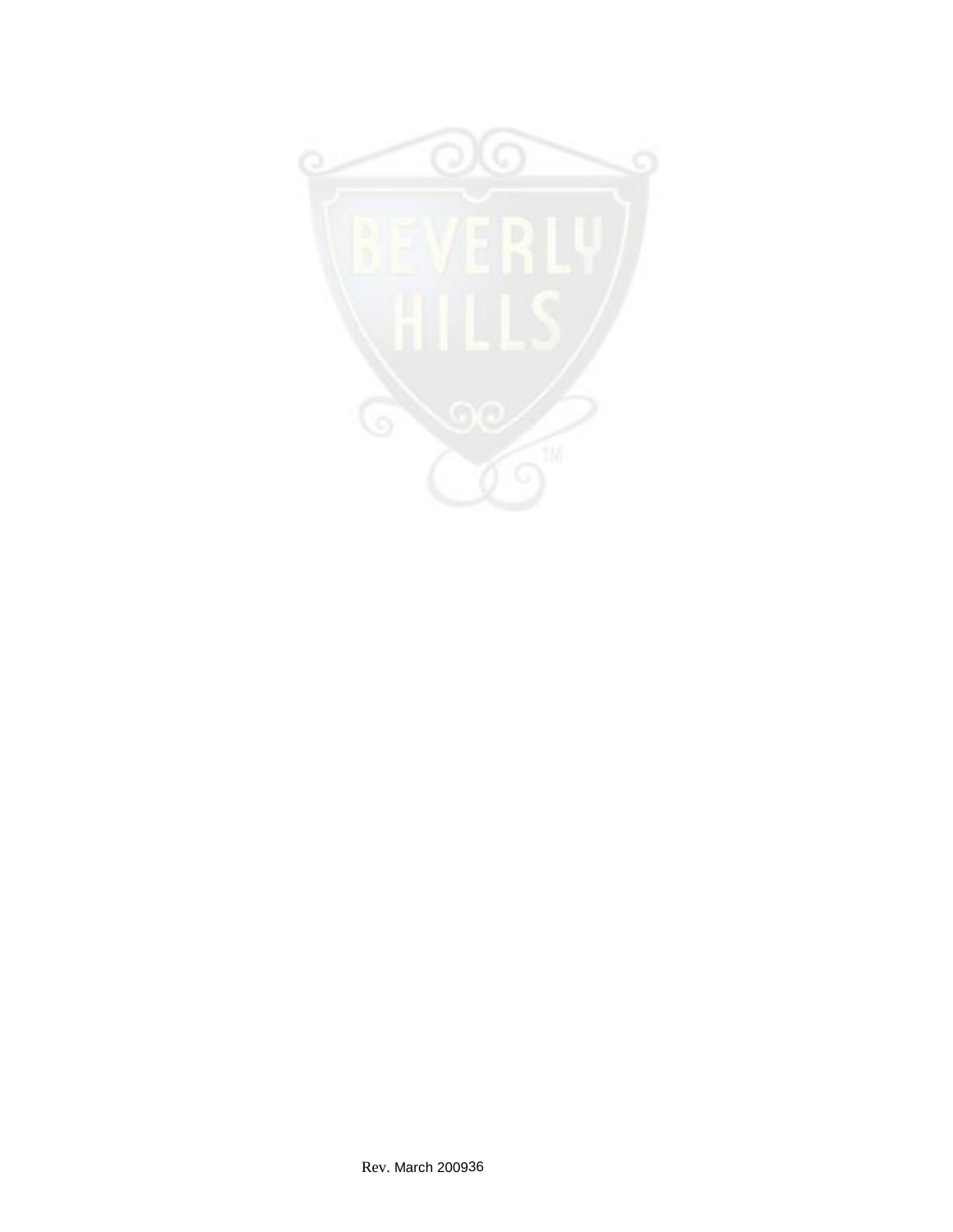# **City Manager**

The City Manager is the chief executive officer of the City. He is appointed by the City Council to enforce city laws, to direct the daily operations of the city in accordance with City Council policies, and to prepare and administer the municipal budget. The City Manager acts as the City Council's technical advisor and consultant in all matters of administrative government and is responsible for the appointment of all administrative staff to support the City Council and provide municipal services.

The City Manager sets the leadership pattern for all subordinates and establishes the criteria by which performance is judged. The City Manager's overall manner and style of administration are factors that are an integral part of the successful operation of the municipal organization as he is responsible for directing and supervising City departments.

# **Policy and Management**

The Office of the City Manager is the Policy and Management Department which is generally responsible for:

- Implementing all laws and acts of the City Council subject to enforcement by the City Manager, or by officers subject to his direction and supervision,
- Preparing the annual budget and capital improvement program, and administering the City's resources after the City Council's adoption of the budget,
- Providing the City Council with information and data for decisions and policy direction,
- Recommending to the City Council policies that may be necessary to insure the health, safety and welfare of the Community
- Maintaining the viability of local government and the consistent delivery of services over the long term (beyond the terms of individual elected officials),
- Professional, non-partisan advice and counsel,
- Management expertise to complement the political leadership of elected officials and help them do their job better, and
- Providing a community-wide perspective.

In addition to the aforementioned responsibilities, the Policy and Management Department has three functions—communications, economic development and emergency management:

#### **Office of Communications**

Responsibilities include the development and implementation of comprehensive public information programs, materials and outreach plans related to City projects and issues for the purpose of effective and accurate communication with the community, the media and City staff. The office provides internal support to City departments regarding strategic communications planning and message delivery, oversees management of the City's website content and design and is responsible for building and maintaining a strong proactive and responsive relationship with the media.

# **Economic Development and Marketing**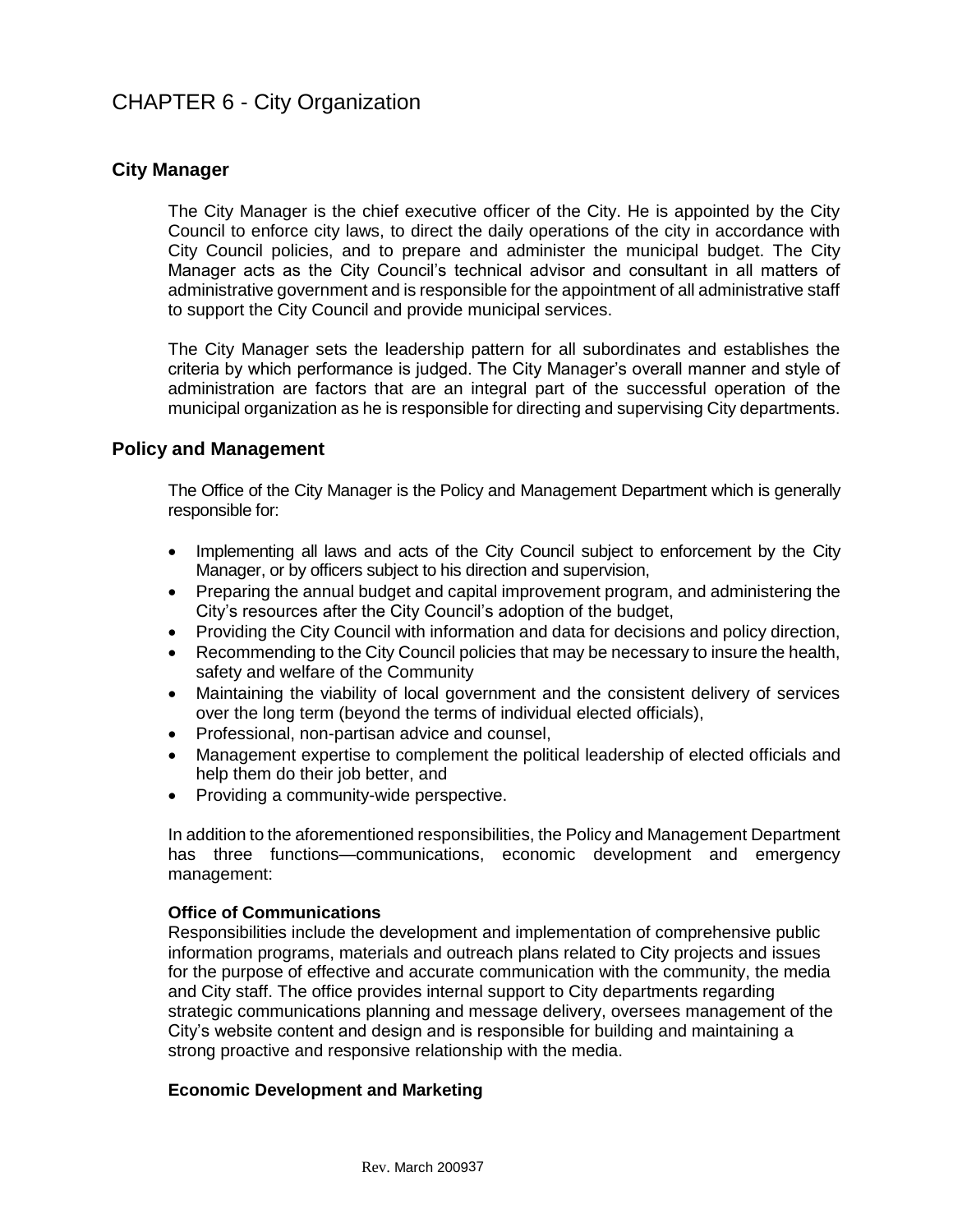Responsibilities include developing, implementing and supporting programs that seek to maintain the economic vitality of the City and which promote the City's world-wide brand. In particular, the Division coordinates a range of economic development activities among several partners within the City including business outreach, retention and attraction programs; and, visitor marketing and promotional efforts aimed at continuing to enhance the City's reputation as a vital and exciting destination for business and pleasure. The Division also coordinates projects to enhance the value of City-owned assets. Current major objectives include completion of the Urban Design Program, which includes infrastructure improvements to enhance the pedestrian character of the Business Triangle; and coordination and support for signature events that provide both a media and visitor draw to the City. In addition, the Division has focused efforts on business outreach at the corporate level to enhance the City's retail base.

### **Office of Emergency Management**

Established under Policy and Management in 1996, this office is responsible for ensuring, in conjunction and collaboration with all City departments, the preparedness, mitigation, response and recovery of the City before, during and after an emergency or disaster. Areas of responsibility include providing disaster preparedness training programs and materials for City employees and the community; interfacing and planning with community groups, Beverly Hills Unified School District, local, state and federal agencies; and oversight of the City's Disaster Plan.

# **City Attorney's Office**

The City Attorney is the chief legal advisor for the City and the City Council. The City Attorney is appointed by the City Council and is responsible directly to that body. The City Attorney's office represents and advises the City Council, City commissions, and City officers on a wide range of legal issues pertaining to their offices. The City Attorney's office renders legal opinions as necessary, prepares and reviews memorandums, contracts, deeds, leases, permits and other legal documents necessary to transact the City's daily business. Since the City Council also performs in a legislative capacity, the City Attorney prepares all proposed ordinances. The City Attorney also prepares resolutions for the City Council and commissions as required to evidence their decisions. Finally, the City Attorney's office represents and appears for the City in lawsuits in which the City is a party.

In addition to the City Attorney, the City also has a City Prosecutor who handles and if necessary prosecutes matters involving alleged violations of the Municipal Code.

# **City Clerk's Office**

This office supervises and conducts all municipal elections; maintains the official minutes of all proceedings, records, ordinances, resolutions, contracts and other official City documents and public records; provides for the required public notices for meetings and public hearings; administers the City's Public Records Program; maintains and distributes the Beverly Hills Municipal Code; and administers the City's commission appointment and reappointment process.

The City Clerk serves as the Filing Officer for all reports under the State's Political Reform Act; accepts claims and legal process against the City; performs bid openings; and responds to requests for public records.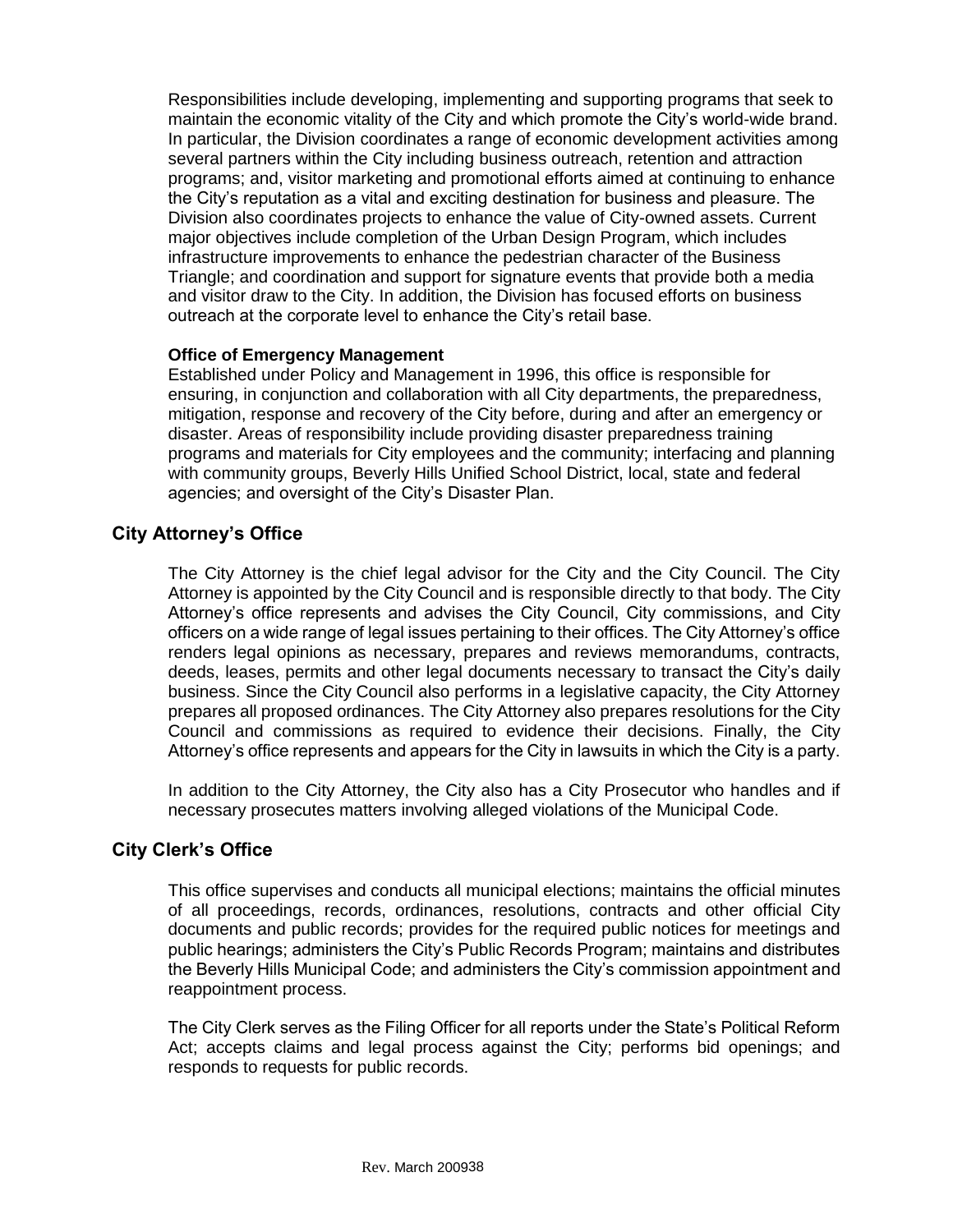The City Clerk's Office also provides support to the mayor and City Council, and provides service to the City Departments.

# **Administrative Services Department**

The Department consists of Management & Budget, Finance Administration, Human Resources, Property Management and Risk Management. The mission of the Department is to provide efficient and professional services of the highest quality to all City departments, employees and members of the general public.

### **Management & Budget**

Working with all City departments, the Management & Budget staff coordinates the annual budget process, based upon programs and services provided, revenue and expenditure estimates and projections, and proposed work plans. The Office of Management & Budget also monitors the budget throughout the year and provides quarterly reports to the City Manger, City Council, and the public.

Management & Budget is also responsible for reviewing, evaluating and making recommendations related to citywide policy issues and processes that may have a financial impact on the City.

### **Finance Administration**

Responsible for oversight of the General Accounting, Customer Service, Cashiering, Purchasing, and Revenue Administration functions, and manages the City's investments.

#### **General Accounting**

Responsible for the accurate, fair presentation, and full disclosure of the City's financial transactions in conformance with generally accepted accounting principles. The Division is also responsible for the issuance of City checks, the maintenance of City payroll records, payment of all state and federal taxes, and safeguarding of the City's financial assets.

#### **Customer Service**

Responsible for the Accounts Receivable and Cashiering functions of the City. The Accounts Receivable functions include all phases of customer billing, including file maintenance, transaction recordation, account billing, late and penalty notices, account collection and payment processing for the following accounts receivable systems:

- Utilities, which include water, wastewater, solid waste and storm water.
- Monthly parking programs at City owned parking facilities.
- Preferential parking permits.
- Ambulance.
- False alarm annual alarm permits renewal.
- Annual renewal of business permits.
- Miscellaneous City programs including special events.

# **Cashiering**

Responsible for the daily receipt and deposit of funds from various City departments, such as parking meter collections, Park and Recreation programs, etc. Additionally, the function receives counter payments for all of the accounts receivable, parking citation payments, business tax payments and senior bus and taxi programs. The Division also responds to customer requests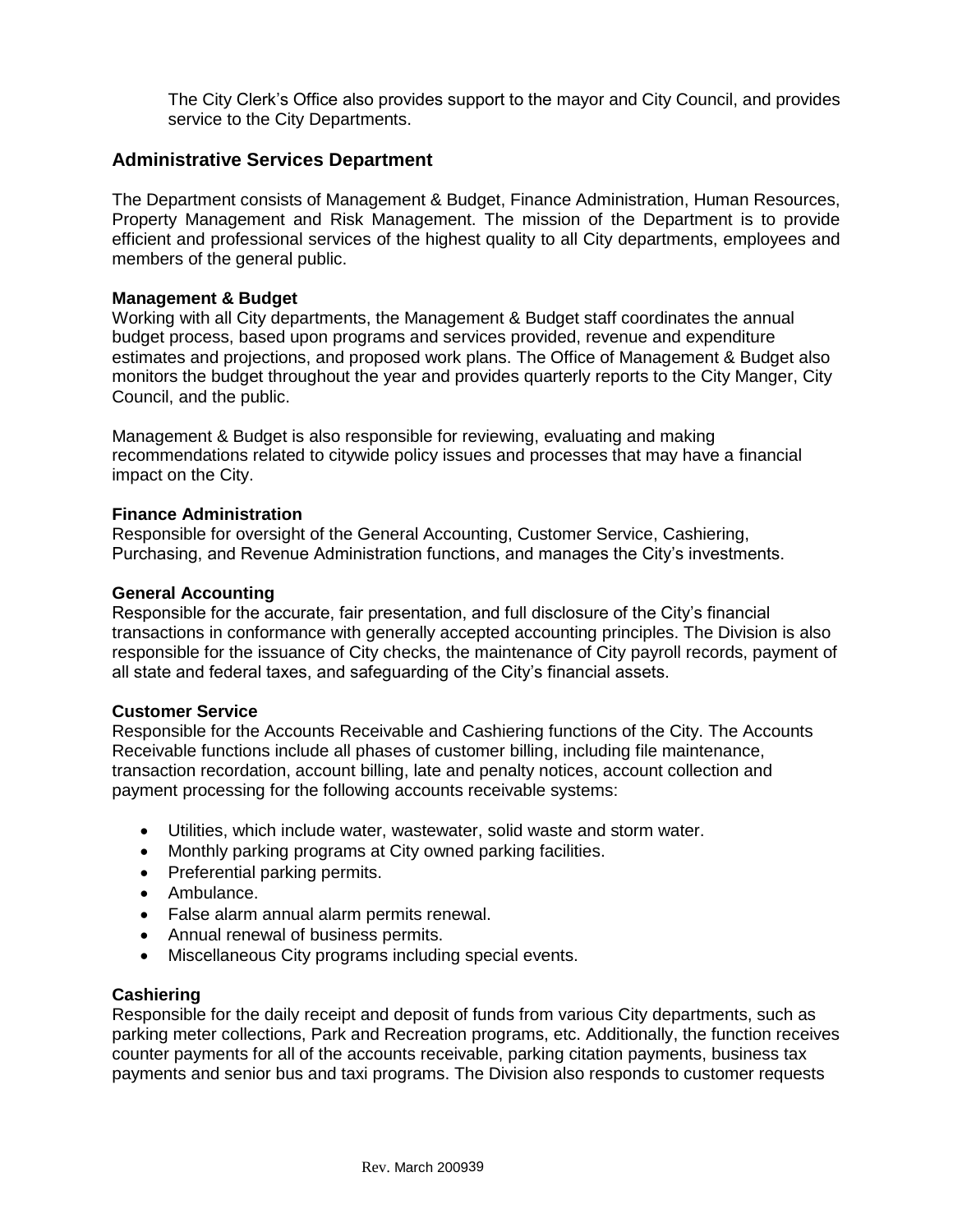for information about their accounts, business tax questions and a multitude of other information items, both over the counter and through telephone contacts.

# **Purchasing**

The central control point of the City's decentralized purchasing system. Unlike a traditional centralized purchasing system with several layers of buyers and assistants, much of the City's purchasing function is accomplished at the user level. The Purchasing function acts as the control mechanism, making certain that the City's policies, procedures and codes have been adhered to.

# **Revenue Administration**

Responsible for the administration and collection of the City's major revenues including the direct administration and collection of the City's business and transient occupancy taxes and administration of contracts with the City's code enforcement prosecutor and the City's tax review and audit service providers.

# **Human Resources**

This function has responsibility for recruitment, testing, hiring, salary and personnel administration, labor relations, staff training, organizational development, employee enrichment and recognition programs, and payroll and benefits administration.

Labor relations encompass both negotiations and contract administration with all employee groups; and handles grievances and arbitration hearings. This function also addresses unfair labor practice charges, employee discrimination matters, negotiated changes to pensions, disability issues and wrongful termination.

Employee training and organizational development efforts include coaching, team building, education, succession planning, mentoring and leadership programs designed to facilitate and improve communication, performance, and organizational changes to create a positive corporate culture.

Employee enrichment activities include educational, social and community awareness and outreach projects, while employee recognition programs help promote morale and serve to spotlight individuals who make positive contributions to the organization.

Payroll and employee benefits management falls under Human Resources. Payroll provides service and control for the timely and accurate compensation of employees. Employee benefits administer medical, dental, vision, life, disability insurance and retirement benefits offered to employees.

# **Property Management**

This function acts as the liaison with tenants in City owned and leased facilities. Staff negotiates and administers leases, manages, and inspects all City owned and leased facilities. Staff works with Public Works Parking Operations and General Services for the maintenance and repair of the leased facilities. Property Management is responsible for the management of tenant construction and leased space alterations. Staff coordinates appraisal projects for the department. Property Management works with Economic Development for the marketing and leasing of new city owned developments.

# **Risk Management**

Risk Management is responsible for developing employee safety programs, provides Liability Claims Administration, and Workers' Compensation Administration.

The Employee Safety Program develops and oversees the City's efforts to improve safety and reduce accidents for both employees and members of the public.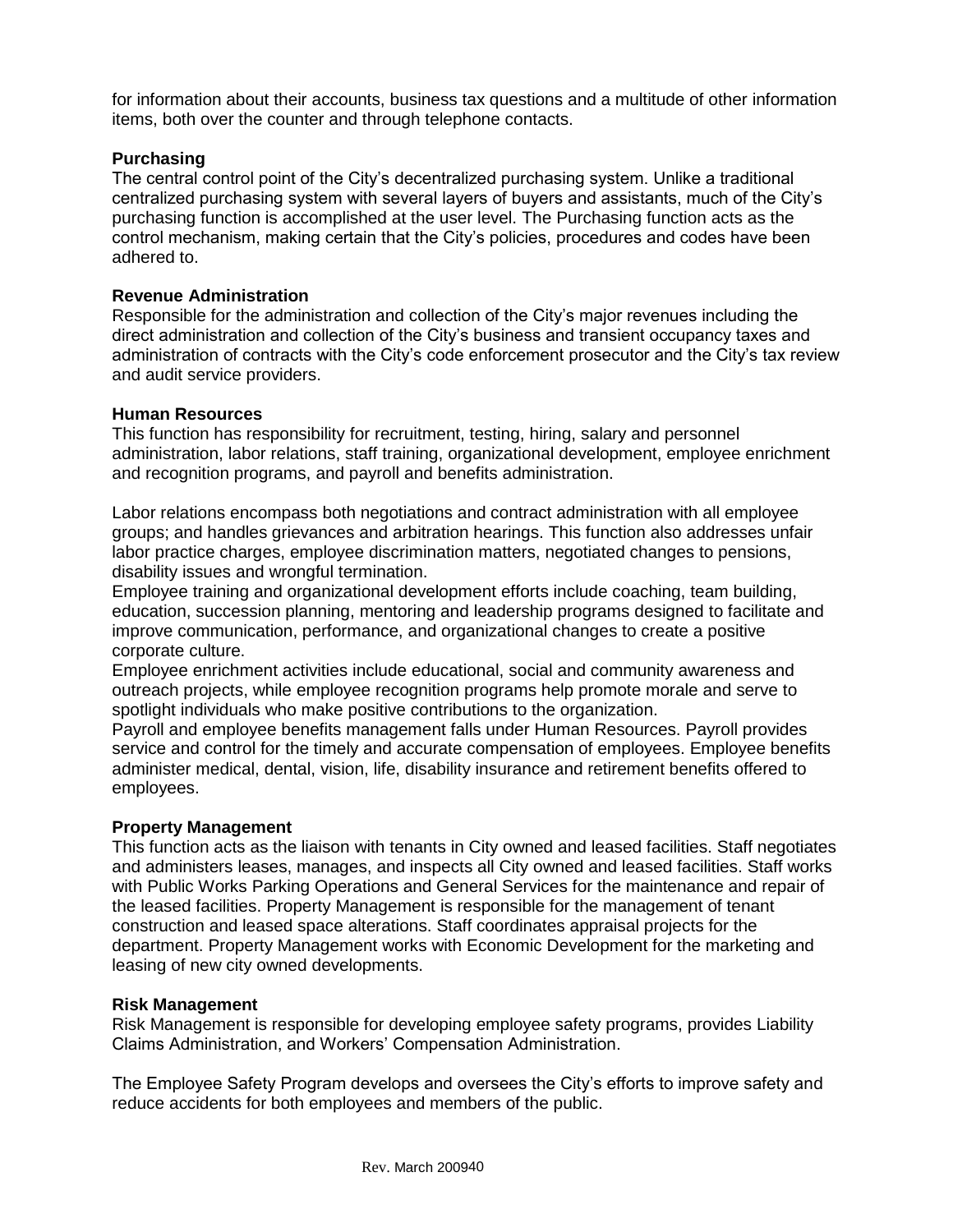The Liability Claims Administration provides funding for the cost of the City's self-insurance program for third party damage claims.

Workers' Compensation Administration covers the cost to administer workers' compensation coverage to employees. In addition, it includes the fund to maintain the City's third party administrator for claims, the costs for medical expenses and indemnity payment for the injured worker, and the regulatory fees required by the State of California.

# **Community Development Department**

The Community Development Department implements the long-range vision of development, safety and preservation of the City. Department staff work closely with the public to insure that buildings are constructed safely and that community aesthetics and our environment are maintained and enhanced achieving a harmonious and prosperous community. The department strives to provide customers with personal attention, accurate information, and timely solutions in a manner that instills public trust and confidence while exceeding service expectations. Through proactive enforcement of preservation and development codes, we strive to maintain the highest quality of life for residents, the business community and visitors, keeping Beverly Hills a world-class community.

### **Planning Division**

Advises the City Manager, City Council and its commissions, residents, the business community and the general public on current land use and development issues. It also provides logistical support for assessing future demands for services related to land use in Beverly Hills and the surrounding region, including the West Side, greater Los Angeles and Southern California. The Division has staff of 18 FTEs that are assigned to Current Planning, Advance Planning, and Environmental Services. The Planning Division supports the Planning, Architectural, and Design Review Commissions, three separate decision-making (discretionary) boards mandated by the City Council to oversee current and future private land use and development in the City. Staff also administers Community Development Block Grants and other limited Federal assisted programs for which residents are eligible.

The Division maintains the General Plan and Zoning Code and maps that provide the policy and regulatory bases for land use and development as mandated by State and local laws. The department oversees all applications for discretionary permits needed to meet those requirements, including:

Subdivision (Tentative) Maps; Zone Change/General Plan Amendments; Conditional Use Permits; Development Plan Reviews; Variances; R-1 Development Permits (for Hillside Trousdale, and Central single-family residential areas); R-4 Development Permits (for multi-family residential areas); Architectural Review (for commercial and multi-family residential areas); In-Lieu Parking Agreements (for the Business Triangle); and, Other minor accommodations to the Zoning Code.

#### **Building and Safety Division**

Safeguards life, health and property in the built environment through the administration and enforcement of building and zoning codes for building design, construction, maintenance and use. It also preserves the environment and improves the quality of life through the enforcement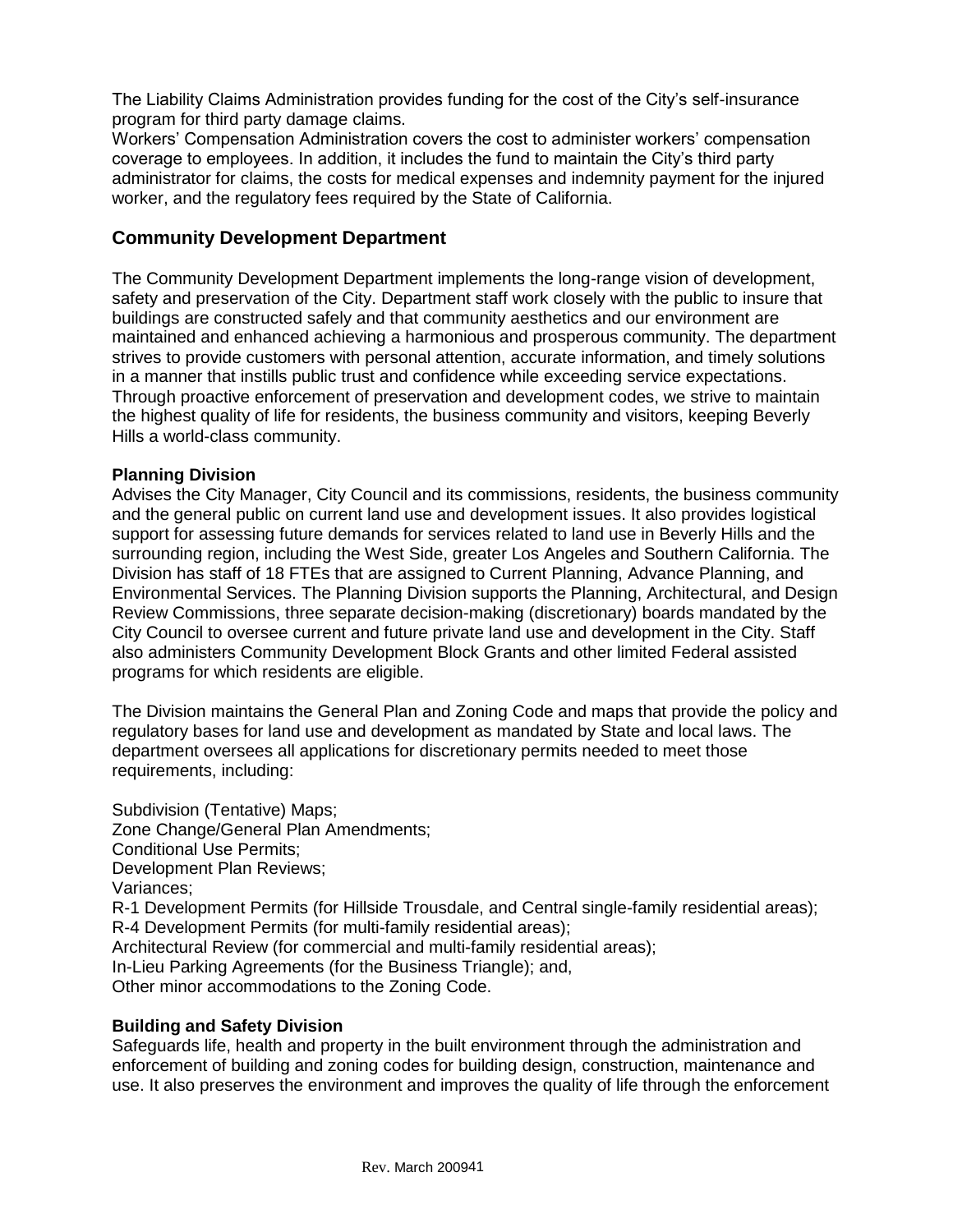of energy conservation, disabled access, noise control, asbestos abatement, property maintenance, rent control and animal control regulations.

In response to a declared emergency or a disaster, the division shifts into a disaster response mode which primarily deals with building damage assessments and support of rescue efforts. During the recovery mode, the Division takes the leadership in the reconstruction efforts of the community.

The Division has a staff of 30 FTEs assigned to three primary functions: Plan Review and Permitting, Building Inspection, and Community Preservation. In Plan Review and Permitting, staff reviews building plans for conformance with adopted codes and issues permits for construction. In addition to permit fees, the Division collects all other fees related to construction projects including School Development fees, Recreation and Parks fees, Fine Art fees and Contractors Business tax.

The Building Inspection staff provides inspections for all construction projects on private and City owned properties. In addition, Building Inspection staff is now qualified, and contracts with the Beverly Hills Unified School District, to provide Division of State Architect (DSA) inspections for their ongoing modernization projects.

Community Preservation (Code Enforcement) staff proactively enforces operational conditions of business activities, surveys the City for property maintenance violations and responds to citizen complaints. The program also includes enforcement of housing and nuisance abatement codes, project conditions enforcement, enforcement of rent stabilization laws, mediation**\***, administration of the animal control contracts with the County of Los Angeles, and assistance with investigation of delinquent business taxes.

**\***Mediation services are provided by the Los Angeles County Bar Association Dispute Resolution Services.

# **Community Services Department**

#### **Recreation and Parks**

The mission of the Beverly Hills Recreation and Parks Division is to provide safe, aesthetically pleasing environments and recreation and human service activities for the community of today and tomorrow. Division goals include the provision of innovative and creative recreational services to the community while providing maintenance and development of the community's parks and park related areas.

Administrative Services provides general support services for 50 full-time and more than 125 part-time employees, and is responsible for the coordination of personnel matters, payroll and accounting/purchasing functions. Administrative staff serves as a liaison to the Recreation and Parks Commission.

Leisure Services consists of extended childcare programs, City-wide playground activities, preschool and early childhood programs, tennis operations at three locations, senior adult activities, aquatics, elementary intramurals, adult sports, and youth and adult classes. Division responsibilities also include the City-wide Park Ranger program and the management of Roxbury and La Cienega Parks, in addition to Greystone Park and Mansion including weddings, receptions and filming.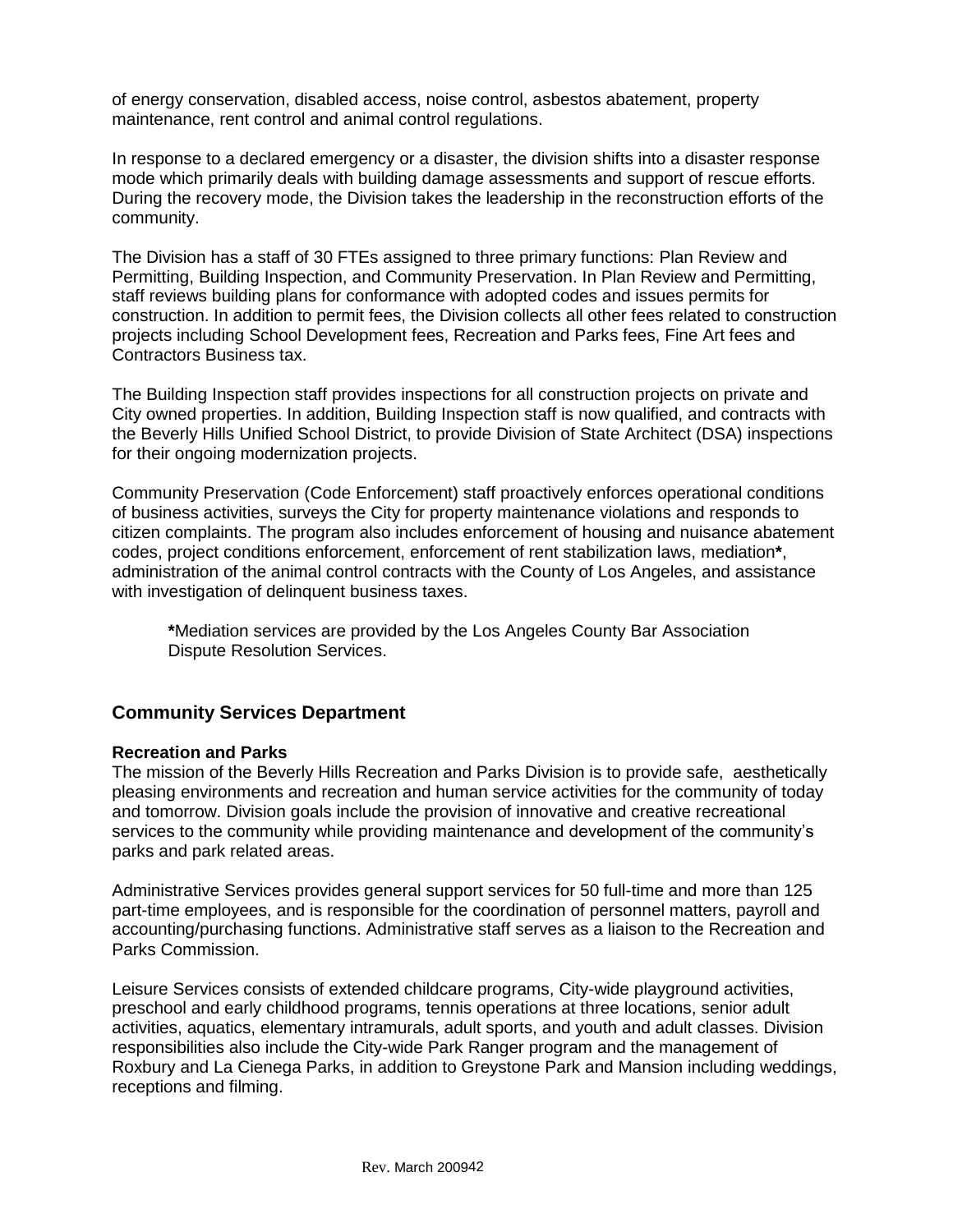Park Operations provides landscape maintenance for all parks and public facilities (Civic Center, water reservoirs, street medians, public parking lots, fire stations and Business Triangle). Beverly Gardens, Coldwater, Greystone, La Cienega, Roxbury, Will Rogers and several neighborhood parks are maintained by this division.

Urban Forest Division is responsible for the care and maintenance of 27,000 trees located within the parkways, parks, medians, water reservoirs and parking structures of the City. The Division administers a contract for trimming, removal, replacement and insect control of all City trees. Conducting right-of-way clearance programs to clear trees and shrubs overhanging into the public domain is another responsibility, in addition to the creation and implementation of several Street Tree Master Plans approved by City Council.

Art and Cultural Events provides a wide range of special events including Garden & Design Showcase, Affaire in the Gardens Art Show, Winter Wonderland and more. Cultural offerings include musical and theatrical programs such as the summer Plaza Sweets concert series, Music in the Mansion, Teas on the Terrace, Beverly Hills Forum series and The Manor. Staff serves as a liaison to the Fine Art Commission.

Farmers' Market is a weekly, outdoor market for farmers to sell their fresh products directly to the community. Working in cooperation with the County Agricultural Commission, each participating grower must be certified as the actual producer of the products available at the Market. Select food vendors also participate. A variety of activities and special events are conducted regularly at the Market which provides an ideal venue for the community to gather on a weekly basis.

### **Administrative Support**

The mission of the Administrative Support Division is to provide administrative oversight to the entire Community Services Department (Recreation & Parks, Library Services, and Human Services Divisions). Administrative Support is responsible for the coordination and facilitation of the budget process, accounting and purchasing functions, and financial reporting for all the divisions within Community Services. The Division is also responsible for the coordination (with applicable Departments throughout the City) and facilitation of Team Beverly Hills, the City's "resident-educational" program. The Division also assists with special projects and assignments as may be assigned by the Community Services Director (i.e., Library Coffee Shop project, Greystone Marketing Study, etc.).

Filming & Event Permits Office is also included in the Administrative Support Division. The office is responsible for the coordination of filming, still photography, and event permits for the City-atlarge and City parks (except Greystone Estate). The Permit Office functions as a one-stop location by facilitating all logistical details including personnel, parking requirements, and notification of all affected parties.

# **Human Services**

The Human Services Division's mission is to provide access to exceptional education and social services for the City's active and frail elderly, disabled, low-income and other at risk residents to improve their quality of life and personal growth. The Division's scope also includes working with regional public and private agencies to assist homeless individuals in the community. Responsibilities include conducting needs assessments, identifying service providers and developing programs to meet the community's human service needs.

The Human Services Division also supports the City's Human Relations Commission, established to advise, recommend, assist and encourage activities and programs to be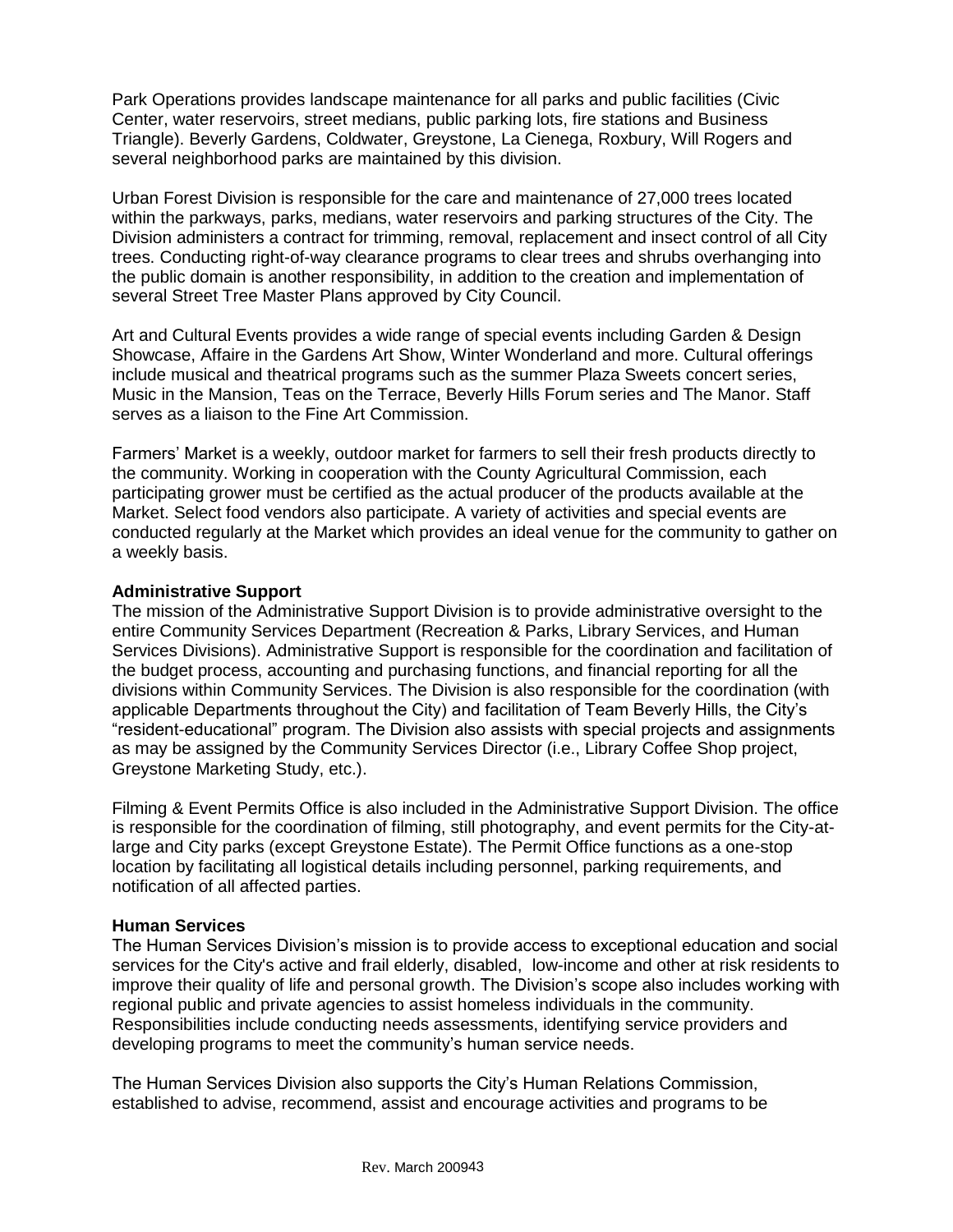undertaken to promote positive human relations in all aspects of community life in Beverly Hills. The commission also actively promotes a just and equitable multicultural society and endeavors to reduce conflict and tension, as well as discrimination, prejudice, and stereotyping based on race, religion, gender, sexual orientation, national origin, age, disability, or any other arbitrary factor.

### **Library**

The library fosters life-long learning by providing programs, services and resources for all ages and also serves as a meeting place for educational, recreational and cultural endeavors. The Library offers these services at the main library in the Civic Center complex and at the Roxbury Senior Library, which is staffed entirely by volunteers.

**Public Services** consists of Children's Services, Reference Services, Fine Arts Services and Outreach Services. **Children's Services** provides programming for toddlers, pre-schoolers and school-age children, such as story times, reading programs and a Summer Reading Program, homework assistance (through 8th grade), class visits and library instruction, readers' advisory and reference services. **Outreach Services** provides Literacy Services consisting of instruction in reading and writing to adults in the community and the workplace, referral services to adult learners, and family education to adult learners with children under five. Services to homebound residents, the visually impaired, and the Roxbury Senior Adult Library are also provided. **Fine Arts Services** provides reference services for the subject areas of art, music, film, television, dance and theater. **Reference Services** librarians provide readers' advisory, homework assistance (high school and college), reference services and programming for the adult library users.

**Support Services** consists of Support Services, Circulation Services Shelving Services, Interlibrary Loan Services and Automation Services. The Support Services department is responsible for ordering, cataloging, classifying, processing and repairing all library materials and supplies, and is also responsible for the Roxbury Senior Library, interlibrary loans, and maintaining the public access computer catalog. **Circulation Services** manages the patron database and loaning of all library materials. This includes patron registration, the check-in and check-out of materials, managing the reserved books list, and the collection of fines and fees. Shelving Services performs, shelving and shelf maintenance and the movement of materials into and out of the building. The Closed Periodical section provides for the maintenance of periodical back files and indexes and digitization of Beverly Hills newspapers. Automation services maintains the library website and online public access catalog. **Collection Services** manages the resources of the library's collection by overseeing the selection of new materials and maintenance of the existing collection.

# **Fire Department**

The mission statement of the Beverly Hills Fire Department is: Dedicated to providing service with excellence for the preservation of Life, Property, and the Environment.

#### **Administration Division**

Provides overall planning, control and management of all Fire Department activities and staff support for all divisions. This includes strategic planning, departmental communications, data systems and records management systems, departmental safety committee, disaster services planning, budget preparation and administration, training, media relations, special projects and general administration.

#### **Fire Prevention Bureau**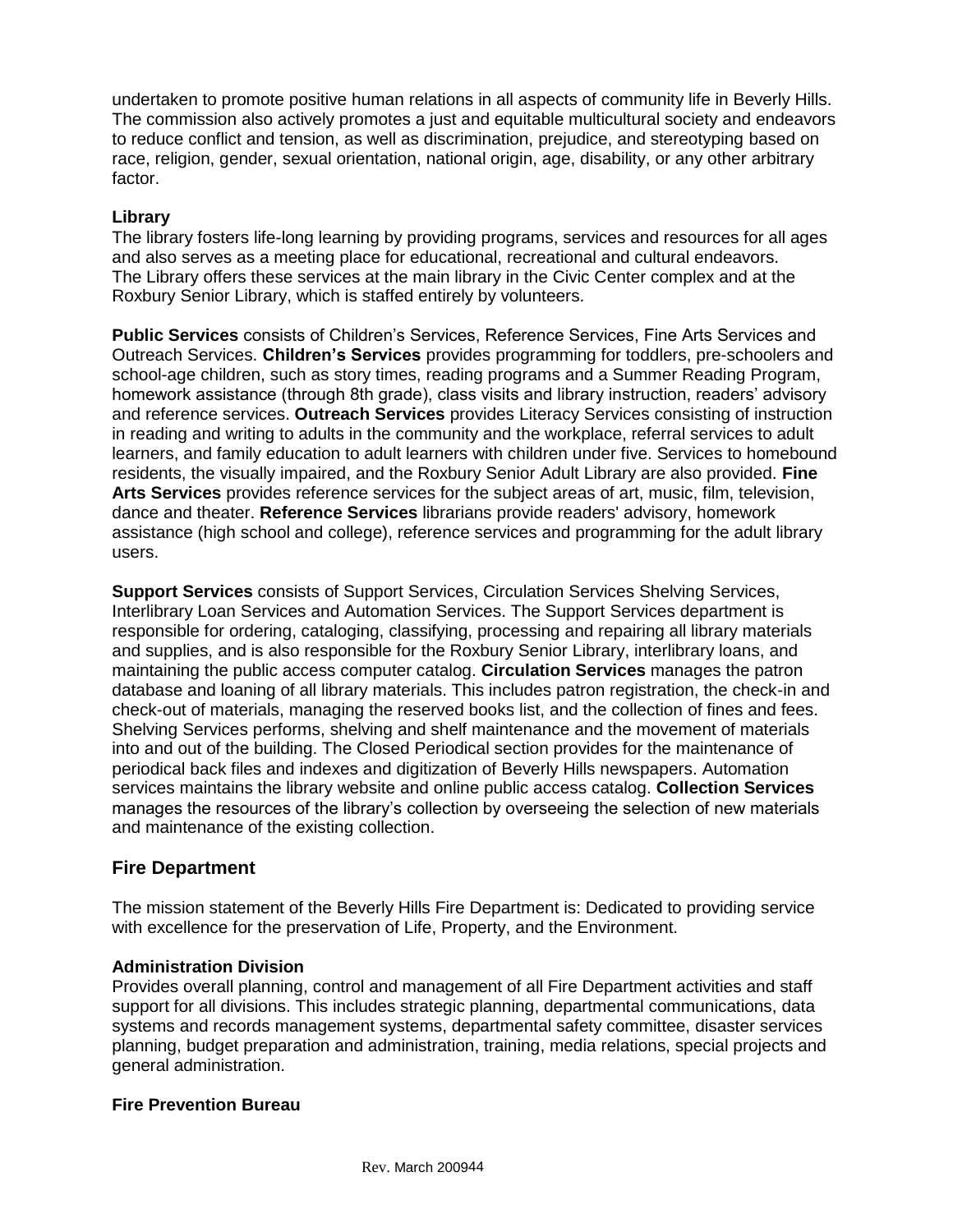Responsible for the enforcement of all local, state, and federal codes related to the safe occupancy of buildings and/or premises. It also extends to the safeguarding of life and property from the hazards of fire and explosion arising from the storage, handling, and use of hazardous substances, materials and devices as well as hazardous conditions due to the use or occupancy of buildings and/or premises.

# **Fire Suppression**

The Fire Suppression division is responsible for the rapid and timely delivery of emergency services to any incidents which threaten, or have the potential to threaten, life or property. Three strategically located fire stations house engine and truck companies that provide fire suppression and rescue services. The companies are cross-trained in a variety of operations and are equipped to respond to any type of emergencies. The Suppression division performs all duties related to emergency response (fire, rescue, medical and hazard abatement), nonemergency service calls, fire prevention and public education programs, in-service training for all personnel, comprehensive fire preplanning for high risk and special hazard properties, and maintains fire facilities, apparatus and equipment.

# **Emergency Medical Services (EMS) Division**

Responsible for the rapid delivery of advanced medical care that exceeds the recognized community standard. The delivery of this care is to be done, equally, professionally, compassionately and efficiently. The EMS Division is also responsible for the monitoring of its performance in order to assure quality and improvement. Emergency medical services are provided 24 hours a day by highly trained firefighter paramedics. Each firefighter is trained in advanced first aid and cardiopulmonary resuscitation (CPR). Firefighter Paramedics provide advanced medical treatments including intravenous administration of medications, cardiac defibrillation and monitoring, and respiratory therapies.

# **CPR program**

Responsible for training and educating the citizens, businesses, employees and visitors of the community in skills that will protect them and their families. First Aid and CPR Training integrate essential life-saving skills for rescue breathing, choking, CPR and other emergency treatments. The CPR program has been in existence for thirty years with over 83,000 graduates. All classes use American Heart Association guidelines. In addition to CPR, the program offers American Red Cross First Aid.

# **Community Emergency Response Team (CERT)**

An opportunity for residents to learn basic skills to save lives and protect property in the aftermath of a major disaster when emergency services are not immediately available.

# **Information Technology Department**

The Department of Information Technology consists of four main divisions: Information Technology, Cable Television, Reprographic Services and Graphic Services. Our vision asserts that the City of Beverly Hills will be recognized among municipalities as a premier provider of technology infrastructure, services and support used to facilitate the advancement and the wellbeing of the residents, businesses, and visitors of Beverly Hills, and the global community through the creation and dissemination of knowledge.

The City of Beverly Hills will also be known for its innovative use of technology for providing municipal services and organizational effectiveness as envisioned by the City Council, City Manager, and the various Departments.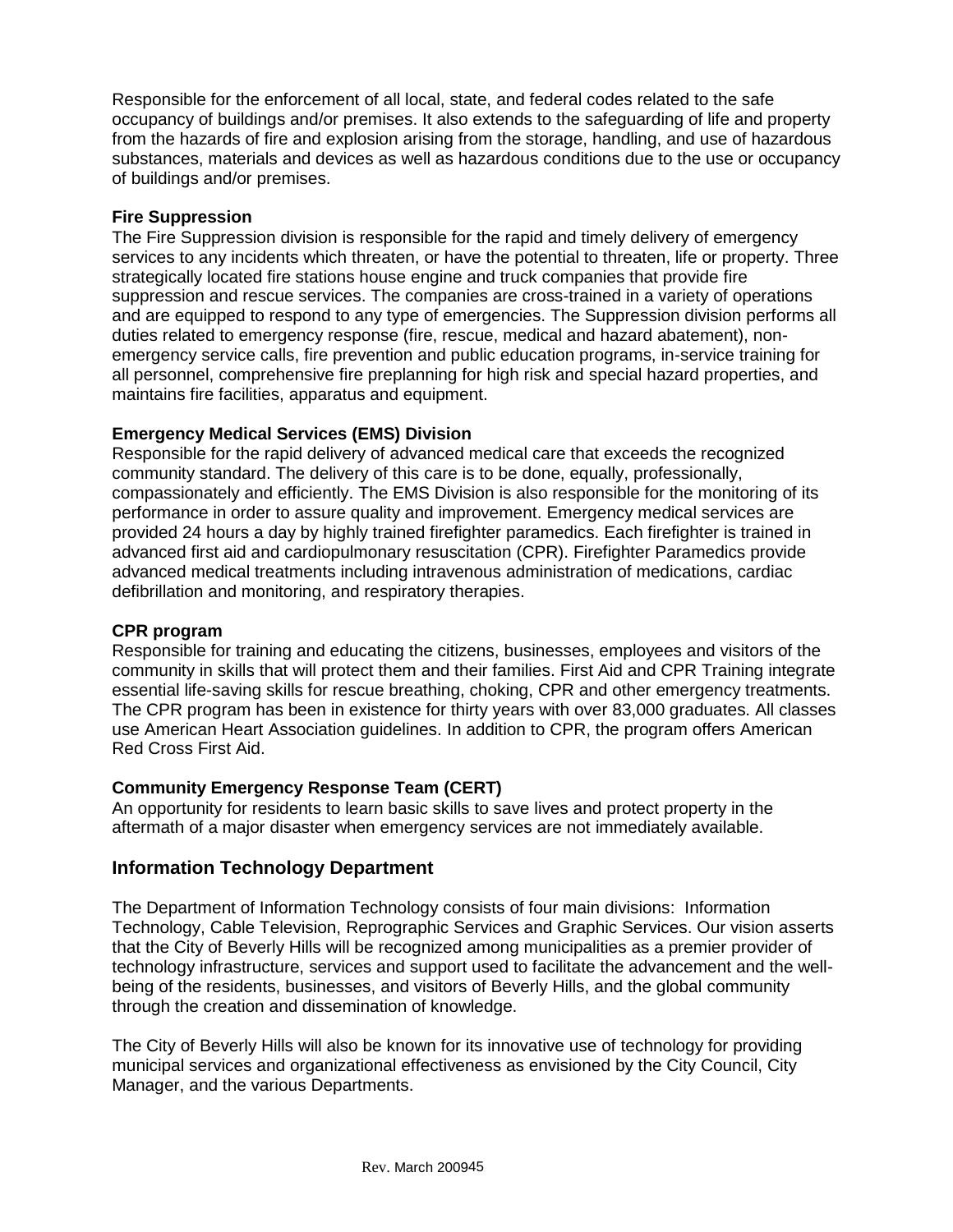**Information Technology** provides information services that improve the quality of the City's organizational processes and enhance information dissemination to the community. Information Technology combines state-of-the-art technology with business process, best practice and customer service excellence, resulting in unparalleled information delivery. Information Technology collaborates with City departments to provide on-line tools for quality customer service and effective performance measurement. Information Technology also provides strategic vision and focused integration of information systems.

**Cable Television m**onitors compliance with the City's cable television franchise. It also tracks and mediates cable television subscriber complaints. Cable TV includes administration, scheduling and playback of the City's cable TV channels and City website video-on-demand programs. Cable TV provides technical coordination with the cable operator for Public Education Government (PEG) channels and provides live and replayed coverage of City Council and Commission meetings. In addition, it is responsible for video production and airing of additional public information and education campaigns to increase citizen involvement and awareness of City programs and services.

**Reprographic Services** supports the City's document management processes for print, copy and scan functions. Reprographics is responsible for the production and distribution of printed and electronic materials produced by the City including brochures, invitations, publicity materials, notices, billings, etc. Additionally, reprographics provides centralized metered postage services for all City mailings.

**Graphic Services** is responsible for graphic arts project management. Graphics also supports City publicity and information campaigns by providing art design services for brochures, invitations, signs, flyers, posters and banners.

The Department's core competencies support all technology applications in the City including:

- Computer hardware and software
- Network communications (LAN, WAN, fiber, telecom, radio and Wi-Fi)
- Multimedia production
- Digital storage and database management
- Business intelligence reporting and measurement
- Customer relationship management and user support
- Security and infrastructure management
- Back-office business operations and data center management
- Business requirements analysis
- Technology integration and consolidation
- Project management
- Designing system architectures and managing implementation
- Software development (Online Business Center, epacket)
- Contract administration and negotiation
- Managing computer hardware and software licensing and maintenance
- Administration of contractual services

#### **Police Department**

The Police Department is responsible for maintaining social order and community peace within prescribed ethical and constitutional restrictions. This obligation involves the prevention and repression of crime, the regulation of non-criminal matters such as traffic and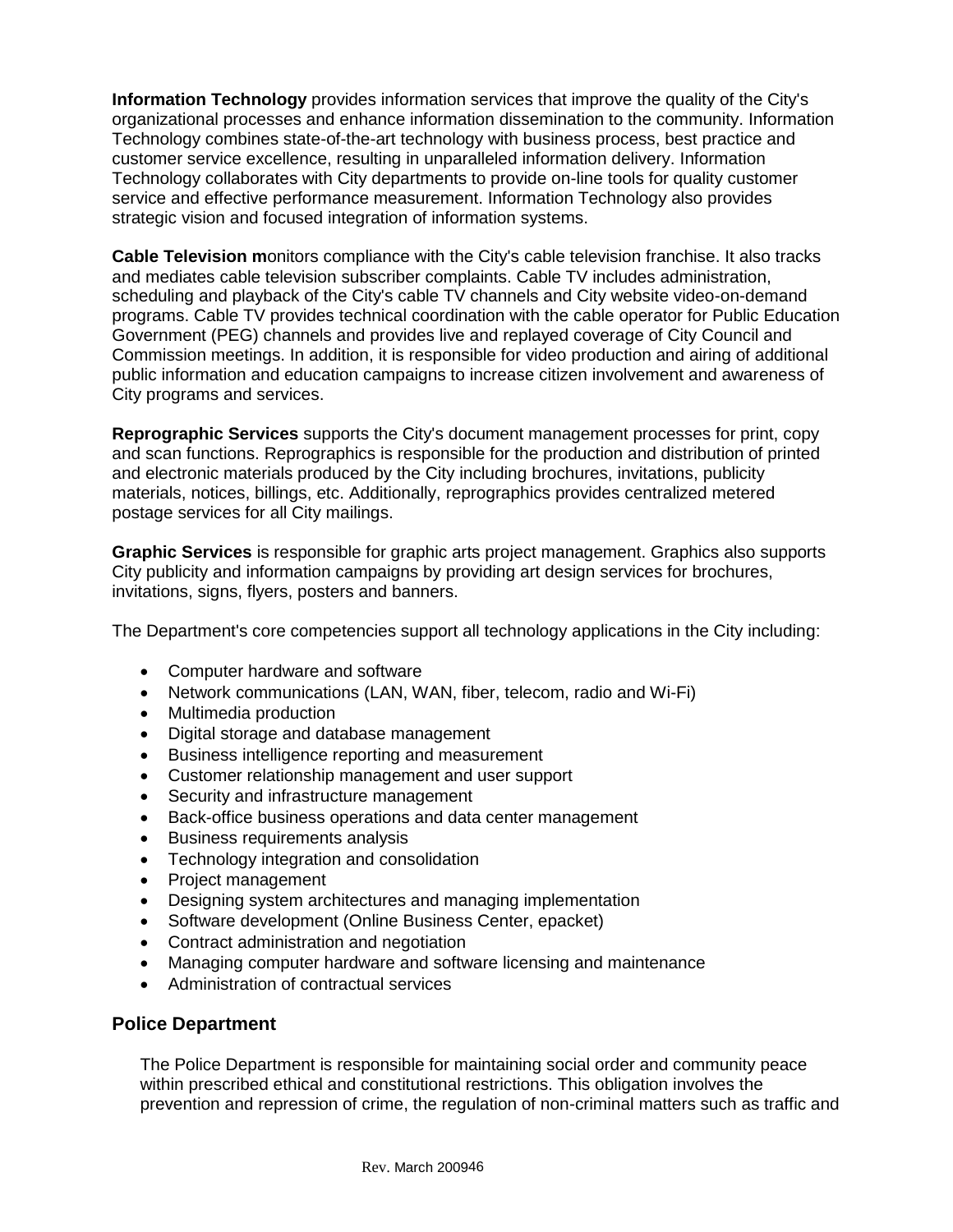municipal code violations, and miscellaneous police-related services. The Police Department consists of three major divisions: Field Services, Investigative Services, and Administrative Services.

# **Field Services Division**

Patrol Bureau officers patrol the City's streets and alleys to prevent crime, apprehend criminals and answer calls for service. The Bicycle Unit and the Reserve Unit are also part of the Patrol Bureau.

Traffic Bureau consists of the Traffic Enforcement Section and Traffic Control Section. Traffic law enforcement is conducted by motorcycle officers and accident investigators who conduct after-collision investigations. Civilian Traffic Control Officers assist motorcycle officers at schools, accident scenes and other incidents, as needed.

Emergency Services Bureau consists of the Special Tactics Unit (STU), the Crime Suppression Unit (CSU), the K-9 Unit, and Emergency Management Unit. STU officers provide dignitary protection, serve high risk warrants, conduct weapons of mass destruction training, and address tactical matters, when needed. CSU officers patrol the streets, primarily in plainclothes and assist detectives with surveillances. K-9 Officers assist patrol personnel to apprehend criminals and detect the presence of narcotics and explosives. The Emergency Management Unit updates the Department's disaster plan, trains Department employees concerning their response to major emergencies and maintains the Department's emergency operations equipment.

# **Investigative Services Division**

Detective Bureau investigates felonies, misdemeanors and non-criminal matters; apprehends suspects, interviews witnesses, prosecutes offenders, affects the recovery of stolen property; and is responsible for the service of warrants held by this Department.

Crime Prevention Bureau maintains a high level of interaction and communication with the community. Officers assigned to the Crime Prevention Detail attend community events and conduct Neighborhood Watch programs to alert citizens regarding methods of preventing crime, protecting themselves and their property, and to explain police operations. School Resource Officers, assigned full-time at each of the public schools, conduct drug awareness programs and provide students with a safe learning environment.

# **Administrative Services Division**

Communications Bureau provides a dependable 24 hour radio, telephone communication and other automated information systems which link the Department to national, state and local criminal justice agencies.

Records Bureau processes, stores, and disseminates information pursuant to prevailing statutes.

Identification Bureau conducts crime scene investigations and technical services, such as fingerprinting, photography and handwriting analysis. Pursuant to state law, the Bureau secures, controls and disposes of property acquired by the Department.

Jail Bureau provides for the lawful custody of persons in a secure and humane environment.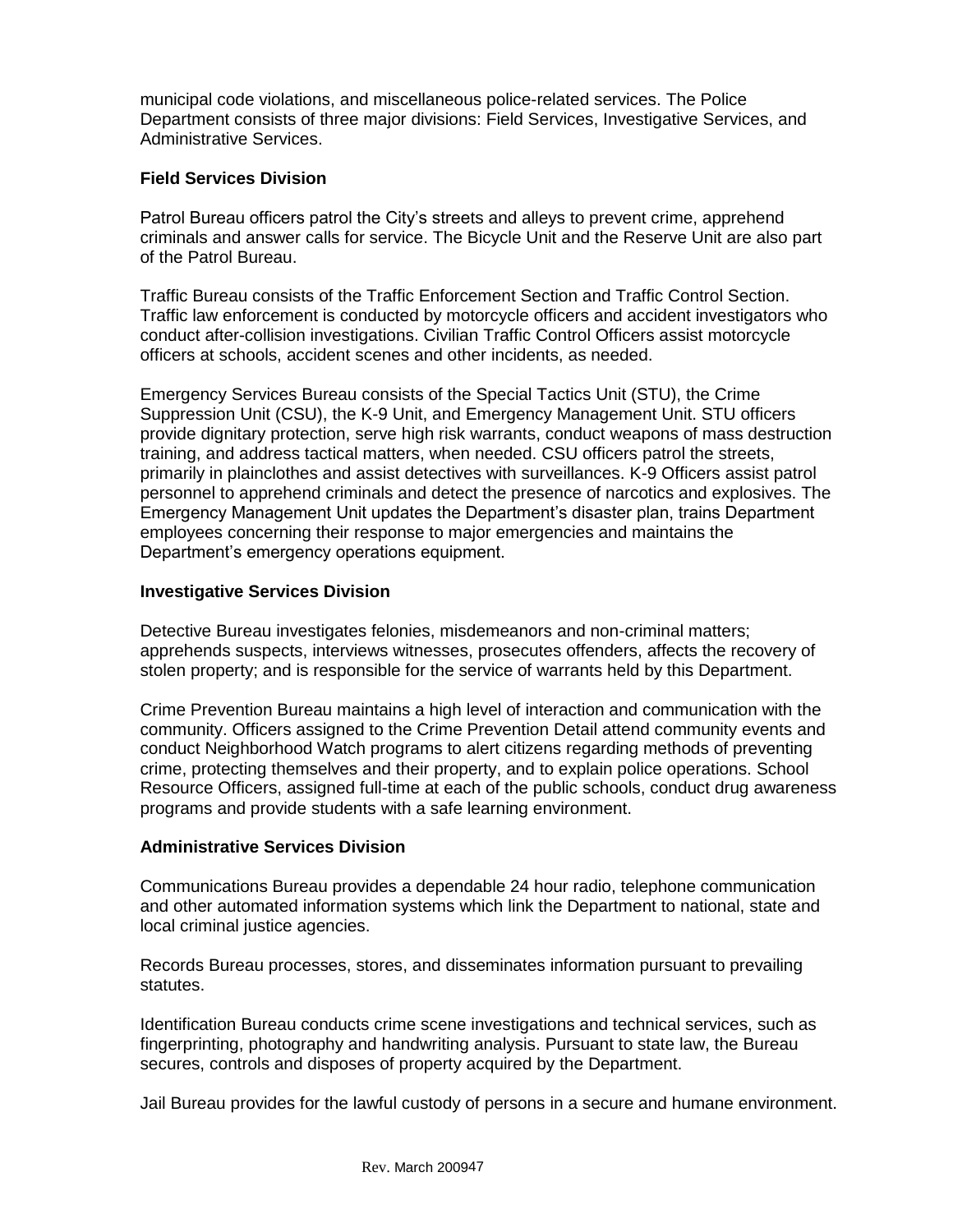Personnel and Training Bureau is responsible for the induction, training and placement of Department employees, and for the handling of those personnel services necessary to regulate and to guide an employee through his service with the Department.

# **Public Works and Transportation Department**

The Public Works & Transportation Department plans, constructs and maintains the infrastructure of the City of Beverly Hills, including buildings, streets and utilities and administers activities in the public right-of-way via its permit counter. The department is divided into six major divisions: Project Administration, Transportation, Infrastructure Maintenance, Environmental Utilities, Civil Engineering and Parking Operations/Meter Collections.

# **Project Administration**

The Project Administration Division is responsible for the accomplishment of projects in the City's Capital Improvement Program (CIP) in the most effective, prudent and economical manner. The division manages the various components of project planning and implementation in order to develop and redevelop the City's plant and property, including facilitation of program and design development, management of professional design consultants, production of construction and contract documents, and administration of construction contracts.

# **Transportation**

The Transportation Division manages the on-street residential parking permit program and the parking enforcement function, including adjudication of citations. In addition, this division is responsible for management of the City's transit services, oversight of the City's valet and taxi operations and monitoring and reporting on regional transportation and air quality issues. Division staff members also provide support to the Traffic and Parking Commission.

# **Infrastructure Maintenance**

The Infrastructure Maintenance Division is responsible for maintaining all City-owned building facilities, vehicles, streets, traffic signals and street lights. These responsibilities include heating, ventilation and air conditioning (commonly referred to as HVAC), plumbing, security and fire protection systems, light construction activities, painting, janitorial, elevators and meeting set-up for City-owned building facilities.

This division is also responsible for the maintenance and repair of all City-owned vehicles and equipment. This includes fuel dispensing, vehicle licensing, vehicle and equipment specification and replacement and maintaining a central storeroom to support the maintenance operations.

Division staff members also manage all improvements in the public right-of-way such as streets, traffic signals and streetlights. This effort includes pothole repair, replacement of damaged concrete sidewalks and replacement of bulbs or damaged elements of traffic signals and street lights.

# **Environmental Utilities**

The Environmental Utilities Division is responsible for the water, storm water and wastewater systems and for the solid waste and environmental sustainability functions of the City. The City treats and supplies potable water to all Beverly Hills residents and businesses and to approximately 6,100 customers in the City of West Hollywood. Approximately 90% of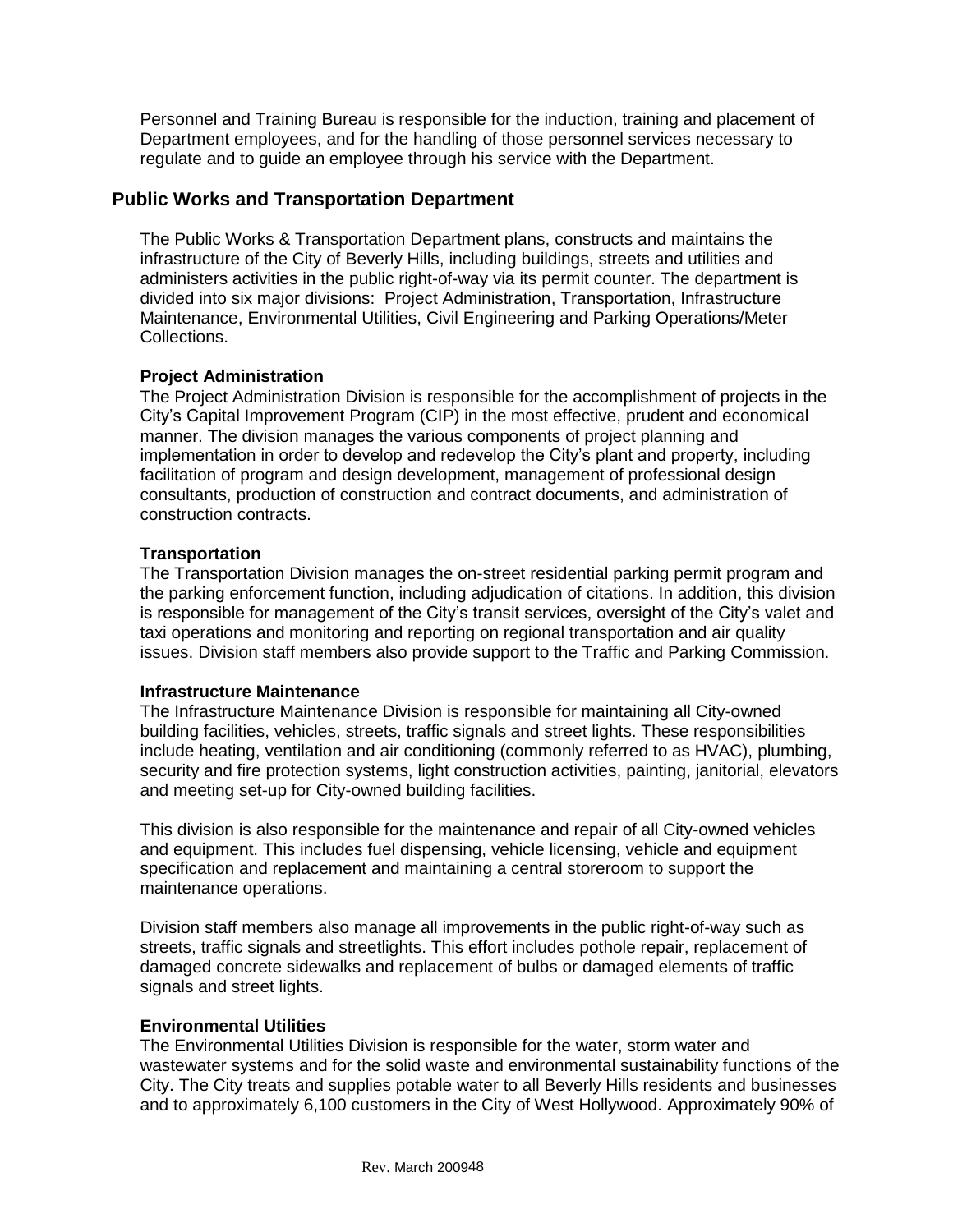the supplied water is purchased from the Metropolitan Water District, and 10% is produced locally through the extraction from wells and treatment at a water treatment facility.

This division maintains approximately 86 miles of wastewater (sewer) lines ranging in size from six to thirty-three inches in diameter. Rain water is carried out of the City via 1,250 catch basins and the approximately 84 miles of storm drain lines in the City that this division also maintains.

The division administers the collection and disposal of all residential and commercial refuse and hazardous waste with either in-house capabilities or through contract services.

Environmental sustainability represents activities and policies that will reduce environmental stresses and serve to sustain vital resources for future generations. This division spearheads the department's efforts in encouraging the residents and businesses of the City to partner in the City's efforts at responsible environmental management.

### **Civil Engineering**

The Civil Engineering Division, like the Project Administration Division, is responsible for the accomplishment of projects in the City's CIP in the most effective, prudent and economical manner. This division's efforts are concentrated on public right-of-way and utility projects, while the Project Administration Division oversees building and facility related projects.

In addition, the Civil Engineering Division manages activities in the public right-of way through issuance of heavy hauling, public right-of-way use, excavation and utility permits. Also, all final tract and parcel maps in the City of Beverly Hills are processed by this division.

### **Parking Operations/Meter Collections**

The Parking Operations/Meter Collections Division is responsible for the management of all on-street and off-street parking spaces in the City. This includes City-owned parking facilities, metered lots and surface lots.

The division responsibilities include maintenance and repair of 3,200 single-space parking meters and collection, counting and revenue processing from this source. Under a contract with the City of West Hollywood, this division also collects and processes revenues from the single-space and multi-space parking meters in that City.

Staff members from this division are in charge of the management and operation of the sixteen City-owned parking facilities and the Dayton Way on-street valet operation. Services include monthly parking, attendant assisted parking, daily parking vouchers, various private and public special events, and daily parking for the general public.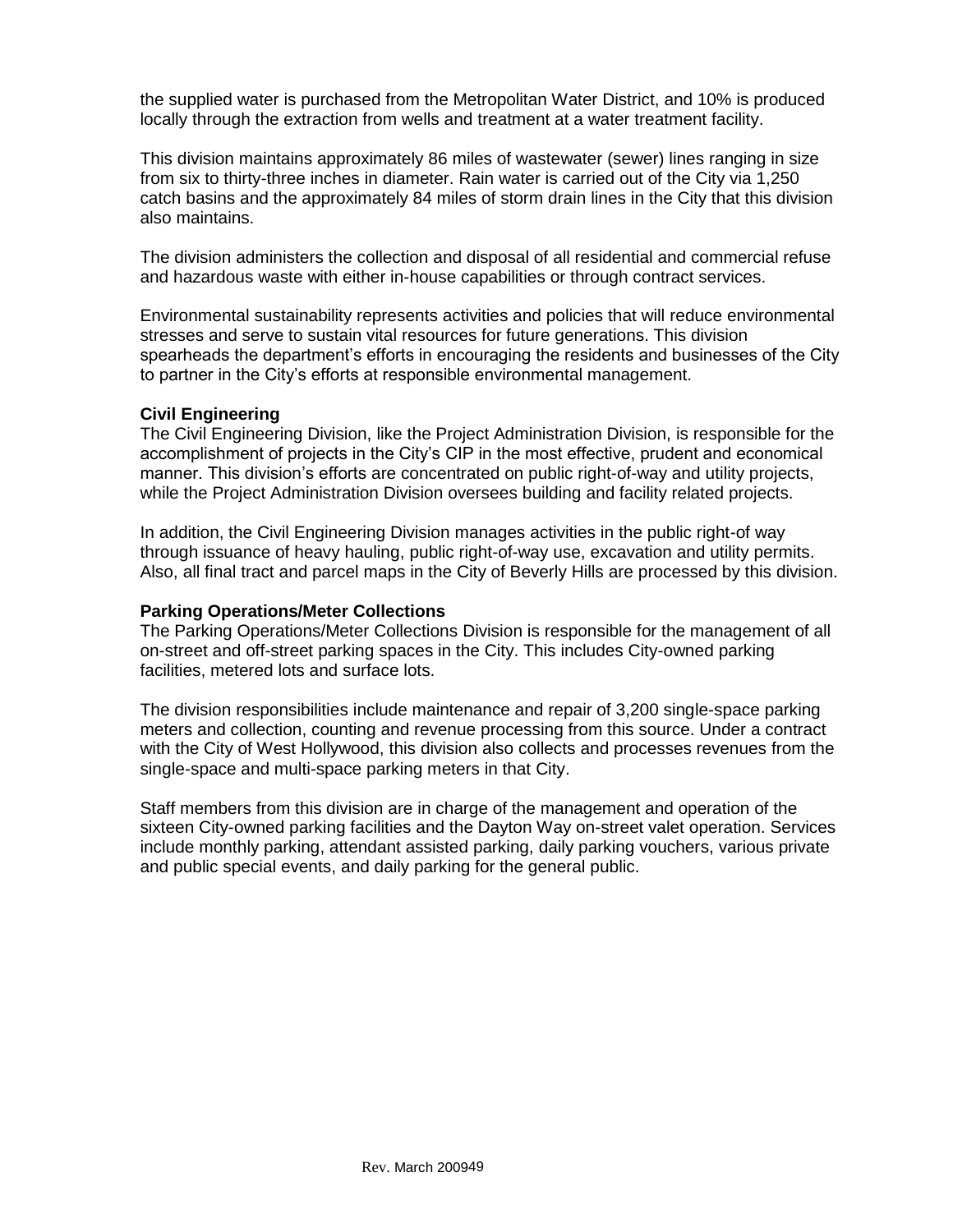# **Organizational Chart**

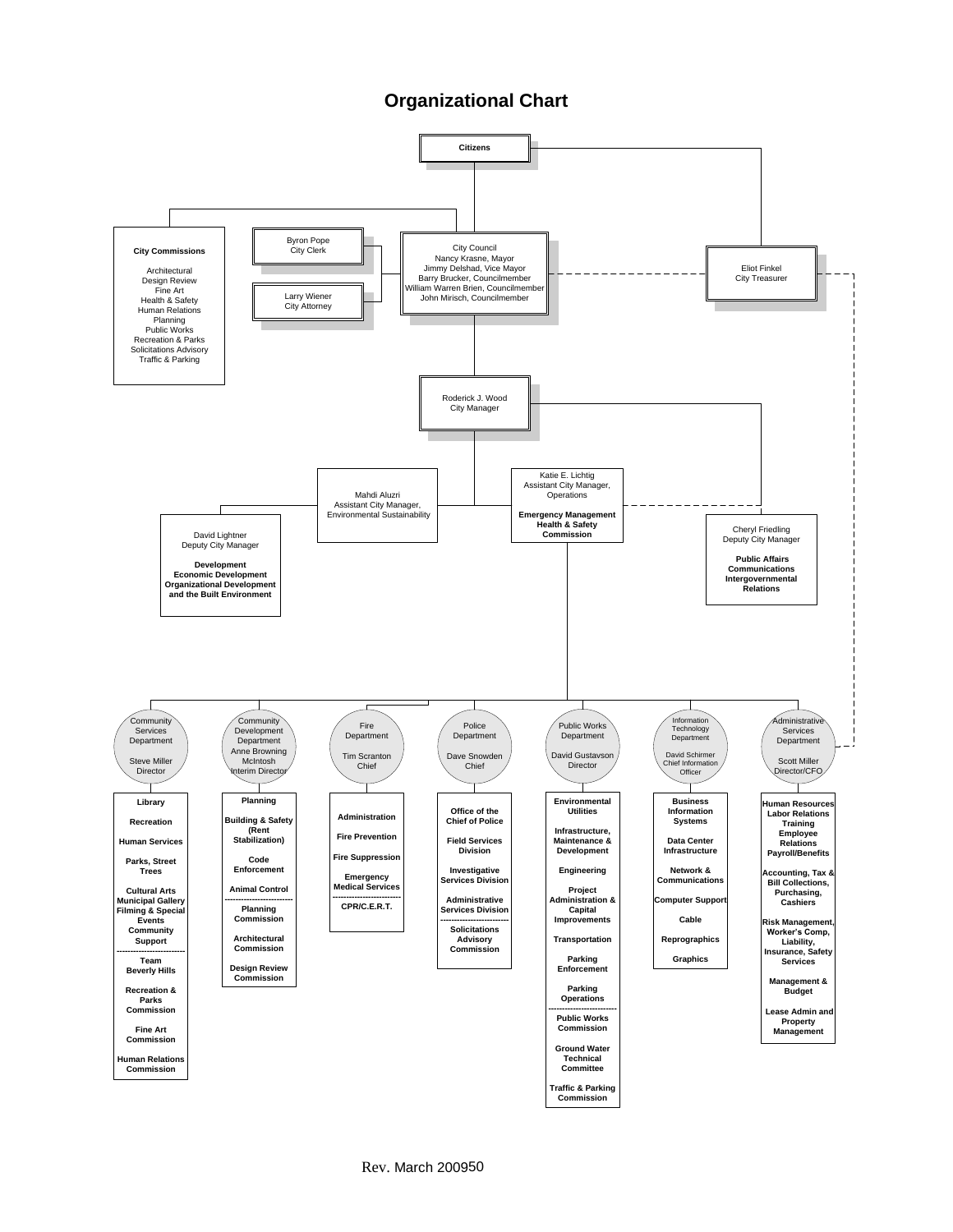# CHAPTER 7 - Emergency Operations

# **Emergency Operations Center (EOC)**

In the case of an emergency or disaster (e.g., earthquake, large fire), City staff will open the Emergency Operations Center (EOC) to manage, facilitate and coordinate the City's response and recovery to the emergency.

The highest ranking staff member responsible for oversight of the emergency response will maintain contact with the City councilmembers to keep the City Council informed of the situation. The City Manager and his/her staff are responsible for all response efforts. The role of the City Council, is outlined below.

#### **City Council Roles and Responsibilities**

General Duties:

- Proclaim and/or ratify a local emergency.
- Establish executive-level policies and pass important resolutions for the management of the emergency.
- Ensure that the Director of Emergency Services (City Manager or his designee) has clear policy direction.
- Obtain briefings from the Director of Emergency Services and provide information to the public and media.
- Support a multi agency disaster response.
- Host and accompany VIPs and government officials on tours of the emergency/disaster.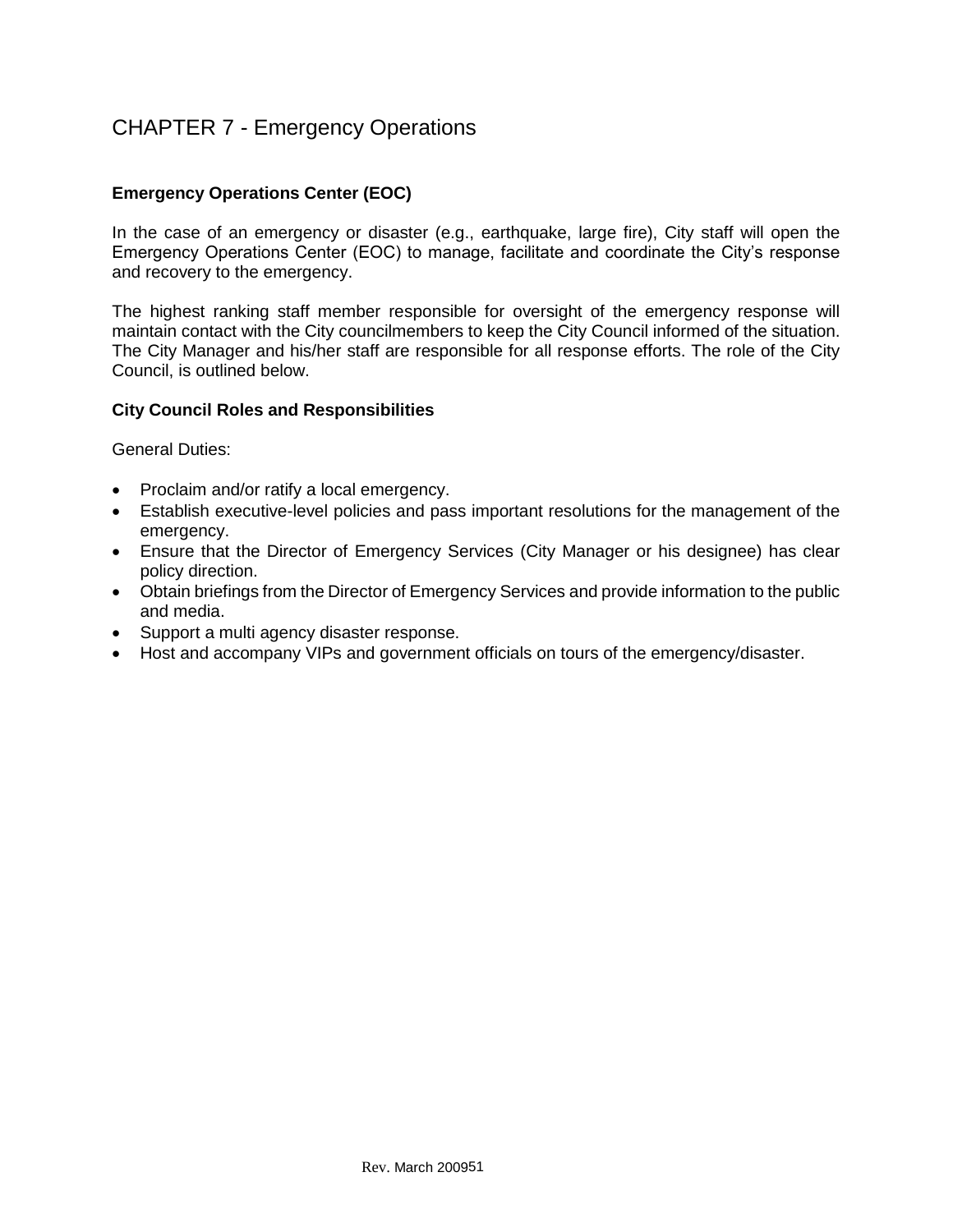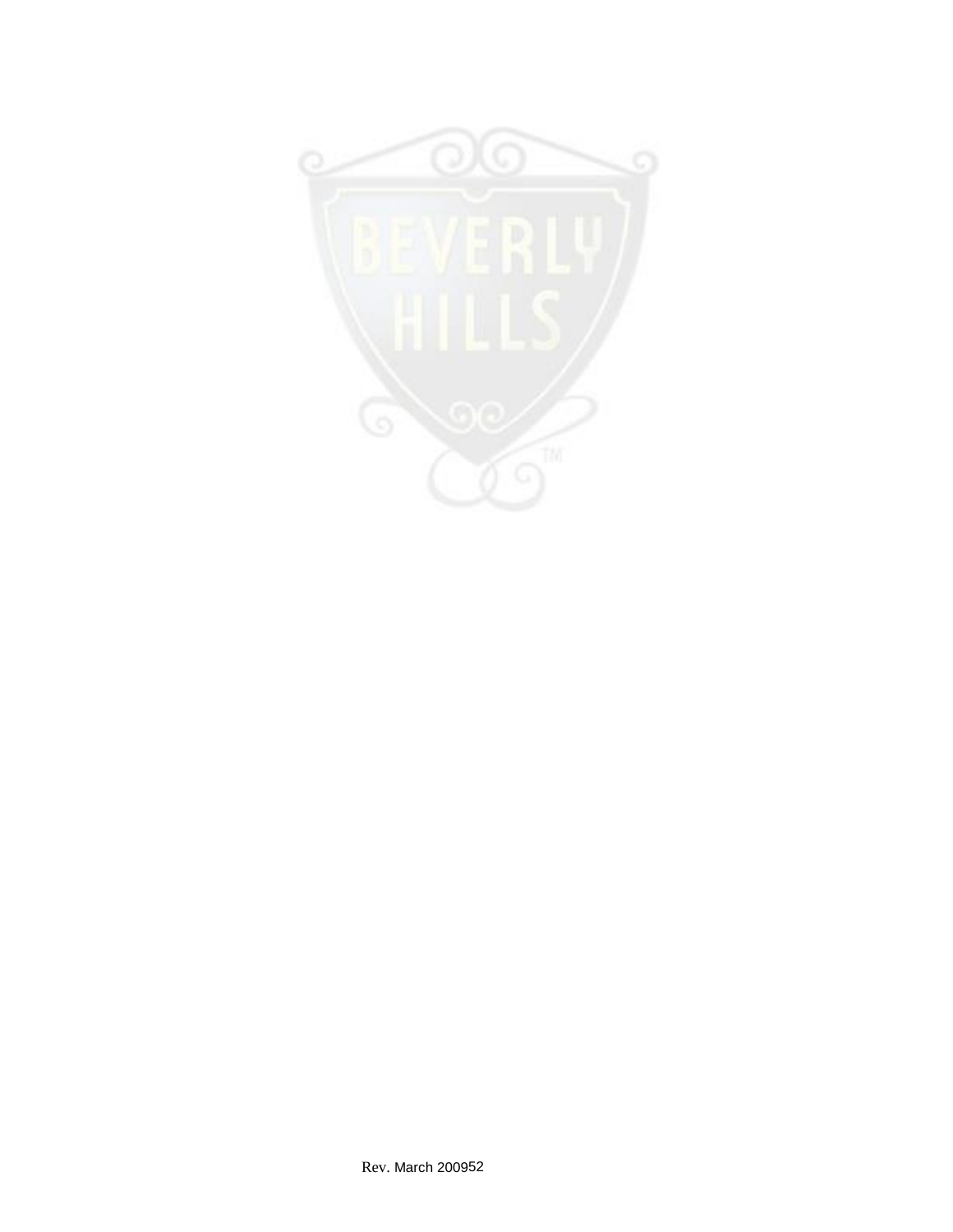# CHAPTER 8 - Legal Matters and Ethics

*The following is an introductory overview of information. For a more detailed discussion on these issues, please see the City Council Orientation Manual prepared by the City Attorney's office.* 

### **Ralph M. Brown Act and Closed Sessions**

The Ralph M. Brown Act, commonly referred to as the "Brown Act," is California's "sunshine" law for local government. It is codified in the California Government Code beginning at Section 54950.

The Brown Act mandates that local government business be conducted at open and public meetings, except in certain limited situations (i.e. closed sessions). The central provision of the Brown Act requires all "meetings" of a "legislative body" to be open and public. The Brown Act broadly defines the term "meeting" to include any congregation of a majority of the members of a particular legislative body at the same time and place to hear, discuss, or deliberate upon any item that is within the subject matter jurisdiction of the legislative body. The City Council is a "legislative body" as are other commissions of the City (i.e. Planning Commission, Fine Art Commission, etc.). Under the Brown Act, a majority of the members of the legislative body are prohibited from discussing, deliberating about or developing a collective concurrence regarding any item that is within the legislative body's jurisdiction except as part of a duly noticed public meeting and expressly precludes the use of technological devices to effectively do the same even when councilmembers are gathered together in the same place. The purpose of these provisions is to ensure that local governing bodies deliberate in public.

The Brown Act also requires that the public be given notice of the time and place meetings are to be held. As a general rule, a legislative body may not act on or discuss any item that does not appear on the agenda posted for the meeting. There are, however, certain exceptions to this rule. In addition, the Brown Act protects the public's right to attend and participate in meetings. The Brown Act requires that agenda allow for two types of public comment periods. The first is a general audience comment period where the public can comment on any item of interest that is within the subject matter jurisdiction of the legislative body. The second type of public comment period is the specific comment period pertaining to items on the agenda. The Brown Act requires a legislative body to allow members of the public to comment on agenda items either before or during the body's consideration of that item.

The Brown Act allows a legislative body to convene a "closed session" during a meeting in order to meet privately with its advisors on specifically enumerated topics. Examples of business that may be discussed in closed session include personnel evaluations, threats to public safety, labor negotiations, pending litigation and real estate negotiations. The Brown Act requires that closed session business be described on the public agenda

Closed sessions may be started in a location different from the usual meeting place as long as the location is noted on the agenda and the public can be present when the meeting first begins. Moreover, public comment on closed session items must be allowed before convening the closed session. After a closed session, the legislative body must reconvene the public meeting and publicly report certain types of actions if they were taken, and the vote on those actions. There are limited exceptions for specified litigation decisions, and to protect the victims of sexual misconduct or child abuse.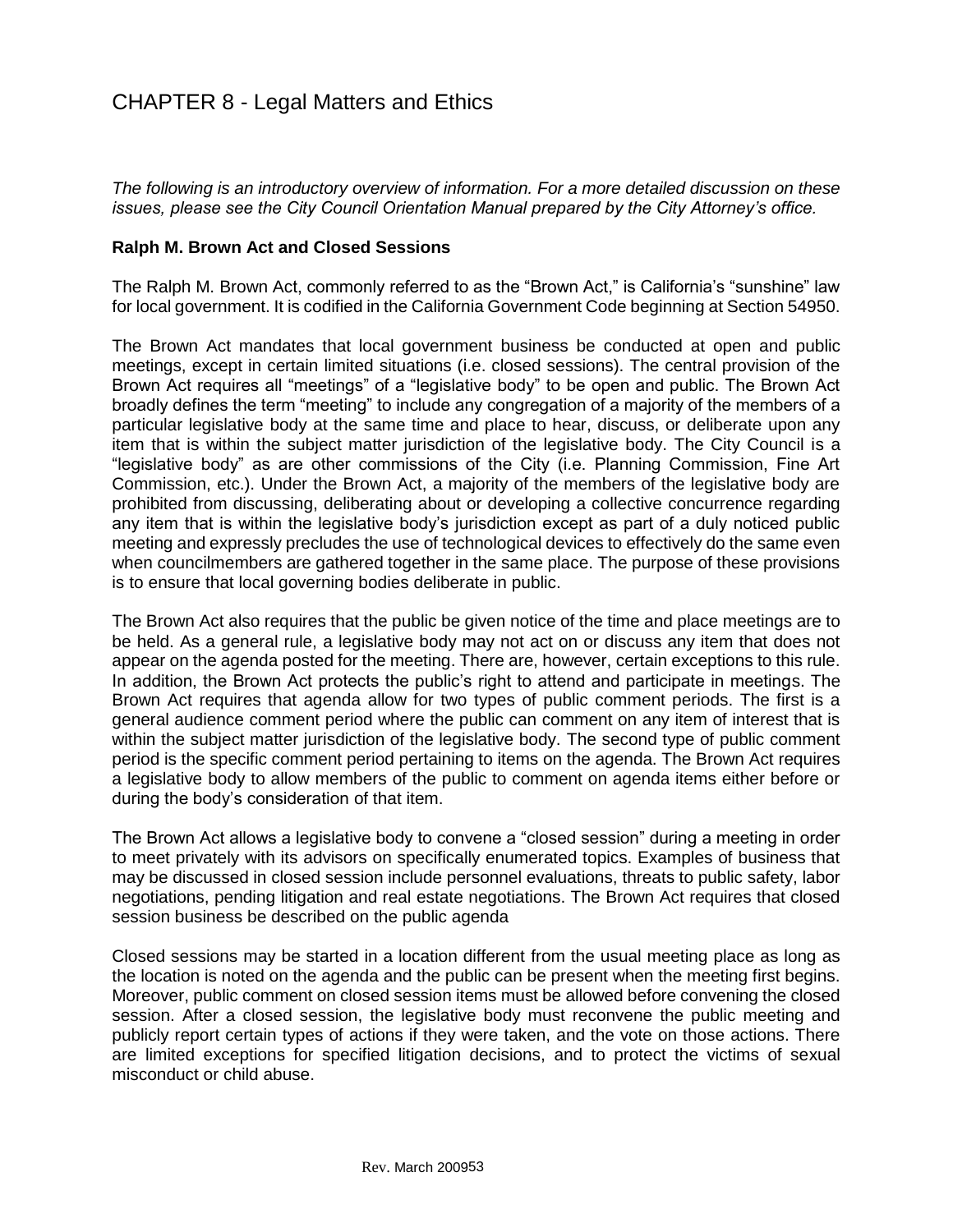The Brown Act can be confusing, and compliance with it can be difficult, due to the statute's many rules and ambiguities. There are both civil remedies and criminal misdemeanor penalties for Brown Act violations. Accordingly, the City Attorney's Office provides an orientation and handbook for new council members and commissioners on the Brown Act.

# **Confidentiality of Closed Sessions**

In 2003, the Legislature passed Assembly Bill 1945 ("AB 1945") to address a long-standing problem associated with confidential communications in closed session – how to maintain the confidentiality of the discussions. Although a California Attorney General Opinion stated that it was "improper" for officials to disclose information discussed in closed session, 76 Ops. Cal. Atty. Gen. 289, 290-91 (1993), there was previously no enforcement mechanism to prevent such disclosures.

AB 1945 added a new statute to the Brown Act, Government Code Section 54963. Under this new section, no person may disclose confidential information that has been acquired by being present in a closed session, unless authorized by the body holding the closed session. In the event someone violates this provision, the statute gives the legislative body three options to address the violation: (1) The body may ask a court to issue an injunction preventing the further disclosure of confidential information; (2) If the person disclosing the information is an employee, the public entity may take disciplinary action against that employee; or (3) If the person disclosing the information is a member of the legislative body, the public entity may refer that person to the grand jury.

Accordingly, it is inappropriate for any one Council Member to disclose attorney/client privileged documents, information obtained from attorney/client privileged documents, or information derived from closed session discussions. The City is the holder of the attorney/client privilege and the holder of the right to keep confidential information discussed in closed sessions. Disclosure of closed session discussions should only occur when required by law or upon a majority vote of the City Council upon advice of the legal counsel or negotiator handing the matter. At the end of each closed session, the City Council will return to the City Manager or the City Attorney all copies of confidential memoranda distributed for discussion during the closed session.

# **Censure of councilmembers**

A councilmember who engages in any inappropriate conduct may be censured by the City Council in accordance with procedures outlined by the City Attorney's office. If the mayor is the subject of a potential censure, the Vice mayor shall assume the role of presiding officer during any discussion of and action on the censure.

# **Conflict of Interests**

The Political Reform Act of 1974 ("PRA") is the principal law in California governing conflicts of interest for public officials. The Fair Political Practices Commission ("FPPC") has interpreted the PRA in regulations found in California Code of Regulations Section 18110 *et seq*.

The PRA prohibits public officials (including council members) from making, participating in the making, or in any way attempting to use their official position to influence a decision in which they know or have reason to know they have a financial interest. The FPPC has promulgated an eightstep test for determining when disqualification is required.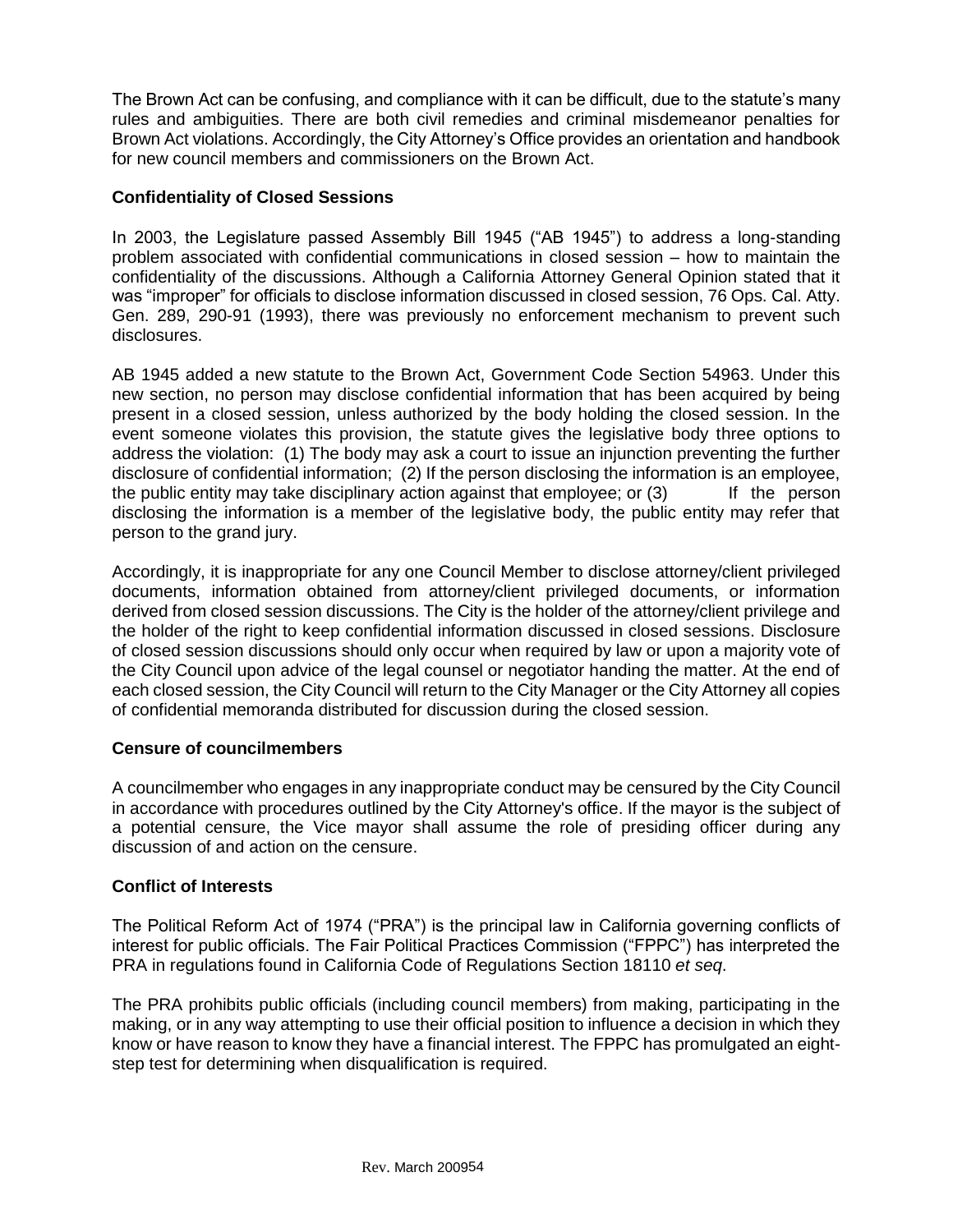A public official has a conflict of interest and must abstain if a decision will have a reasonably foreseeable material financial effect on certain economic interests, unless that effect is indistinguishable from the effect on the public generally. Those financial interests are:

- Any business entity in which the public official has a direct or indirect investment worth Two Thousand Dollars (\$2,000) or more.
- Any real property in which the public official has a direct or indirect interest worth Two Thousand Dollars (\$2,000) or more.
- Any source of income, except gifts or loans by a commercial lending institution in the regular course of business on terms available to the public without regard to official status, aggregating five hundred dollars (\$500) or more in value provided or promised to, received by the public official within 12 months prior to the time when the decision is made.
- Any business entity in which the public official is a director, officer, partner, trustee, employee, or holds any position of management.
- Any donor of, or any intermediary or agent for a donor of, a gift or gifts aggregating three hundred ninety dollars (\$390) or more in value provided to, received by, or promised to the public official within 12 months prior to the time when the decision is made. . . ." [The dollar amount in this paragraph is adjusted biannually using the California Consumer Price Index.][See also the City Attorney's Orientation Manual for a discussion of prohibited gifts. Generally, councilmembers may not accept gifts from any one source aggregating more than \$390 in any one year.]

FPPC Regulations provide guidance for most of the terms used in the PRA as well as standards for determining if each element of the PRA's prohibitions has been satisfied. Some address standards for determining if a decision has a material financial effect on a business entity or on various types of interests in real property.

Determining the application of conflict of interest laws in particular circumstances requires complicated analysis. Accordingly, the City Attorney's Office provides an orientation and handbook for new council members and commissioners on the conflict of interest laws. Also, the City Attorney encourages each councilmember to contact the City Attorney with any questions regarding the application of these laws.

# **Restrictions After Leaving Office**

In 2006, the Beverly Hills City Council amended the municipal code to restrict former councilmembers and planning commissioners from influencing for compensation the sitting City Council or Planning Commission on administrative or legislative matters. The following is excerpted from the municipal code:

# **Revolving Door Prohibition:**

No former city official, for a period of two (2) years after leaving city office or employment and no elected official or planning commissioner for a period of one year after leaving city office, shall represent, for compensation, any other person, by making any formal or informal appearance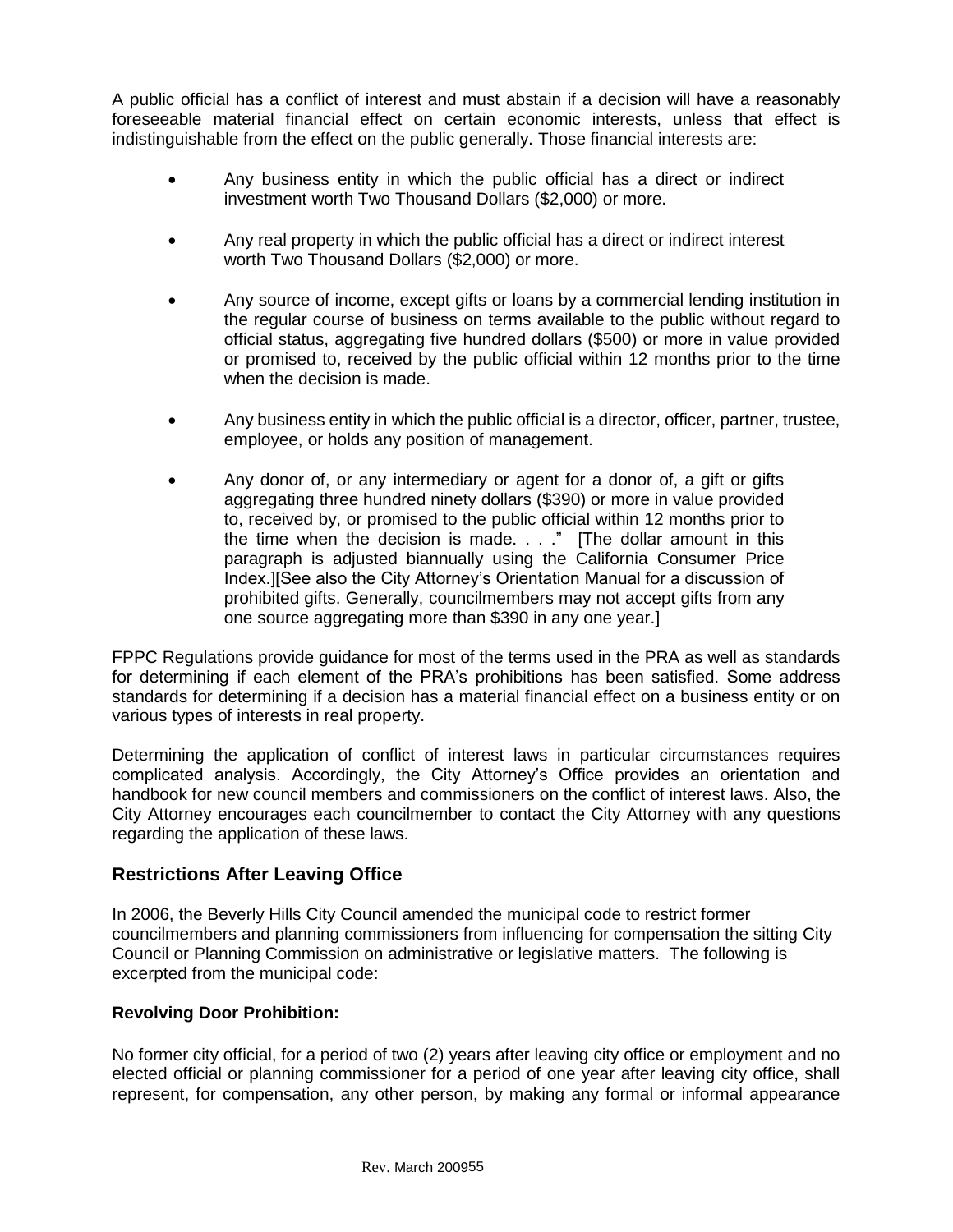before, or by making any oral or written communication to, the city, the city council or any member thereof, or any commission, committee, subcommittee of the city or member thereof, or any other officer or employee of the city, if the appearance or communication is made for the purpose of influencing administrative or legislative action, or influencing any action or proceeding involving the issuance, amendment, awarding, or revocation of a permit, license, grant, or contract, or the sale or purchase of goods or property.

For any elected official or planning commissioner who is in office as of April 1, 2009, such elected official or planning commissioner shall not, for a period of thirty (30) months after leaving city office, represent, for compensation, any other person, by making any formal or informal appearance before, or by making any oral or written communication to, the city, the city council or any member thereof, or any commission, committee, subcommittee of the city or member thereof, or any other officer or employee of the city, if the appearance or communication is made for the purpose of influencing administrative or legislative action, or influencing any action or proceeding involving the issuance, amendment, awarding, or revocation of a permit, license, grant, or contract, or the sale or purchase of goods or property.

Representation by Former Elected Official: No former elected official shall represent, for compensation, any person or entity, by making any communication to the city, if the communication is related to a land use matter which was voted upon by the elected official during his or her term of office.

Acceptance Of Gifts From Applicant: Elected officials, city officials and planning commissioners who participate in a decision to approve a land use matter, shall be prohibited for a period of thirty (30) months from the date of the decision from receiving from the applicant anything of value that exceeds five hundred dollars (\$500.00), including, without limitation, any gift, payment of money, or other compensation that exceeds five hundred dollars (\$500.00). This prohibition shall continue in effect after the elected official, city official or planning commissioner leaves office during the thirty (30) month period. For the purposes of this prohibition, the "applicant" shall include partners, majority shareholders, and officers of the applicant, as well as any other person who provides anything of value to the elected official, city official or planning commissioner on behalf of the applicant. If the applicant is making an application as an agent of a principal, then for the purposes of this subsection the applicant shall be considered the principal, not the agent.

No former elected official, within two (2) years after his or her office holding has ceased, shall accept any position of employment or management for compensation, or act as a director or officer for compensation of any organization or entity which: a) receives more than fifty percent (50%) of its funding from the City, as determined by the city; or b) has fifty percent (50%) or more of its board members, officers or directors appointed by the city council.

# **Exceptions to Revolving Door Prohibition:**

The prohibitions in this article shall not apply to the following:

Appearances or communications by former city officials, elected officials or planning commissioners representing their personal interests, such as, but not limited to, an appearance before a city commission or committee concerning development of their home.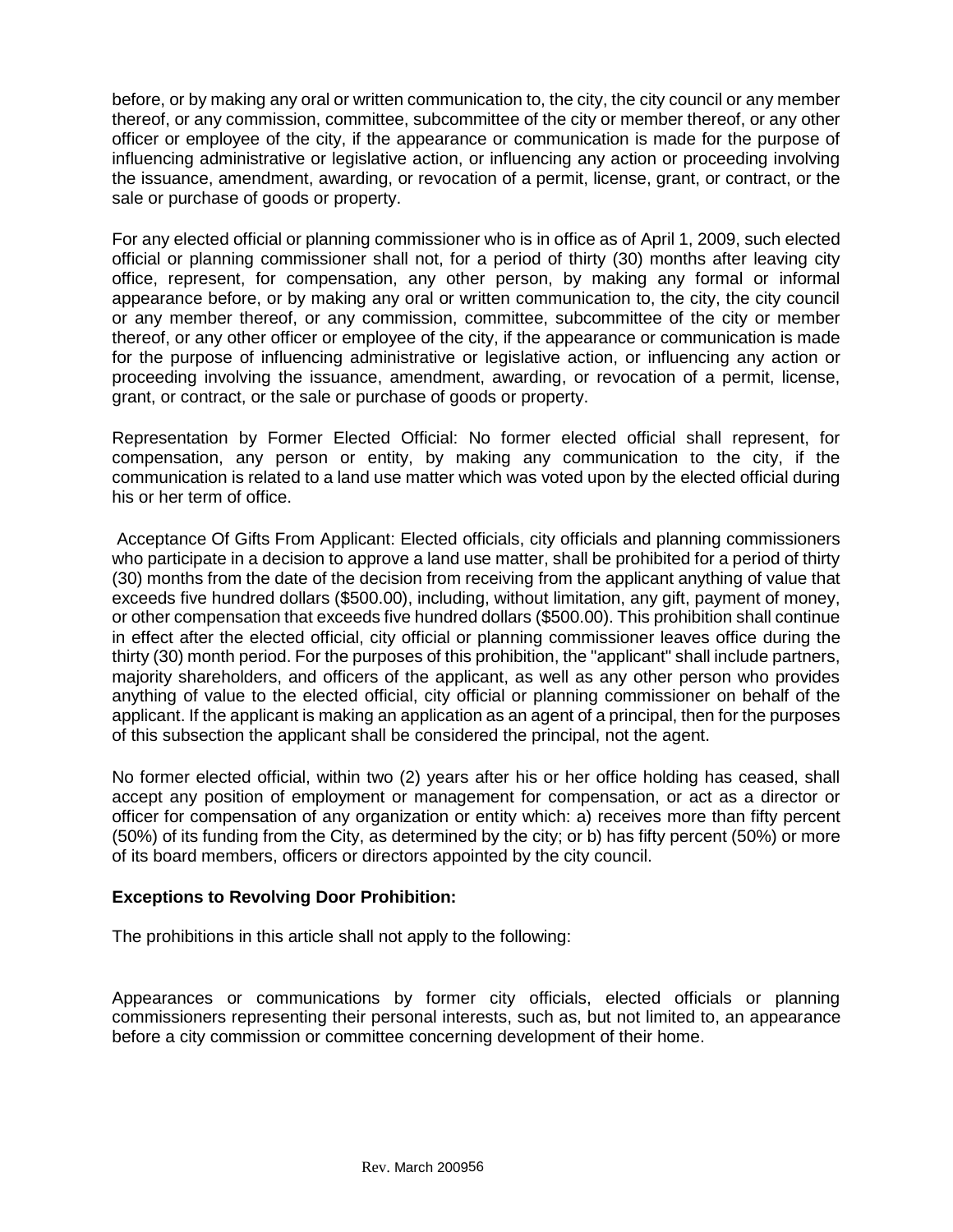Appearances or communications by former city officials, elected officials or planning commissioners at the request of, or on behalf of any government entity or public agency, including the city of Beverly Hills.

Appearances or communications by former city officials, elected officials or planning commissioners who are engaged in such activity without compensation.

Any former city official, elected official or planning commissioners whose only activity is submitting a bid on a competitively bid contract, who submits a written or oral response to a request for more information, or who participates in an oral interview process. This exemption shall not apply to any person who attempts to influence the actions of any city official or elected official with regard to any such contract outside an interview or public meeting.

# **Statement of Economic Interest**

The Political Reform Act also requires all members of the City Council and other specified public officials to annually disclose assets and income which may be materially affected by their official actions. This disclosure is commonly known as the Statement of Economic Interests (Form 700). The City Clerk's office will provide the form and instructions for its completion. These statements are public documents. Any member of the public who wishes to inspect and copy them will be permitted to do so. Schedules in this disclosure include:

- Investments-Stocks, Bonds and Other Interests
- Investments, Income, and Assets of Business Entities/Trusts
- Interests in Real Property
- Income, Loans and Business Positions
- Income-Gifts
- Income-Travel Payments, Advances, and Reimbursements

# **Mass Mailings or Newsletters**

The Political Reform Act also provides that no "mass mailing" shall be sent at public expense. Except for certain mailings specifically exempted by the Act, the mass mailing rule prohibits public agencies from paying for the distribution of newsletters or other mass mailings which "feature" or otherwise single out an elected officer affiliated with the agency. While this seems to be a very broad prohibition, the implementing regulations make it clear that the Political Reform Act prohibits only those mass mailings of more than 200 items in a calendar month, at public expense, that "feature" elected officers affiliated with the agency which paid for the mailing. Briefly summarized, a mass mailing "features" an elected official when it uses his or her photograph or signature, or uses design, type style or color to emphasize the elected official's name.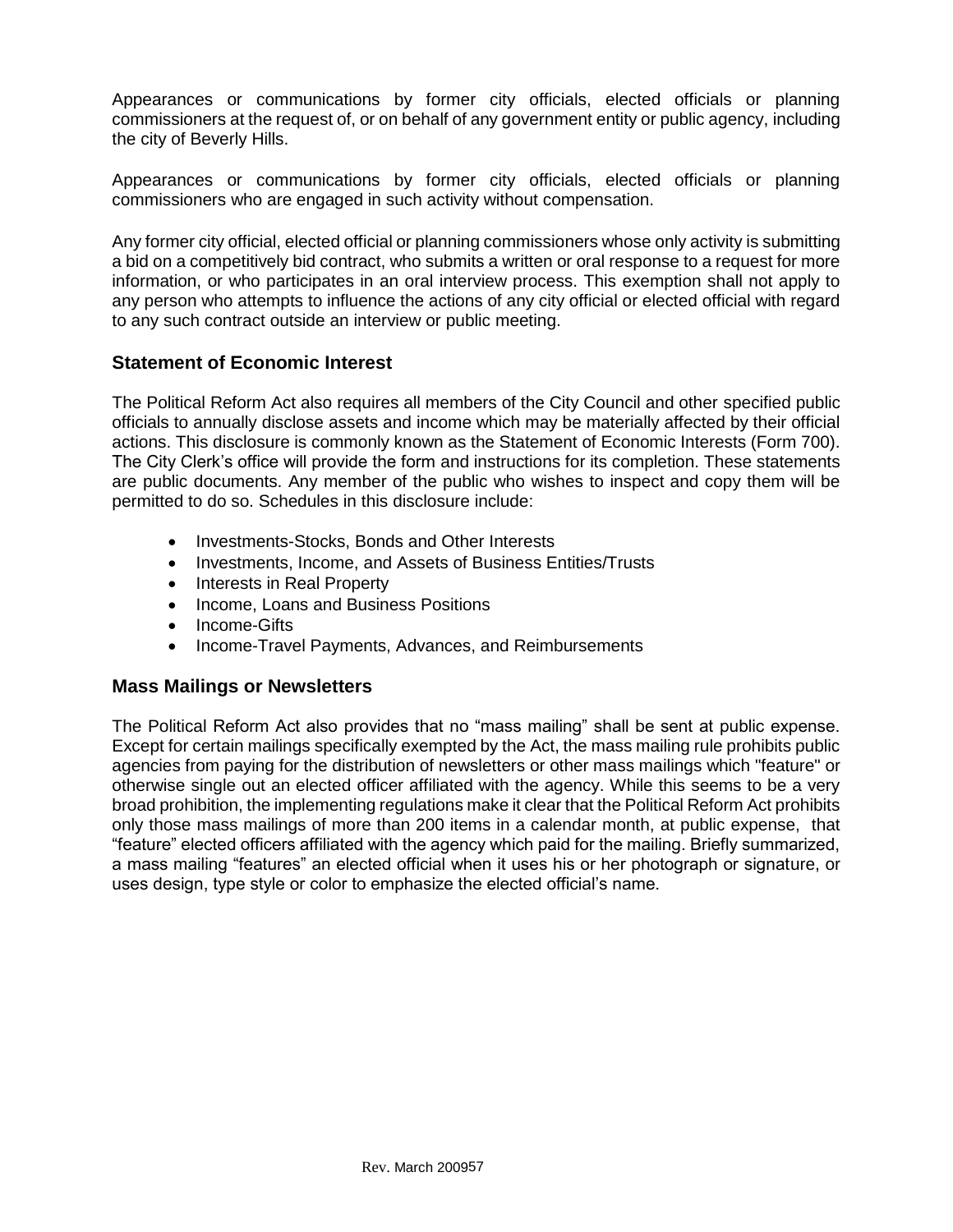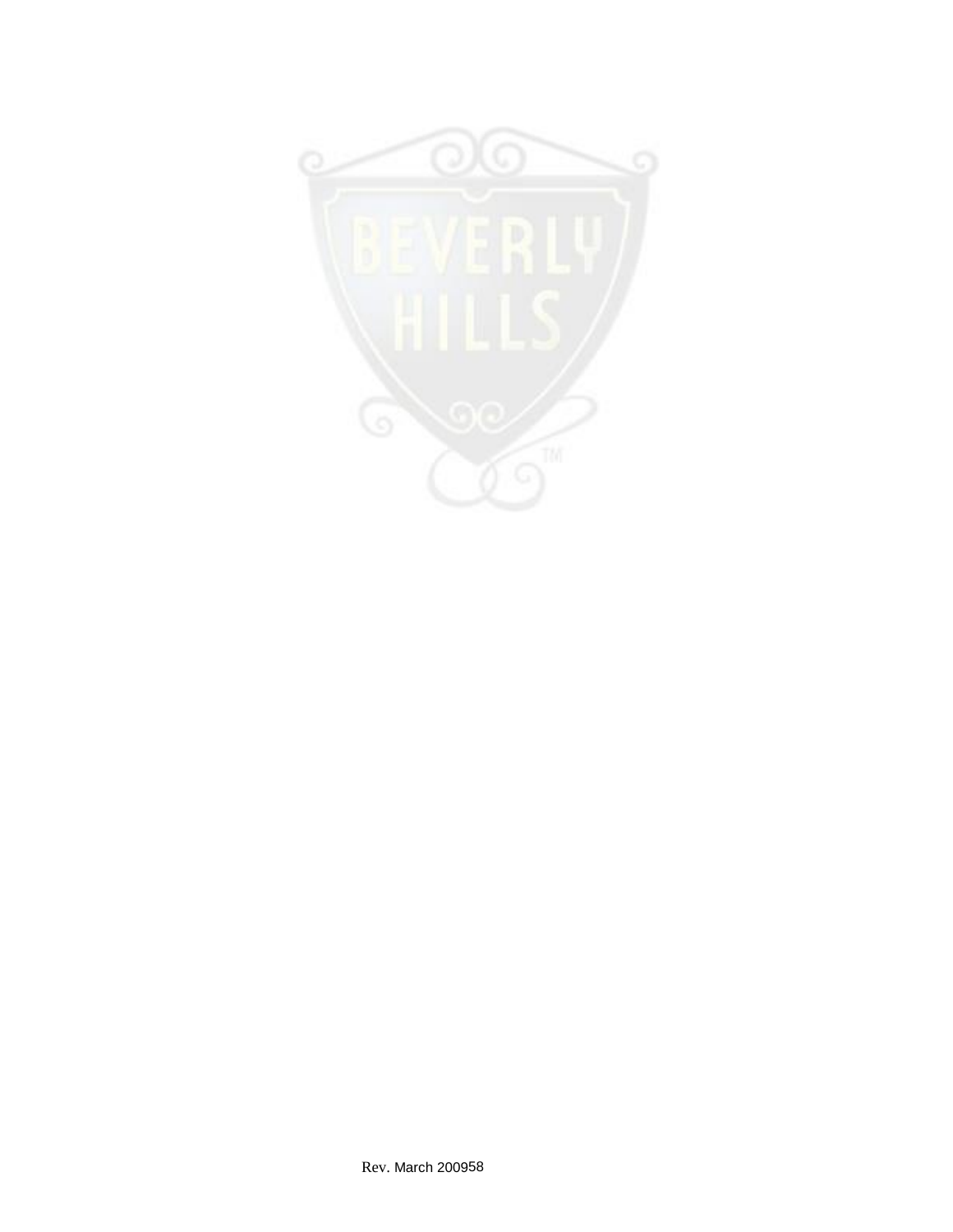# **Compensation**

Per the Municipal Code, City councilmembers receive \$654.84 per month. An increase to \$785.81 will be effective March 2007. Paychecks can be direct deposited into a bank; forms are available from Administrative Services Department.

# **Submission of Timecards**

City councilmembers and staff are paid bi-weekly with timecards due the week prior to the issuance of paychecks. The Office Manager in the City Manager's Office is responsible for completing and submitting to Payroll the timecard for each City councilmember. While timecards require the signature of the respective employee, it is the practice of the City to submit the City councilmember's timecards without each City councilmember's signature.

# **Personnel Benefits**

City councilmembers receive medical, dental, vision, disability and life insurance (under life insurance they are covered for \$100,000.00). City councilmember's dependents also receive medical, dental and vision coverage. City councilmembers are enrolled in PERS and the City pays the councilmember's contribution which is currently 8%.

If a City councilmember serves one term (four years) they are not eligible for retirement from PERS (to be eligible for retirement, an individual must be 50 years old and have five years of service). The City councilmember will be covered by COBRA for medical, dental and vision, and if they elect coverage for these insurances, they will have to pay the monthly premiums.

If a councilmember is eligible for retirement, they may purchase at their sole cost and expense, medical insurance coverage through PERS as allowed by the Government Code and the Public Employees Retirement System. The City councilmember and his/her dependents will also be eligible to continue their dental and vision. If any of these coverages are chosen, the City councilmember will have to pay the monthly premiums.

# **Key Card and Access to City Hall**

Each member of the City Council is provided with a keycard for access into City Hall. The Administrative Services Department provides the form to obtain a keycard and will activate the keycard. The keycard provides access to the

- "north parking lot" where City councilmembers park their vehicles
- perimeter doors of City Hall
- City Council Chambers
- elevator to the  $4<sup>th</sup>$  floor during non-business hours
- 4<sup>th</sup> floor office area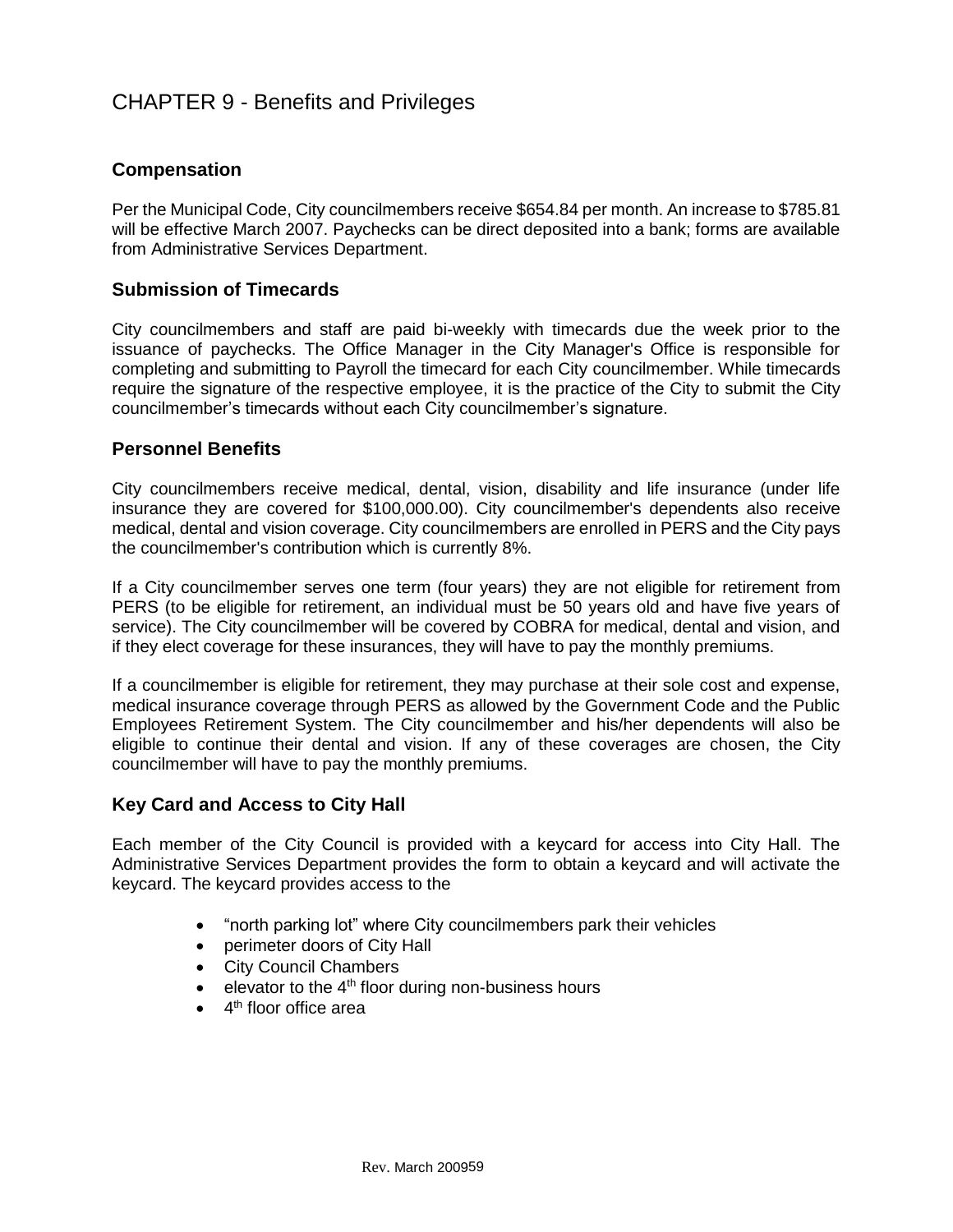# **Parking**

### **Parking at City Hall**

The City councilmembers and executive staff as designated by the City Manager park in the "north parking lot" adjacent to City Hall. While the parking spaces are not designated or reserved, the four spaces to the immediate east and west of the City Hall entrance on the north and south sides of the parking lot (eight spaces in total) are set aside for the City Council or visitors.

#### **Class I Parking Permits**

Per the Municipal Code, each City councilmember is provided with two Class I permits. Class I permits exempt your vehicle, while conducting City business, from posted parking regulations including permit parking zones, parking meters and City parking facilities at no charge.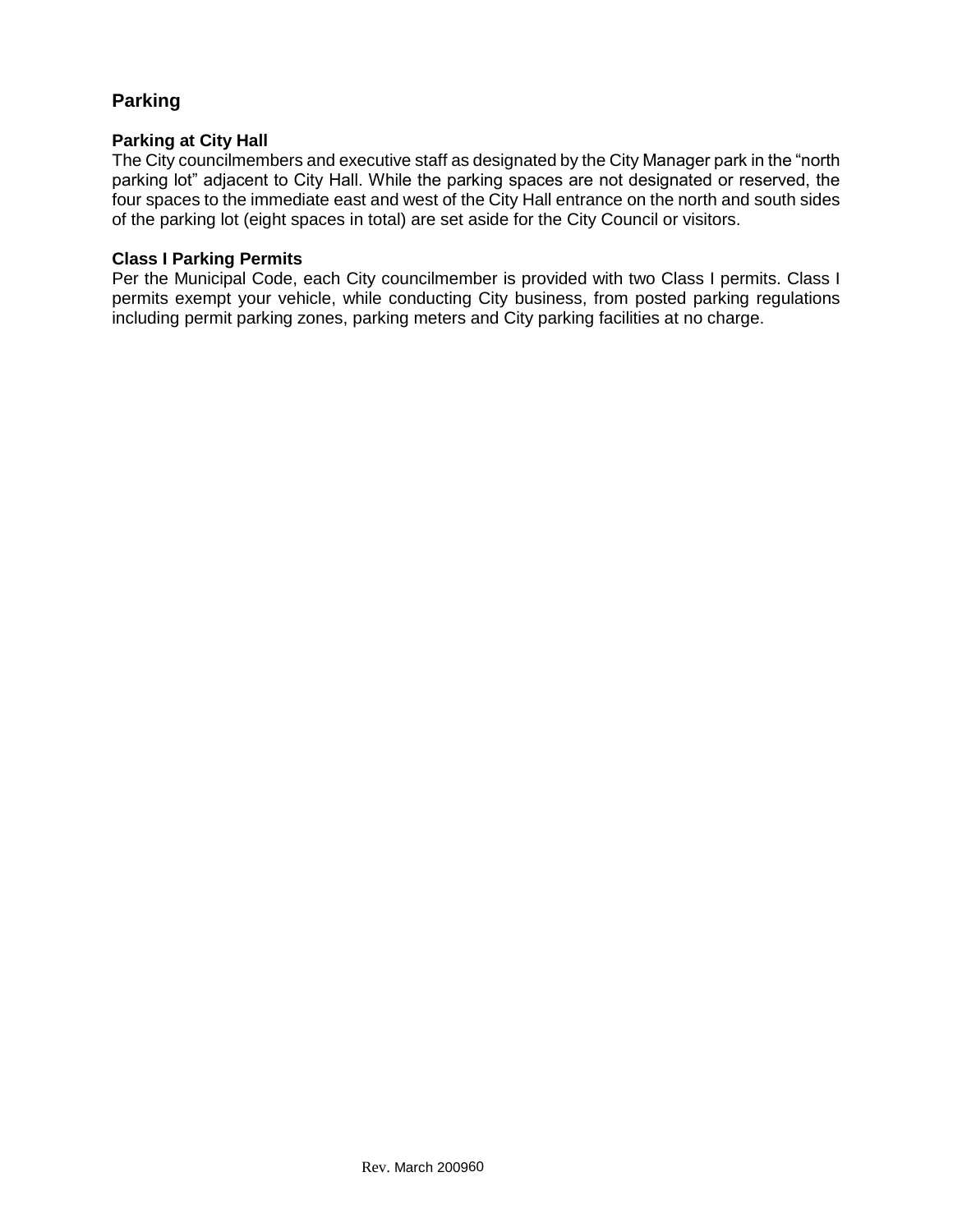# CHAPTER 10 - Budget and Financial Management

The City of Beverly Hills operates on a fiscal year beginning July 1 and ending June 30.

The City reports the following major governmental funds:

# **General Fund**

The General Fund is the City's primary operating fund. It accounts for all financial resources of the general government, except those required to be accounted for in another fund.

### **Infrastructure Capital Projects Fund**

The Infrastructure Capital Projects Fund accounts for the construction expenditures of certain public capital improvement projects, including, but not limited to, replacement of the City's street lighting system, street improvements and other infrastructure projects.

# **Proprietary Funds**

The City reports the following major proprietary funds:

- The Water Enterprise Fund accounts for all financial aspects of the City's water operations. The City currently obtains its water from the Metropolitan Water District of Southern California and distributes it throughout the City and portions of the City of West Hollywood. The City has completed construction of a water treatment facility through a lease-purchase-operate-finance arrangement to treat local well water that is anticipated to meet approximately 20% of its water needs. The acquisition and construction of water system facilities have primarily been financed through the issuance of general obligation and revenue bonds supported by water service charges established by City Council action.
- The Parking Facilities Enterprise Fund accounts for the City's self-supporting parking operations. The acquisition and construction of parking facilities have primarily been financed through the issuance of revenue bonds supported by parking fees charged to the public and lease payments from retail facilities located in the parking structures.
- The Solid Waste Enterprise Fund accounts for the collection and disposal of solid waste generated by commercial and residential users in the City. Solid waste operations are primarily financed through user charges established by City Council action.
- The Wastewater Enterprise Fund accounts for the collection and disposal of wastewater generated within the City. The acquisition and construction of wastewater facilities and capacity rights in the City of Los Angeles Hyperion Treatment Plant have primarily been financed through the issuance of revenue bonds supported by user charges established by City Council action.
- The Stormwater Enterprise Fund accounts for the certain standards for street sweeping, storm drain maintenance and other environmental quality programs mandated under the Federal "Clean Up the Bay" program. Stormwater operations are financed through user charges established by City Council action.

# **Internal Services Fund**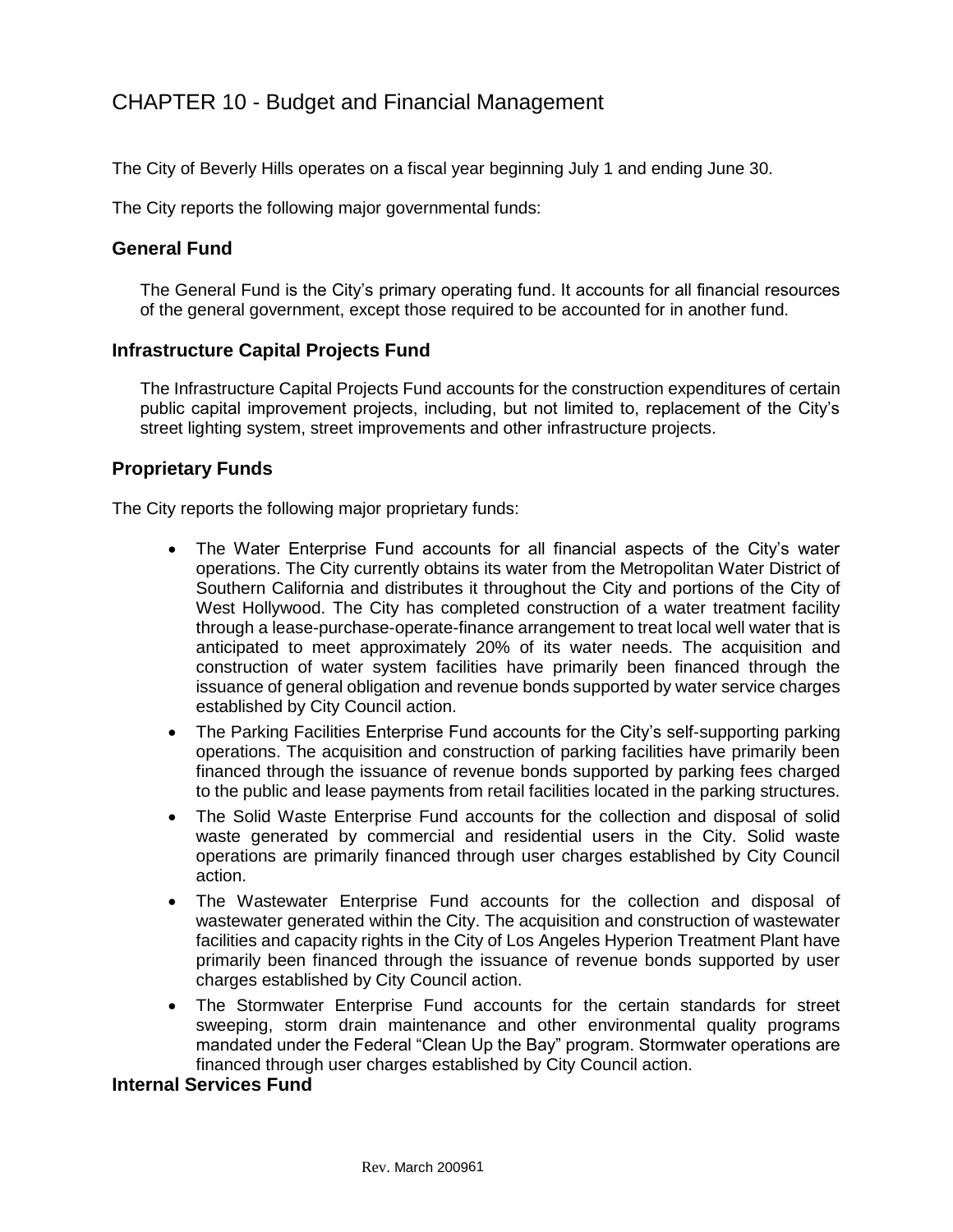Internal service funds account for a variety of services provided to other departments or agencies of the City on a cost reimbursement basis. These services include information technology, capital assets (governmental capital assets excluding infrastructure assets and the City's fine art collection) and related maintenance and financing, reprographics, cable television, liability insurance, workers' compensation insurance, unemployment insurance and employee benefits. Rentals to user departments and divisions for internal service capital assets are based on 1) capital replacement, 2) repairs and maintenance costs and 3) fuel usage. The capital replacement charge, based on the estimated net replacement cost of the asset allocated over the asset's estimated useful life, is used by the City to reduce budgetary swings in user departments for periodic capital replacement.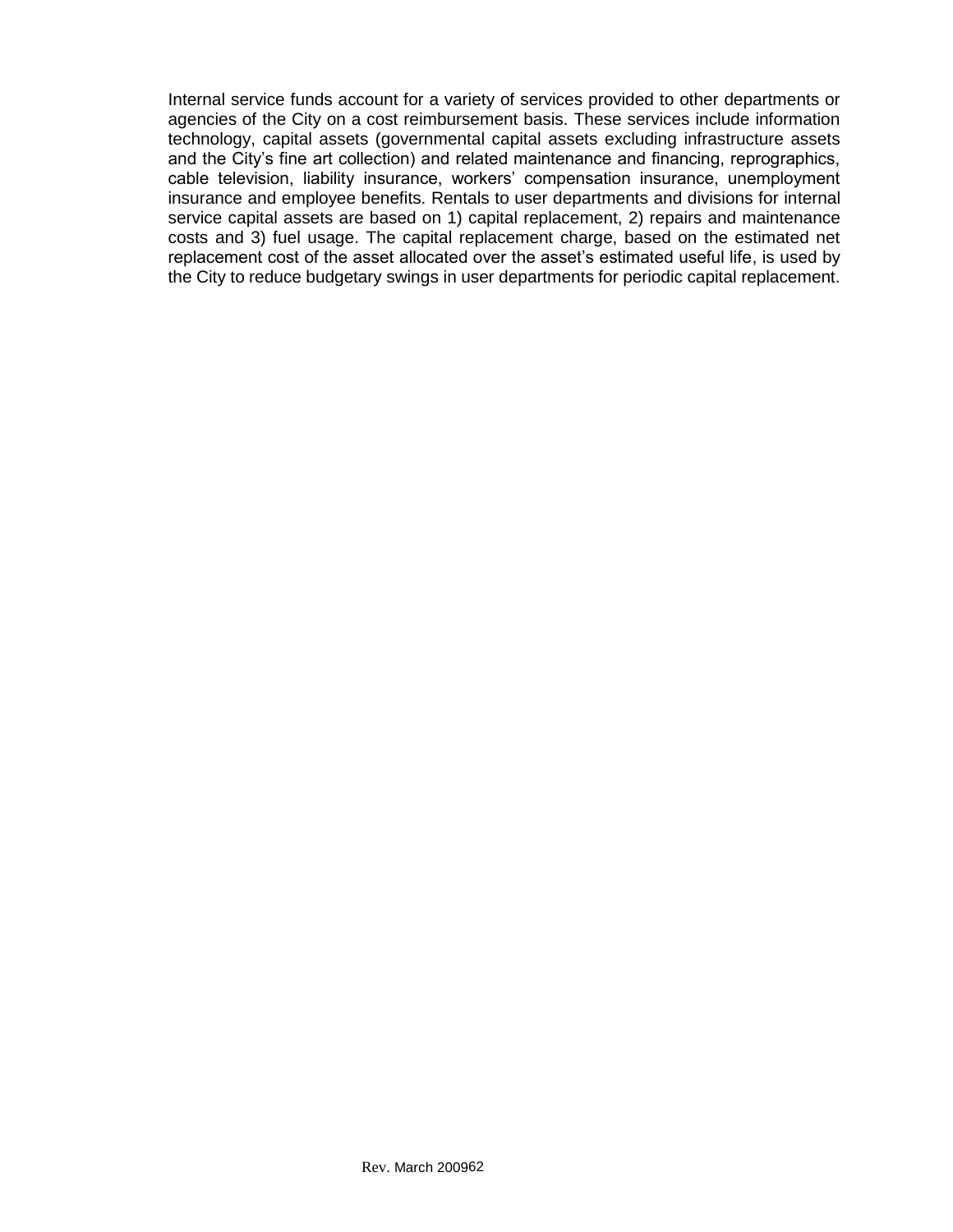# Chapter 11 - Other City Council Policies

# **Placing Items on the Agenda**

The Council holds formal meetings in the Council Chamber of the City Hall on the first and third Tuesday of each month at 7 p.m. and on such other days as necessary.

The Council holds Informal meetings in the Council Chamber of the City Hall on the first and third Tuesday of each month at 2:30 p.m. and on such other days as necessary. At the informal meetings the Council shall not take any formal binding action upon any resolutions, ordinance, or other action required by law to be taken by the council. Such action occurs at the formal meetings.

# **Policy:**

- Any City councilmember may request an item be placed on a future Informal Meeting Agenda. Any City councilmember may request an item be placed on a future Formal Meeting Agenda with the consent of the mayor
- The City councilmember shall present the item to the City Council.
- Introduction of an item may take place during an appropriate place on the agenda.
- City Staff will develop a standard transmittal form to be used to hold a place for the City councilmember's item in the designated City Council meeting agenda packet.

# **Technology Resource Policy**

Technological resources are made available to elected officials to conduct City business and are subject to administrative regulation. As such, this policy reflects the City Council's position relative to the use of City owned technological resources for personal use.

### **Policy:**

- City councilmembers and the City Treasurer will be granted access to a single computer resource. This computer will be maintained by City staff at its designated location, or in the case of laptops, when returned to the City for routine maintenance/updates, to ensure proper operation of this technology resource in the standard performance of elected official's members' duties.
- The technology resources provided to councilmembers and City Treasurer are to be used for City business only. Use of City-owned technology resource for personal gain, commercial purposes, non-City fundraising, political campaigns, electioneering, gambling or illegal activity is strictly prohibited. All use of technology resources is subject to the provisions and governances of the Public Records Act and Brown Act.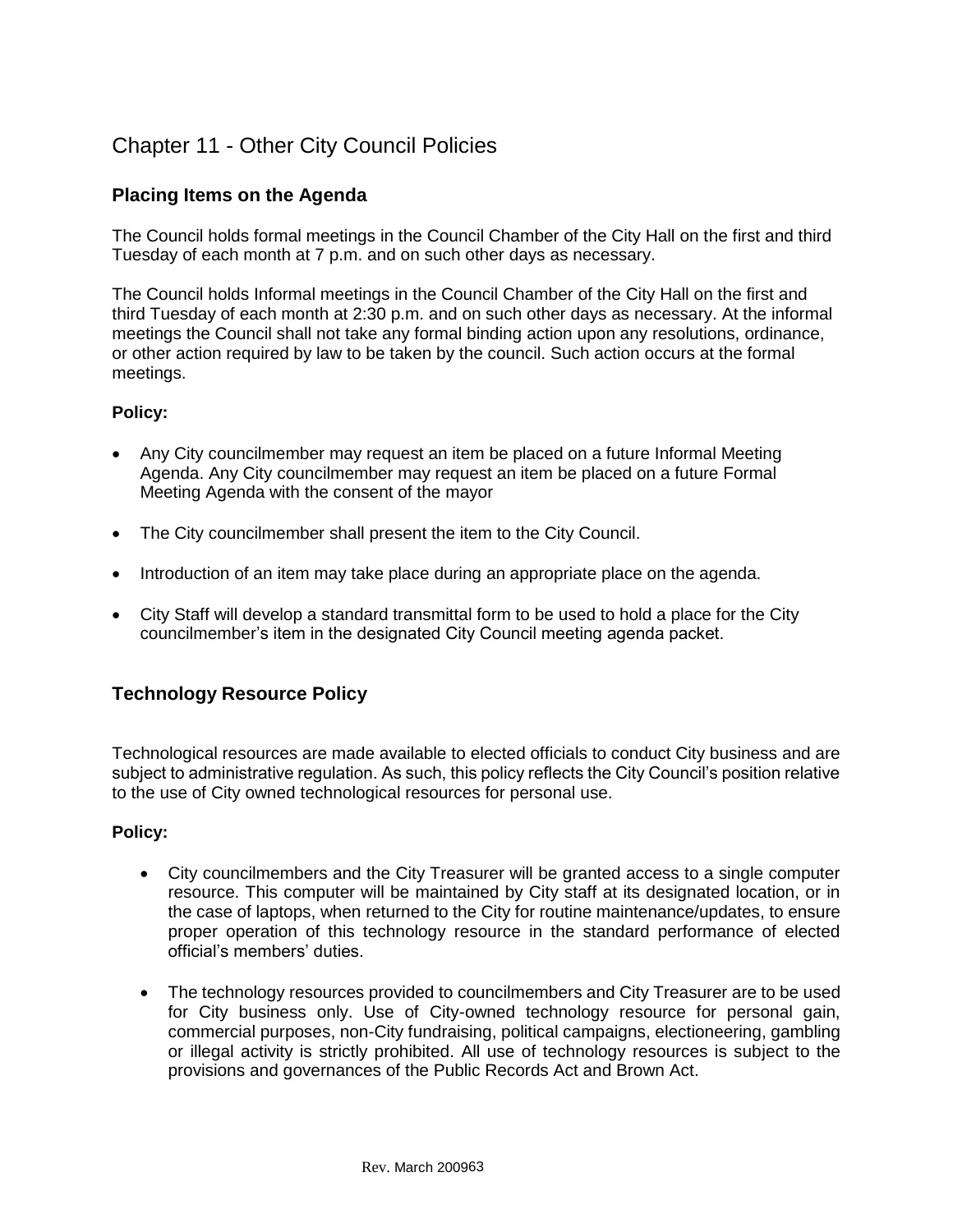• The Director of Information Technology shall serve as the coordinator overseeing computer and information resources.

# **Business Meeting Protocol Policy**

It is the policy of the City Council of the City of Beverly Hills to hold its elected officials to the highest standards of ethical conduct. The City Council believes that it has a responsibility to make every reasonable effort to assure the citizens of Beverly Hills that their elected officials will always place the public's interest above their own. This policy reflects the City Council's position on proper protocol for elected City officials when representing the City at business meetings and/or events.

# **Definition:**

Business meetings and/or events: Any event where an elected official is representing the City, including but not limited to, City business between one or more City elected officials and one or more representatives of an organization that is located in Beverly Hills, may be interested in locating in Beverly Hills, may be interested in doing business with the City of Beverly Hills, or is and/or represents a governmental official or group.

#### **Scope:**

This policy prescribes the protocol for all elected City officials when representing the City at business meetings and/or events.

### **Policy:**

- While conducting City business, elected officials may not actively solicit or accept, directly or indirectly an invitation from any person to meet or attend social activities for a purpose that is not directly related to City business.
- An elected official may not use city events and/or business meetings as an opportunity to promote his/her personal business or private interests.
- No elected official shall disclose or use information not available to members of the general public and gained by reason of his or her official position for his or her personal gain or benefit or for the personal gain or benefit of any other person or business entity.

# **Use of City Stationery and City Shield/Seal**

Written communication from City officials on City stationery is public record and subject to associated laws. As such, this policy reflects the City Council's position relative to the use of City stationery and the City shield/seal for personal correspondence.

#### **Scope:**

State law (2 Cal. Code of Regs. §18901) dictates the parameters by which an elected official's name may be included in mass mailings from the City to the public at public expense. This policy, in contrast, specifically addresses an elected official's personal communication to the public using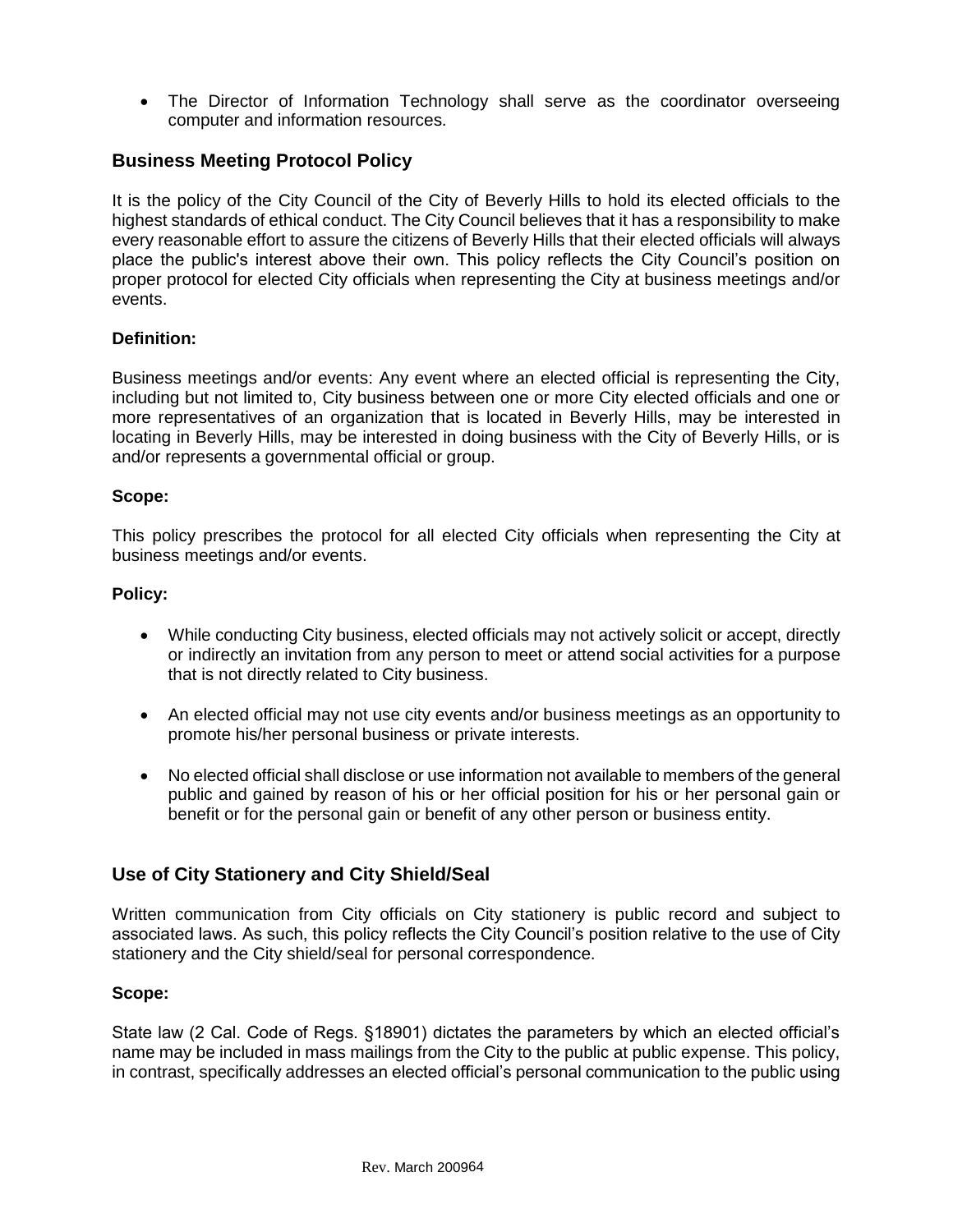City letterhead, envelopes, and shield or seal when the cost of printing and sending the communication including the cost of the stationery is paid by the elected official.

This policy applies to individual mailings and mass mailings of personal correspondence.

# **Definitions:**

For the purpose of this policy,

- Elected Official: A member of the City Council or the City Treasurer.
- City Stationery: Refers to City letterhead and City envelopes. City letterhead is defined as City paper with the imprinted name and/or address of the City or elected official. City envelopes are envelopes imprinted with the City's return address.
- City Shield: Beverly Hills shield design that is trademarked by the City of Beverly Hills.
- City Seal: Historic City seal that is regularly used to officially identify the City of Beverly Hills to the public.
- Personal Correspondence: Letters and other written forms of communication that reflect the personal opinion(s) of the writer and are not being sent as official City correspondence for City business.

# **Policy**

- Elected officials may use City stationery for City business to communicate official City policies or actions, including letters to other local, state and federal officials regarding legislative and policy matters in either their capacity as an individual councilmember or on behalf of the City Council as a whole as authorized by the City Council.
- The City stationery may also be used to respond to inquiries or communicate individual opinions. When a correspondence is not authorized by the Council or is used to express an individual opinion, the elected official should be clear about whose view is being presented and shall include a statement in the following form: "This letter expresses only my individual views and does not reflect the views of the City Council of the City of Beverly Hills."
- Elected officials must avoid any action that could be construed as, or create the appearance of, using public office for personal gain, including use of City stationery or other City resources to obtain or promote personal business.
- All City stationery used by elected officials for personal correspondence must clearly and plainly state that the mailing is paid at private expense and no public funds were expended for the mailing. The statement should be reviewed and approved by the City Attorney prior to including it on all such envelopes and/or letterhead. The elected officials will be responsible for paying postage for all their personal correspondences.
- Use of the Beverly Hills shield design in correspondence is subject to direction from the City Attorney as the shield is a licensed trademark and a license agreement may be required.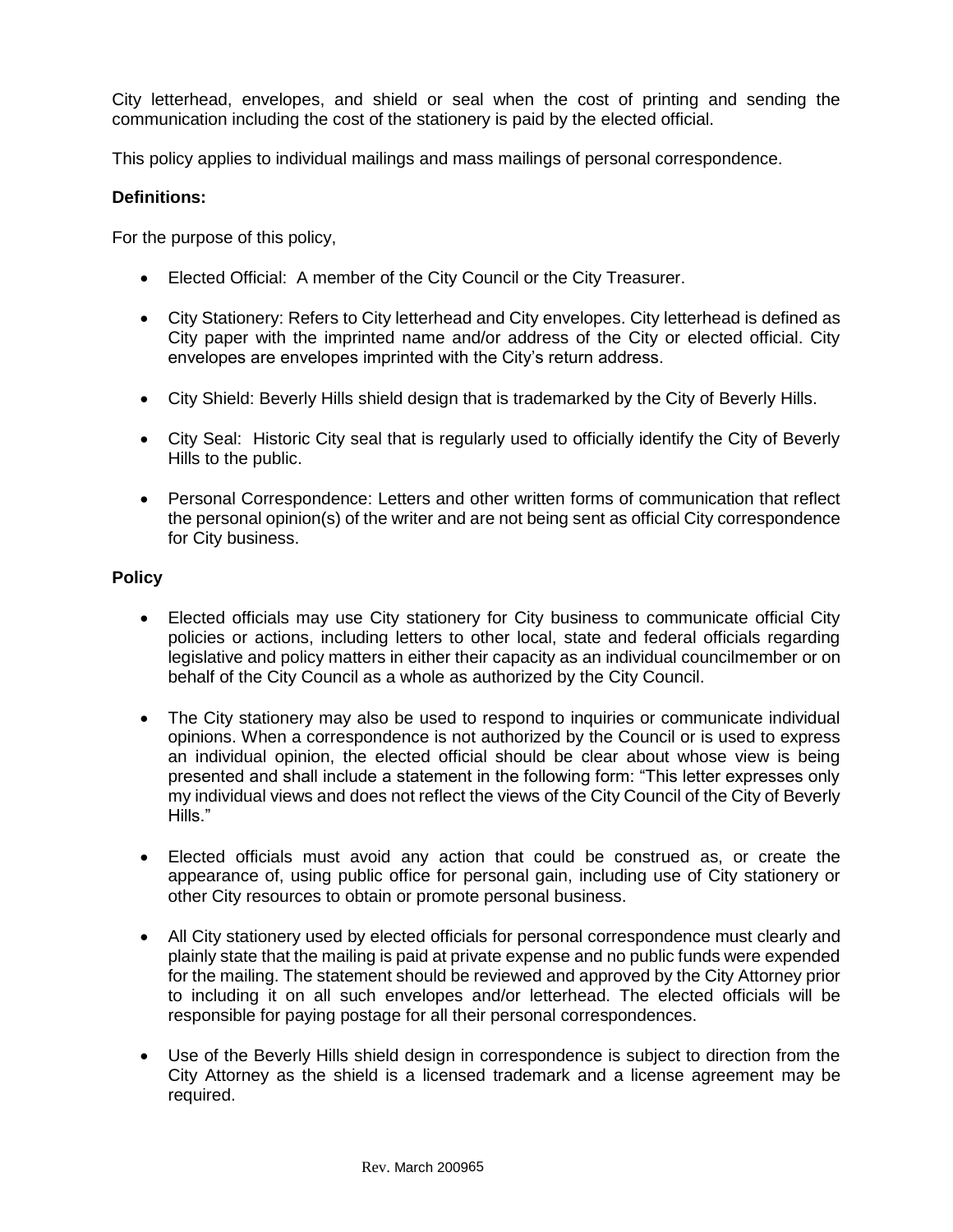# **City Recognition and Gifts Policy**

To set forth the guidelines for giving City recognition and gifts to visitors and dignitaries and the issuance of proclamations. This administrative regulation does not apply to department specific trinkets and promotional materials.

### **Responsibilities:**

- Staff in the City Manager's Office is responsible for administering this policy on City gifts.
- Staff in the city manager's office purchases gifts, maintains the inventory of gifts, and designates the appropriateness of the choice of gift(s) for visitors and dignitaries, and also prepares proclamations.
- The City Council or designee(s) may participate in the selection of City gifts.
- Following the policies stated herein, the City Council and other City officials including staff distribute gifts.

#### **Scope:**

- The City will maintain a variety of gifts for visitors and dignitaries as selected and directed by the City Council.
- Key to the City Awarding the Key to the City is the highest honor which the mayor and City Council can bestow upon an individual and/or an organization. Keys are typically presented to honor outstanding service by citizens and dignitaries or elected officials visiting the community as a token of friendship, esteem and recognition for their distinguished service to mankind.
- Special recognition plaques, proclamations, certificates, medallions and other City gifts City councilmembers, while attending local or out-of-town conferences or meetings as a City representative may distribute proclamations, plaques, certificates and medallions with approval or direction from the mayor or, in his/her absence, the Vice mayor. The City Manager, Deputy City Managers, City Council Deputy or other designee may also distribute these City recognition items if so directed. Proclamations are issued to recognize outstanding community achievements and to be authorized and signed by the mayor.
- Pins, Bookmarks, etc. Small gifts such as lapel pins and bookmarks are appropriate for moderate size groups of visiting officials and student groups to whom the City wants to express its appreciation or provide a memory of the City. They may also be distributed by the City Council or Commissions and staff (with Department Head approval) when at conferences or meetings.
- This policy does not apply to the street plaques and recognitions associated with the Rodeo Drive Walk of Style.

#### **Policies:**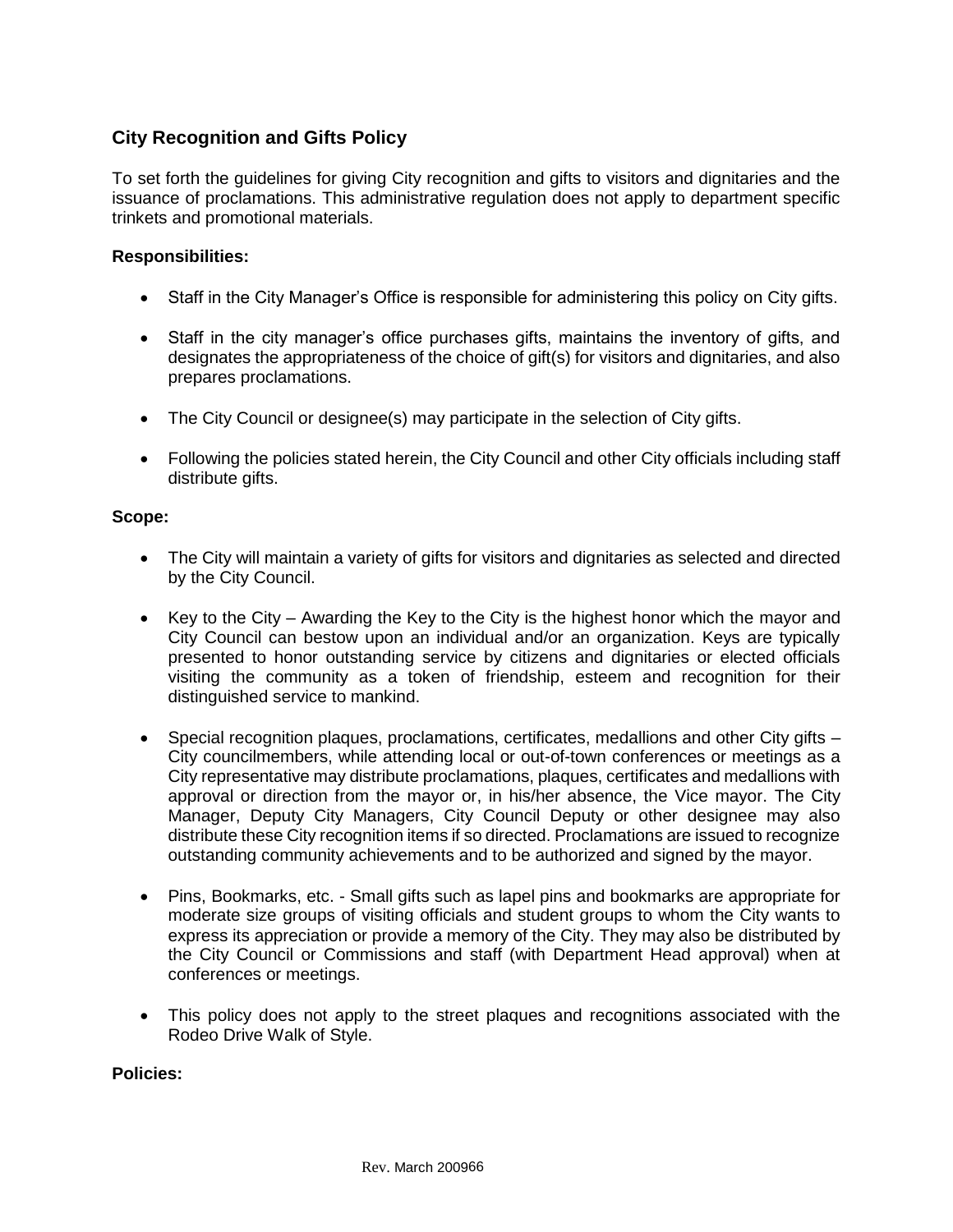- **Key to the City** The policy of the City Council is to consider the awarding of keys to high-ranking elected officials and appointed officials such as the President of the United States, Cabinet level officers, Ambassadors representing foreign governments, Visiting Foreign Officials and Dignitaries who have provided outstanding leadership and have contributed to the benefit of our society. The mayor may determine if a Key to the City is given to a visitor. If unable to personally bestow the honor, the mayor may determine who, on his or her behalf, may provide the Key to the visitor. When a key to the City is bestowed to an individual, the full City Council will be advised.
- **Special recognition plaques, proclamations, certificates, medallions and other City gifts** – These items are available for presentation to visiting dignitaries and are also used to commend individuals and businesses for outstanding community achievement. Requests for recognition can be made by City councilmembers, community members, civic organizations or staff. Proclamations and certificates are drafted by staff and submitted to the mayor for signature. The mayor determines whether or not to approve requests or, in his/her absence, the Vice mayor may approve requests. If unable to personally bestow the honor, the mayor or Vice mayor may determine who, on his or her behalf, may provide the commendation.
- **Street and sidewalk recognition** It is the City's policy not to formally rename streets in recognition of an individual or business. On a case-by-case basis, the City Council may consider informal recognition of outstanding individuals and businesses with street and sidewalk plaques and signage.
- **Naming opportunities** The City may consider recognizing outstanding individuals and businesses by naming programs or facilities in their honor.
	- $\circ$  Naming may also be considered in recognition of substantial monetary donation(s) to the City per other policies and guidelines not addressed herein.
	- $\circ$  The City Council may request that an individual or business recommending a naming opportunity (e.g. a "sponsor") cover the cost (in full or in part) for the work and maintenance associated with the recognition.
- **Other types of recognition** The City may recognize outstanding individuals and businesses through other means or actions. Such actions will be considered by the City Council on a case-by-case basis.
	- $\circ$  The City Council may proclaim a day in the honor of the individual or business.
	- $\circ$  The City may consider dedicating an object (facility, tree, etc.) in honor or memory of an outstanding individual or business. Such dedications will be considered on a case-by-case basis and in conjunction with specific guidelines and policies not stated herein that pertain to the specific object for dedication.
- **Gifts –** It is the policy of the City that gifts awarded by the City to individuals and businesses symbolize, represent and/or recognize the City of Beverly Hills by, for example, being purchased from a Beverly Hills merchant, being of high quality, including the City shield, etc.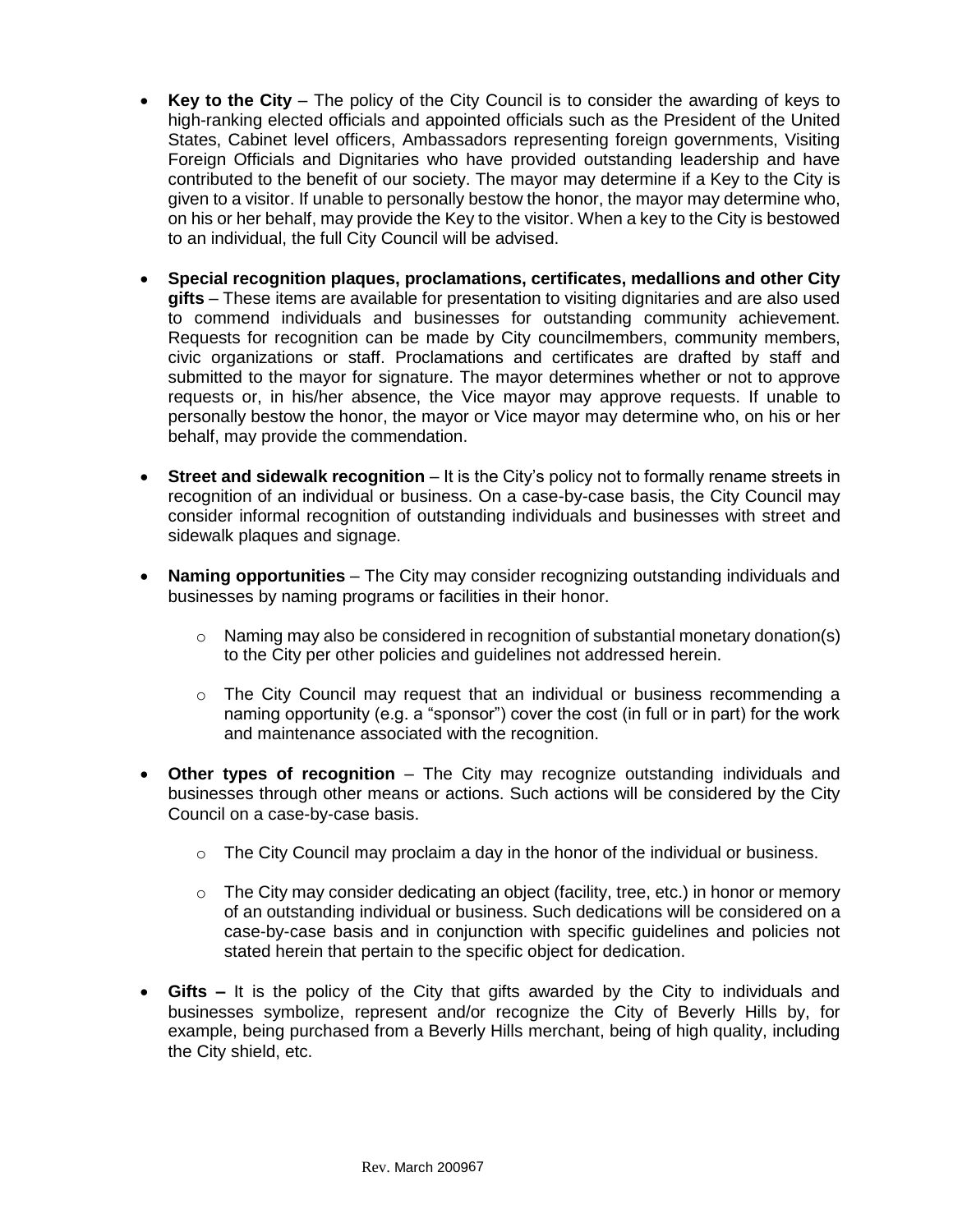- **Pins, Bookmarks, etc.** Small gifts may be given at the discretion of City officials and staff upon consulting with the mayor, City Manager or his/her designee. The City Manager or his/her designee will advise as to the appropriateness of the selected small gift(s) for the identified audience.
- The recognition of individuals or businesses with recognitions noted in "A" or "B" above shall be recorded for historical reference. The City Manager or his designee shall be responsible for maintaining the log.
- The process for recognizing outstanding individuals and businesses with special gifts, plaques, proclamations, certificates and naming is as follows:
	- $\circ$  A City councilmember, community member or staff may recommend recognition of an individual or business. Recognition is for outstanding service to the Community
	- $\circ$  Community members shall submit their request(s) in writing to the City Manager or his designee who will forward the request to the mayor and City Council for consideration.
	- $\circ$  Individual City councilmembers shall direct their request(s) directly to the mayor or to the City Manager or his designee.
	- o With the concurrence of the mayor, staff will prepare the appropriate recognition. Staff will forward the recognition and necessary supporting materials to the mayor and City Council for award of the recognition.

### **Historical Background Information:**

**Key to the City** – The idea of presenting a key to the City of Beverly Hills was conceived in 1952, and the first key was presented by the mayor and City Council to Mr. Samuel Goldwyn in recognition of his 40th year in the motion picture industry.

The handle of the key to the City of Beverly Hills contains the imprint of the City seal, which was officially adopted by the City in 1953. The City seal is symbolic of the four sovereignties which have ruled the territory now known as Beverly Hills – Spain, Mexico, the California Republic and the United States of America. The five-pointed star is symbolic of the five City councilmembers and the City Hall represents the seat of local government.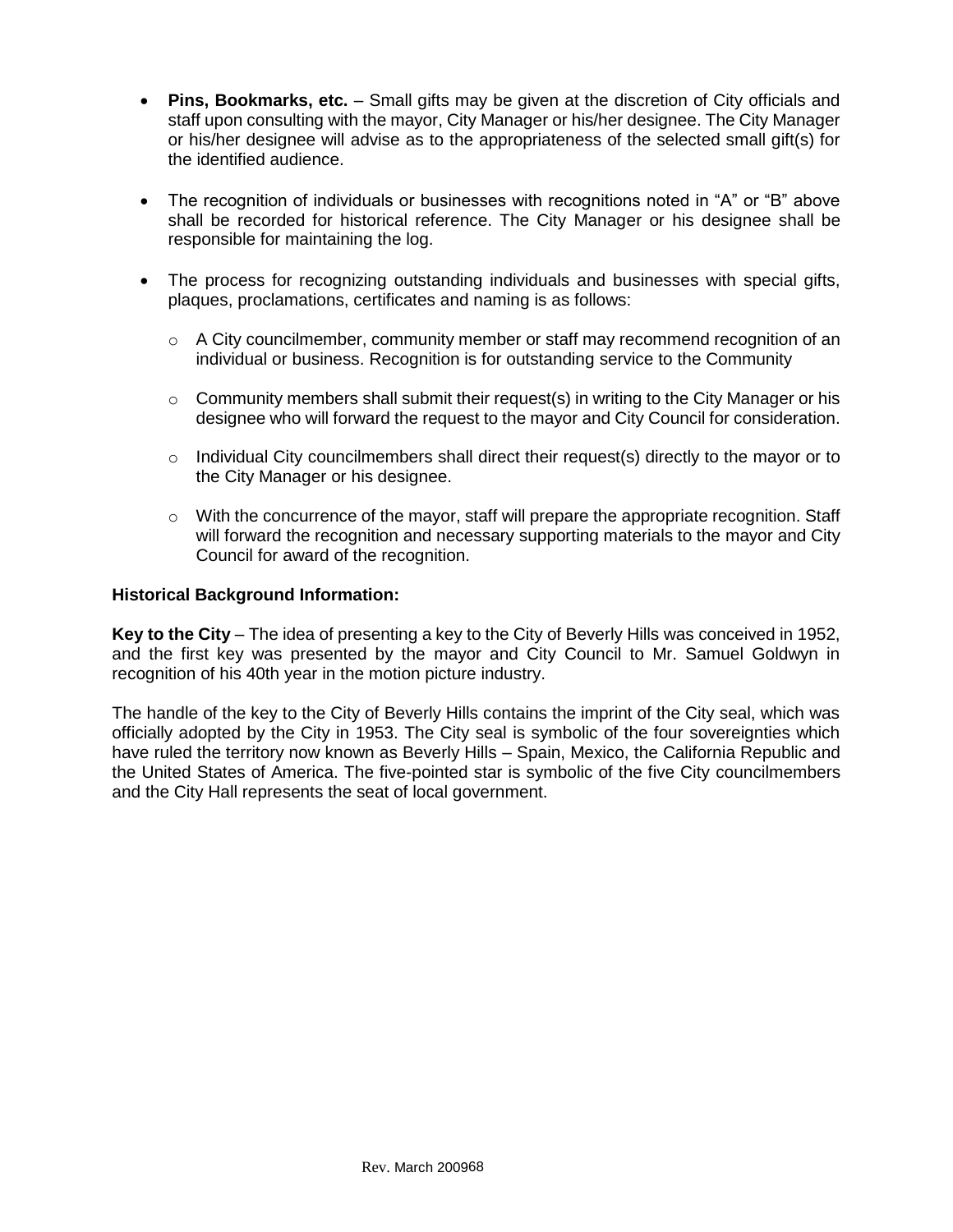# **Responding to Letters and Emails Policy**

To establish City policy for responding to letters and emails and to advise the City officials and staff of procedures and expectations for responding to letters and emails from the public.

### **Policy:**

City staff is responsible for responding to all incoming letters and emails that transmit questions, concerns, complaints, requests for service, etc. within 72 hours of receipt. Requests for detailed, time-consuming and complicated research, policy development or information by a City official or member of the public pertaining to a personal project must be directed by a majority of the City Council. Requests for information under the Public Records Act are the responsibility of the City Clerk's office for processing in coordination with the City Attorney's office and per related Administrative Regulations. Laws and procedures for responding to Public Records Act requests take precedence over the policies and procedures herein.

- Letters and emails are sent a response within 72 business hours.
- Informational correspondence received by the City is sent a standard letter acknowledging receipt of the letter.
- Correspondence on topics that pertain to City business but require simple research are sent a letter acknowledging receipt of the letter and stating a detailed response is forthcoming.
- Correspondence on routine matters receives an appropriate response in the initial response.
- Letters and emails received by the City are to have a response in-kind by either letter or email.
- Letters and emails receive a response from staff with the following exceptions:
	- o Responses to solicitations are at the discretion of the staff person.
	- o Junk mail (spam).
	- $\circ$  Letters and emails to the City Council on specific topics or of a specific type that an individual councilmember has, in advance, stated he/she wants to always respond to (e.g., all letters from students).
	- $\circ$  Information requests per the Public Records Act. Such requests for information shall be forwarded to the City Clerk's Office for processing.
	- o Personal letters addressed to a City councilmember.
	- $\circ$  Letters and emails to the City expressing support or opposition or comments on a specific topic (primarily related to agenda items before the City Council). Such letters and emails should be printed and included in the report, packet or information forwarded to the City Council pertaining to the specific topic.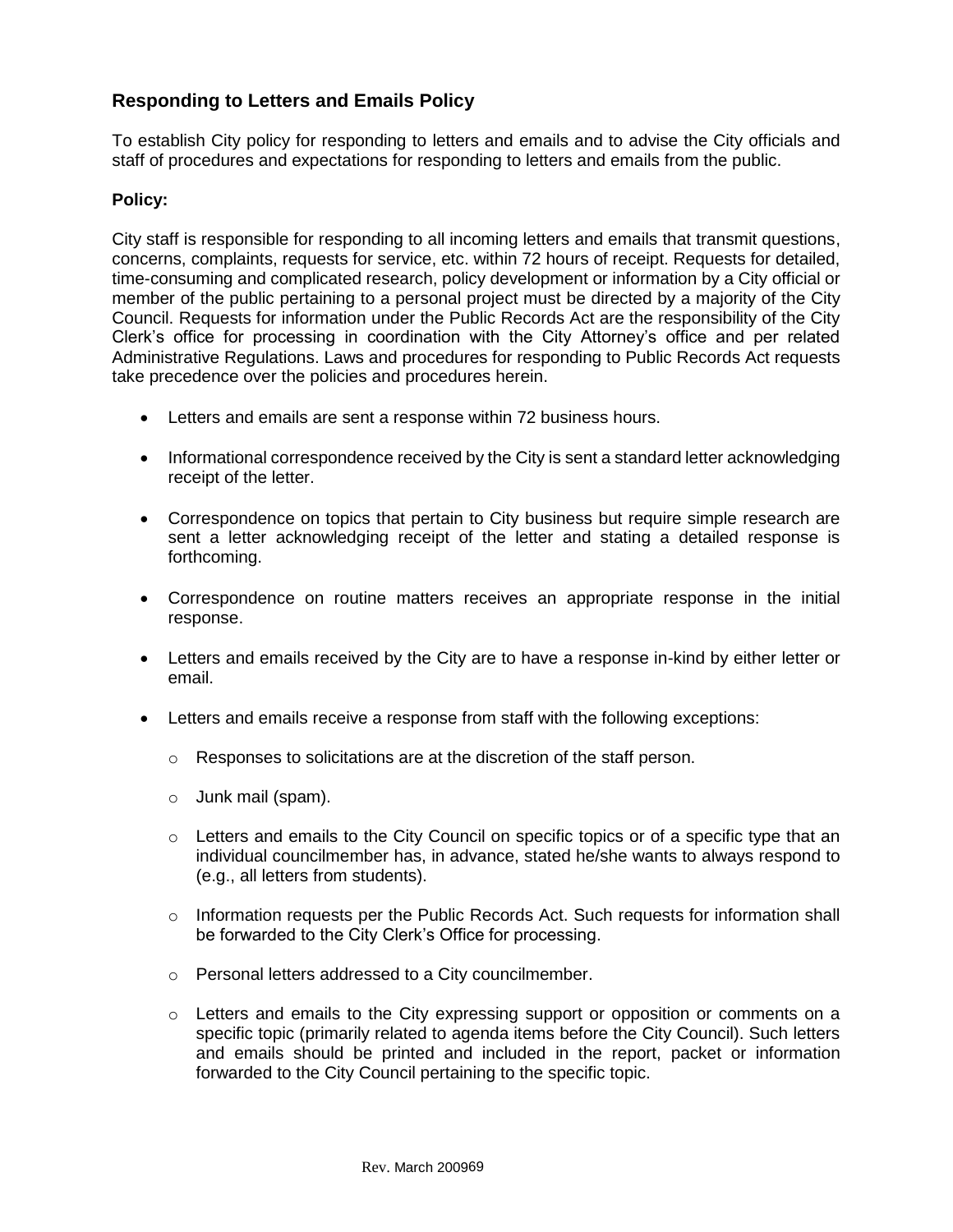- $\circ$  At the discretion of the Deputy City Manager or Department Head, the correspondence is not deemed appropriate for a response. In such cases, the Deputy City Manager or Department Head shall send a note with the letter to the file.
- $\circ$  Letters or emails addressed to an individual councilmember will be distributed to the individual City councilmember(s).

### **Responsibilities:**

The City Council Deputy, upon receipt of letters and emails addressed to mayor and/or City Council:

- opens incoming mail or email (if received in a City email account) addressed to the City Council. Mail pertaining to City business will be read and distributed. Mail deemed to be personal will be forwarded to the appropriate City councilmember.
- Inputs data into the "tickler system" to document receipt of the correspondence and remind staff to respond.
- Date-stamps all incoming mail that pertain to City business.

As appropriate, date-stamps will be on the actual correspondence, envelope or copy of the original correspondence.

If the letter is addressed to the mayor and City Council, the City Council Deputy will provide copies of the incoming correspondence to the mayor and City Council and the City Manager with the exception of letters pertaining to specific, routine operational matters such as complaints about parking citations.

 Distributes incoming correspondence to the appropriate Deputy City Manager for drafting a response for the mayor's signature.

If the letter is addressed to one or more individual councilmembers, the City Council Deputy will fax the letter to the councilmember(s) and ask if they intend to respond individually or would like staff to draft a response.

If staff is directed to respond, the City Council Deputy will forward the incoming correspondence to the appropriate Deputy City Manager for a response.

- Distributes original letter and response (if prepared by staff) to letters and emails to the City Council.
- Maintains files of all incoming and outgoing correspondence.
- May respond to informational letters as referenced in Section II, A., 1 or can forward such informational letters to the appropriate Deputy City Manager for a response.

Deputy City Manager, Department Head or his/her designee: Upon receipt of a letter or email,

• Responds to incoming letters and emails.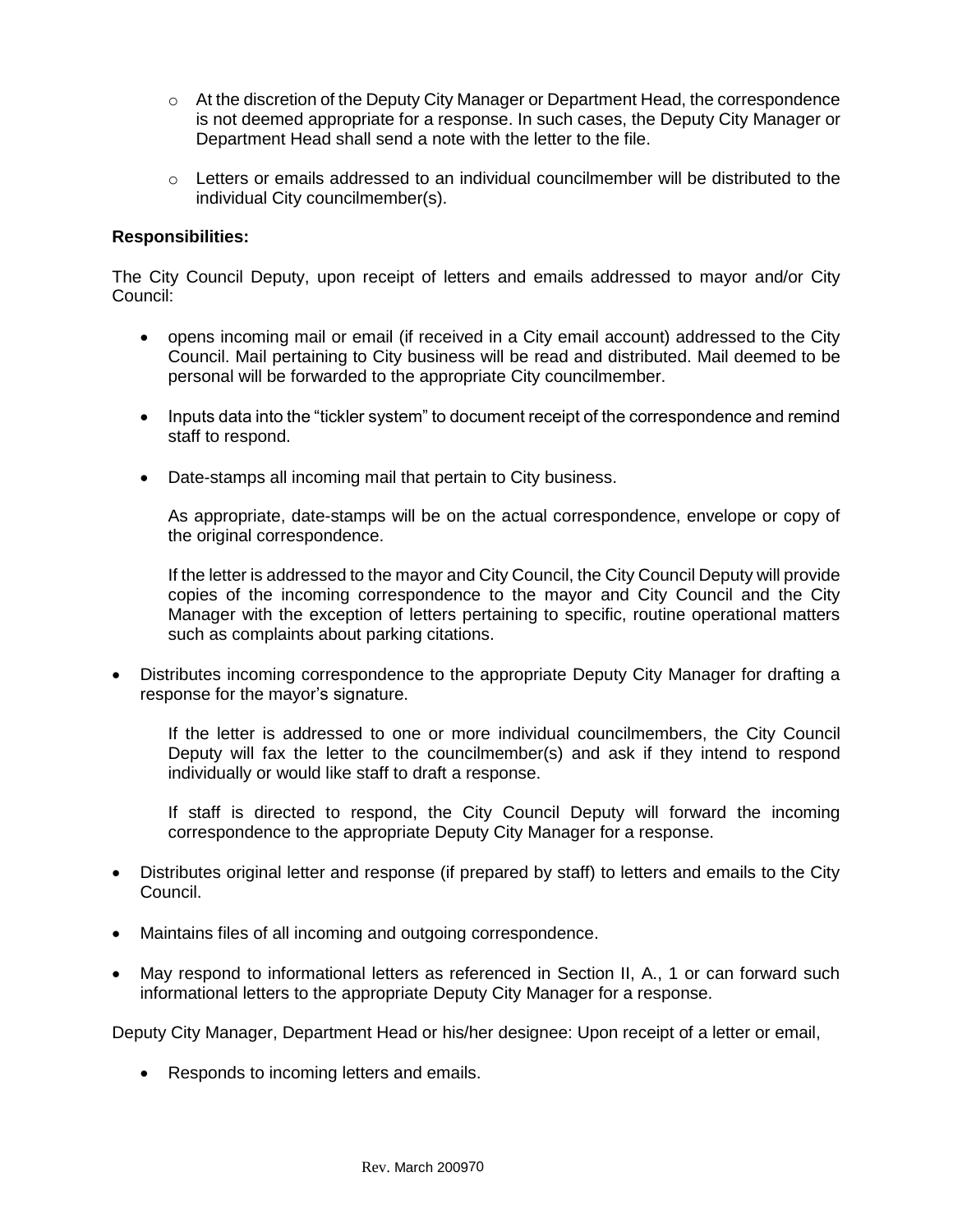- Copies the City Council and City Manager on the response if the original letter was addressed to the City Council and responded to by staff.
- Sends copy of response to City Manager and City Council Deputy (for distribution to the City Council) if the original letter was addressed to the City Council. Copy of the original letter received to be attached to the response letter.
- Maintains a copy of all correspondence received directly by the Department.
- Date-stamps all correspondence received directly by the Department.

# **Procedures:**

- Letters and emails received by the City Council Deputy addressed to the mayor and City Council are forwarded to the appropriate Deputy or Assistant City Manager for response.
- Letters and emails received by the City Council Deputy addressed to one or more individual City councilmembers are faxed to the councilmember(s) to ascertain if they will respond or staff should respond on their behalf. councilmembers have 48 business hours to respond. After 48 hours, the City councilmember(s) will receive a call from the City Council Deputy to find out their response intentions.
- If the City councilmember(s) respond on his/her own, nothing more is done by staff.
- If no response is received from the City councilmember(s) or the councilmember(s) decides staff should respond, the City Council deputy will forward the correspondence to the appropriate deputy city manager. The deputy city manager shall personally respond or forward the correspondence to the appropriate department head for response.
- Responses to letters and emails shall contain words conveying that the letter is in response to the correspondence sent to the City Council and shall acknowledge that their letter has been distributed to the City Council. The response should also advise that while staff is responding, additional concerns may still be communicated to the City councilmember or at an upcoming City Council meeting.
- The response shall include a "cc" to the City Council and City Manager. A copy of the response shall be distributed to both the City Council Deputy (for distribution to the City Council and filing) and the City Manager.
- Letters and emails received in Departments shall be responded to by appropriate staff at the direction of the respective Department Head. Copies of all correspondence are to be maintained within the Department.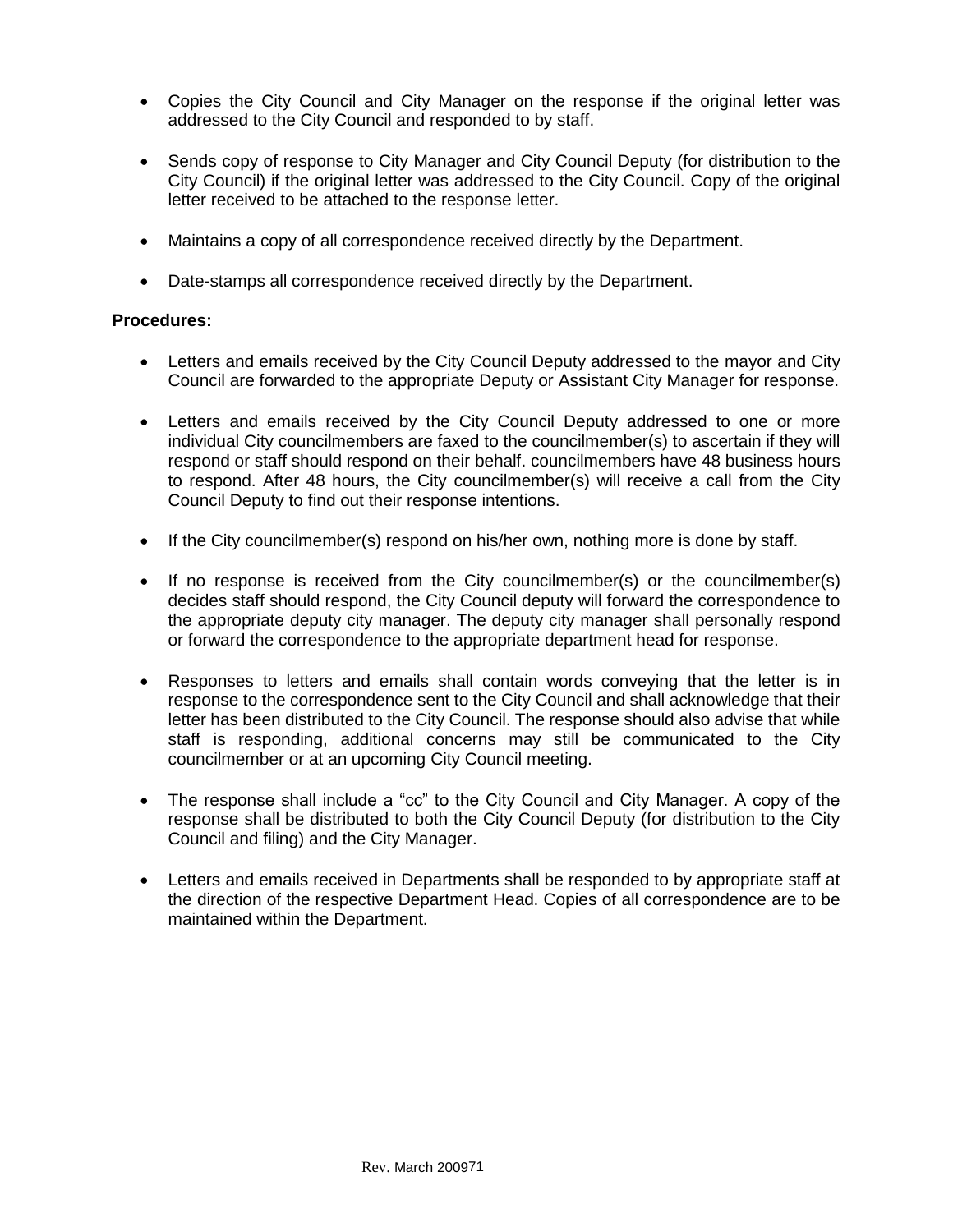# **City Responses to State and Federal Legislative Actions**

To set forth the policy and guidelines for the City Council and staff to communicate the City's position on legislative matters affecting the City and being addressed by State and Federal officials and neighboring jurisdictions.

### **Definition:**

For the purpose of this Administrative Regulation, legislative matters include: Federal, State and Local neighboring jurisdictions, ballot measures, initiatives and referendums for an election, political topics, and legislation being considered by a political body or organization, and social action measures.

### **Responsibilities:**

The City Council is responsible for determining the City's position on legislative matters being addressed at the State and Federal levels and on matters being addressed by neighboring jurisdictions that impact the City of Beverly Hills.

At the direction of the City Council, the City Manager or his designee responds to legislative matters that affect the City and/or prepare responses for the City Council's review and the mayor's signature.

# **Scope:**

The United States government, State of California and neighboring cities to Beverly Hills may, from time to time, discuss, propose and legislate on matters that positively or negatively impact local jurisdictions. To proactively respond to such actions, the Beverly Hills City Council has a defined protocol for taking positions and developing responses.

# **Policies:**

- It is the policy of the City Council that positions on legislative matters may be taken when the topic, issue or initiative directly affects the health, welfare, safety and finances of the City and its residents, visitors and employees. It is not the policy of the City to take positions on issues or legislation that is not within the authority and duty of the City as a California Municipal Corporation.
- On topics that affect and specifically reduce the City's control over local autonomy (specifically including but not limited to, zoning and local revenue sources), the City Council authorizes the City Manager to correspond with the external legislative bodies. Copies of correspondence will be shared with the City Council.
- Annually, City staff will present to the City Council topics and initiatives to be addressed by the League of California Cities during the legislative session (as identified by the League of California Cities work plan). The City Council will advise staff of its position on each subject, if any, in order that staff can communicate with the League of California Cities and other legislative bodies on those topics and initiatives, as necessary, throughout the year.
- On all other topics, staff, Commissions and other parties or individuals must obtain City Council authorization to develop and transmit a City position on a legislative matter. City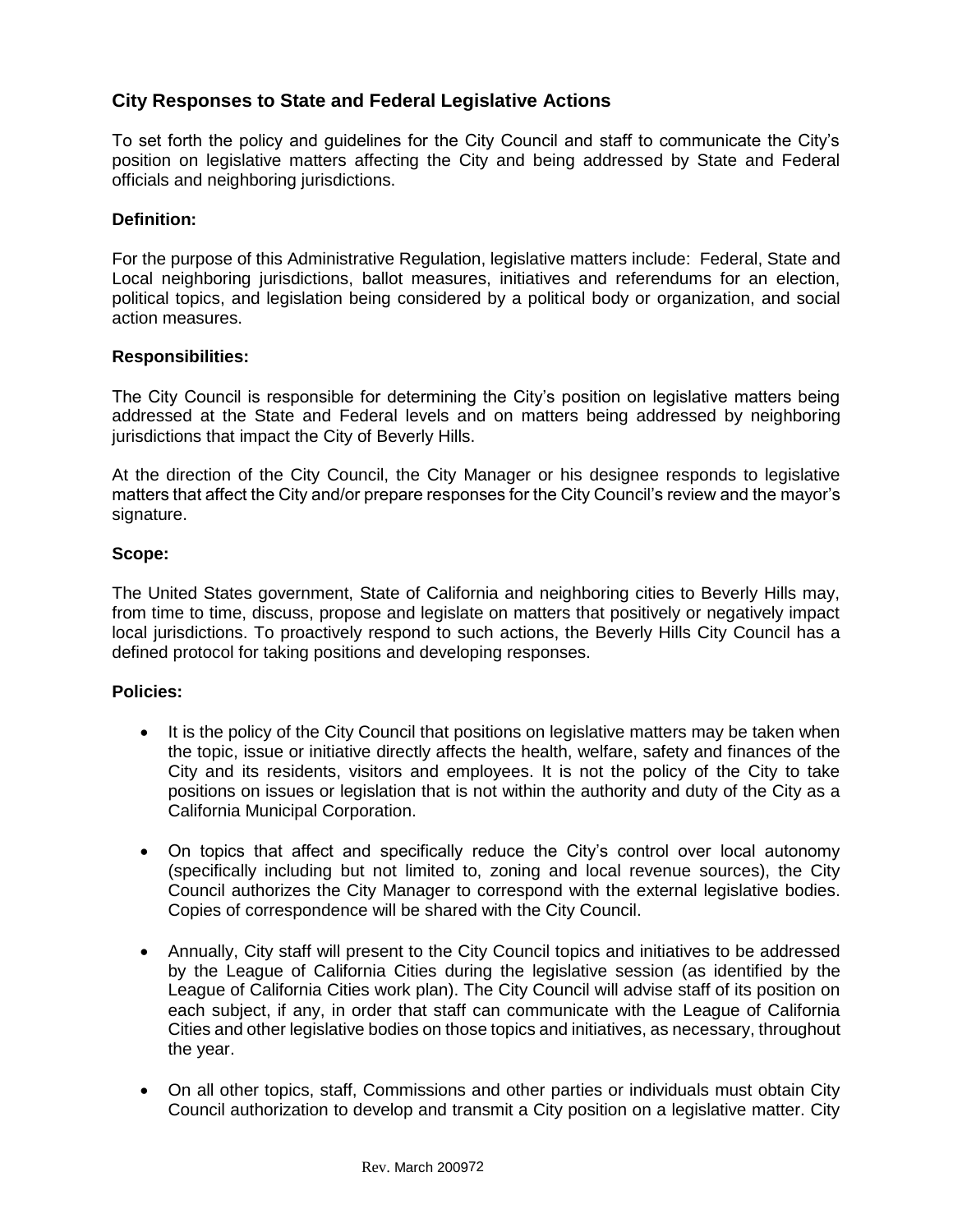Council authorization must be obtained from a majority of the City Council through action at a City Council meeting.

- City Council action will be based on a presentation of the pros and cons of the topic and where appropriate, from representatives of both positions.
- Where practical, staff's correspondence conveying the City's position will be provided to the City Council at a City Council meeting for their approval, prior to being transmitted.
- Correspondence on legislative matters will be drafted for the mayor's signature on behalf of the City Council unless otherwise specified by the City Council.
- Copies of correspondence conveying the City's position on legislative matters will be copied to the City Council.

In urgency situations where the City must convey a position on a legislative matter and the topic cannot be addressed through the policies stated herein, the mayor may direct the City Manager to communicate a City position. In such situations, the City Manager will advise the City Council. The mayor and City Manager will also report the action and position taken on the legislative matter to the City Council for review, discussion and ratification at the next City Council meeting.

## **Designation of Honorary Titles**

This policy prescribes the protocol for designating "honorary" titles on members of the community who provide volunteer services to the City, domestically or internationally.

- Any resident of the City of Beverly Hills who provides volunteer services to the City where such volunteer services are related to City activities may be eligible to receive an honorary title. The honorary title must relate to the volunteer services that the resident is engaged in and such volunteer services must be related to City activities, events or programs.
- The City Council, upon a majority vote, may designate upon such resident an "honorary" titles as long as the criteria set forth in paragraph A is satisfied ("Recipient"). The honorary title may be revoked for any reason at any time by a majority of the City Council.
- The honorary title is only active for the time in which the recipient is actively engaged in volunteer services as described above. If the recipient is no longer engaged in such volunteer services, as is determined by the City in its sole discretion, the honorary title automatically becomes null and void and no action is required by the City Council to render the title void. If the Recipient's honorary title becomes void or is otherwise revoked by the City Council, the recipient may no longer use the honorary title, including the use of the title in business cards, stationery and other identifying material, or for any other use.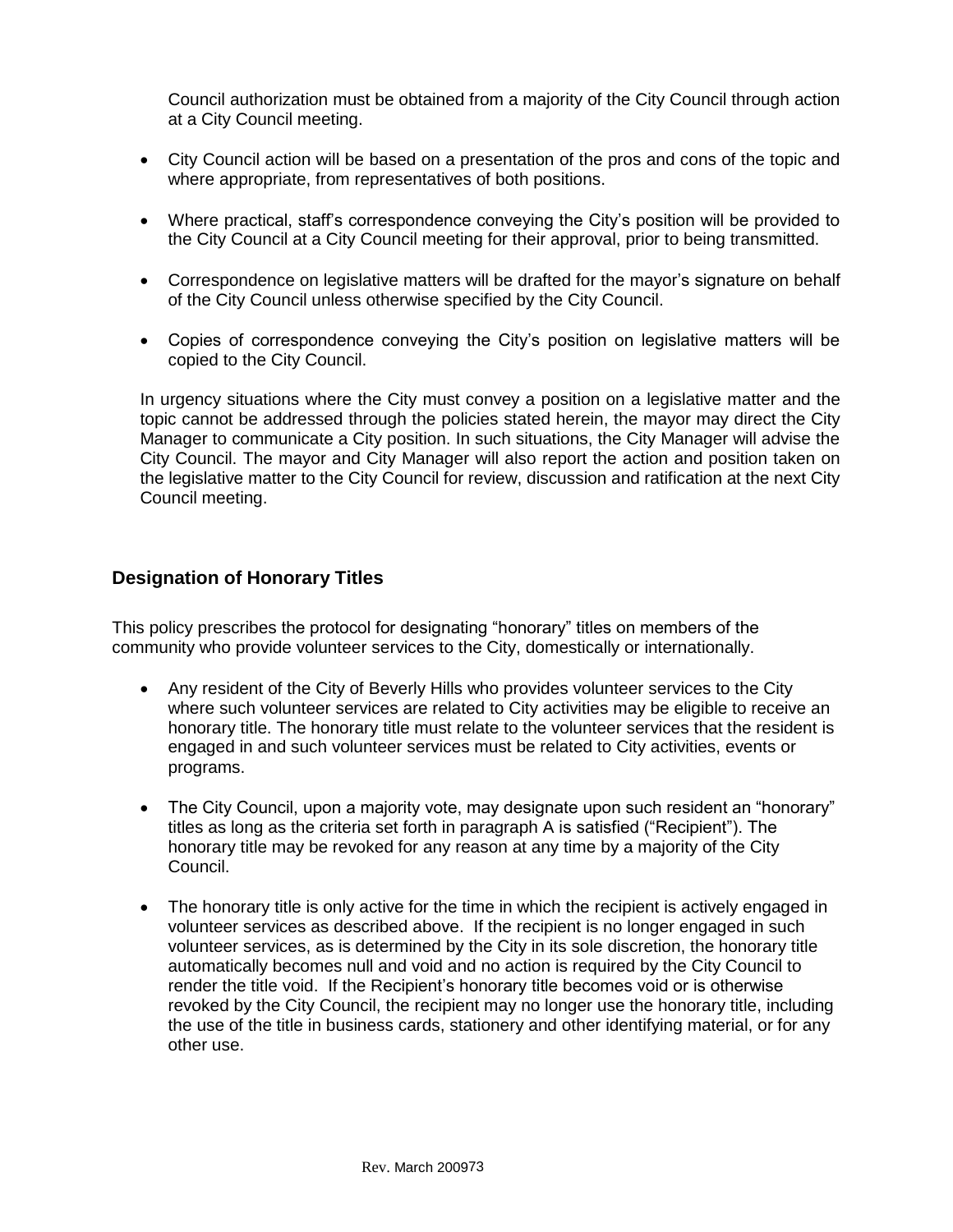- An honorary title shall be used for identification purposes and for such other legitimate purposes related to the City volunteer activities that the recipient conducts.
- The recipient has no authority to enter into any contracts with third parties or bind the City in any way, including establishing City policy whether or not such policy is related to the Recipients volunteer activities.
- The recipient is not eligible for, nor shall the recipient receive, any compensation or reimbursement of expenses.
- The recipient is not eligible for, nor shall the recipient receive, any benefits offered to City employees, elected officials, appointed commissioners or other public officials, including but not limited to medical benefits, identification cards, parking permits, etc.
- While engaging in activities related to the Recipients volunteer services, the recipient shall not actively solicit or accept, directly or indirectly, an invitation from any person to meet or attend social activities for a purpose that is not directly related to the City activities, events or programs. Nor shall the Recipient, while engaging in activities related to the Recipients volunteer services, use business meetings as an opportunity to promote his/her personal business or private interests.
- The recipient shall not disclose or use information not available to members of the general public – and gained by reason of his/her honorary title – for the Recipient's personal gain or benefit, or for the personal gain/benefit of any other person or business entity.
- Official City business cards are provided solely to members of the City Council, City Treasurer, and public officials (including appointed Commissioners and City staff). The recipient may develop business cards or private stationery as long as the business cards, letterhead and/or stationery (which reflects their honorary title) does not include the Beverly Hills shield or seal, so as not to imply that the recipient is employed or serve as a public official of the City.
- Any letterhead, stationery or business cards developed for use by the recipient must be approved in advance of printing by the City's Communications Department.
- A recipient shall be provided a copy of this Policy and shall agree in writing to abide by the terms of the Policy. This Policy shall apply to all persons who have received an honorary title beginning January 1, 2008.